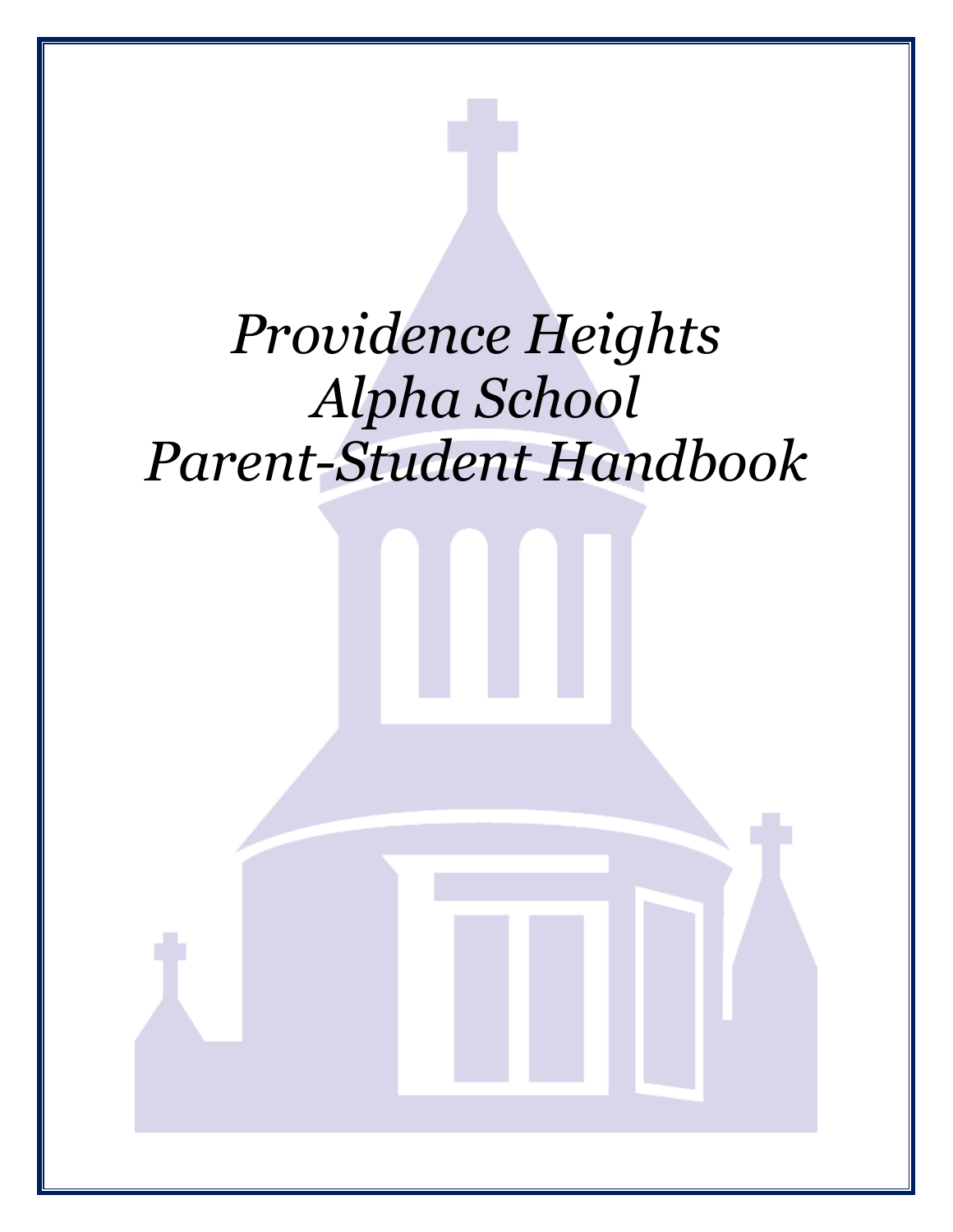

*Providence Heights Alpha School 9000 Babcock Boulevard Allison Park, PA 15101 412-366-4455 [www.AlphaSchool.org](http://www.alphaschool.org/)*

*Revised 6.28.2019*

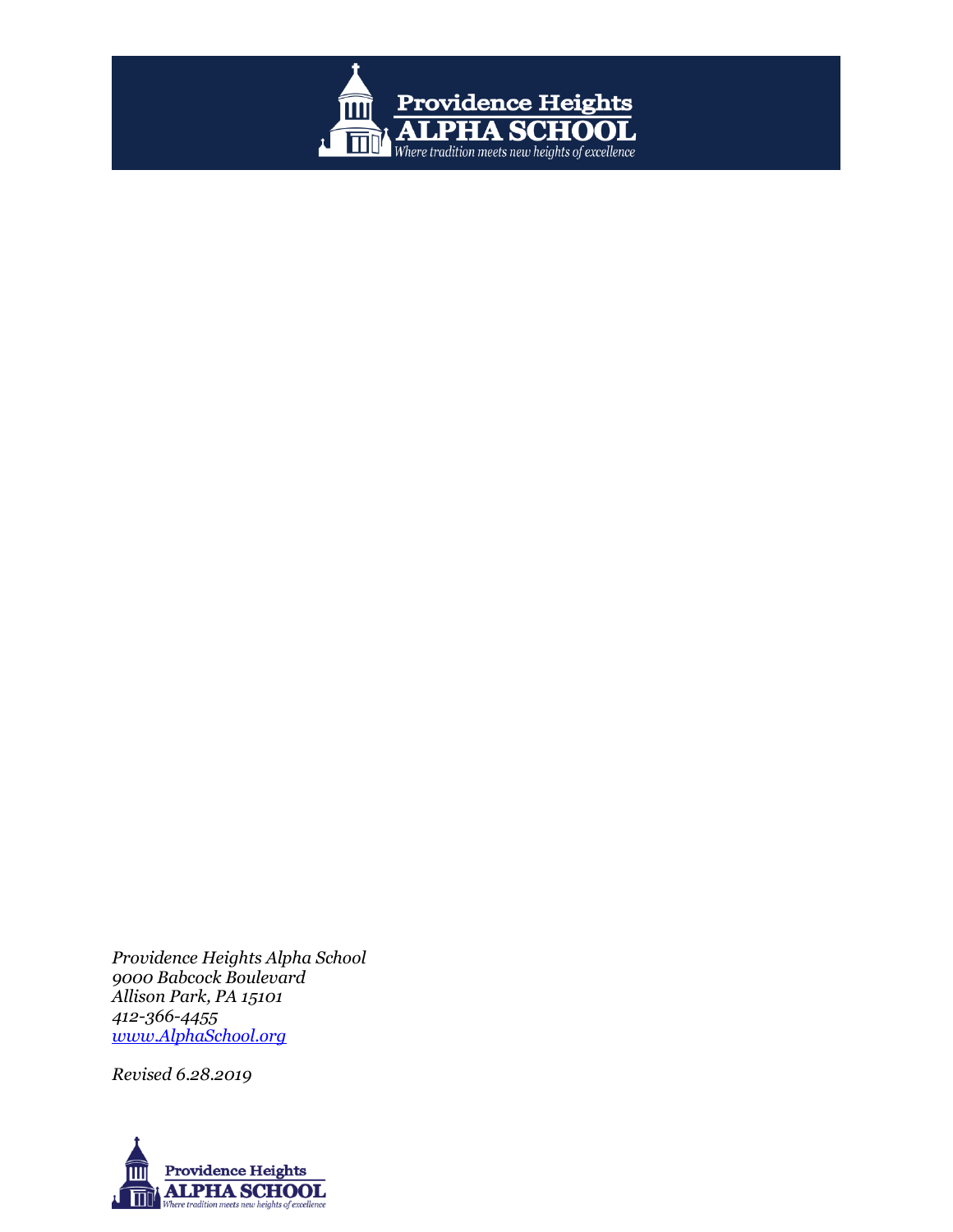

## **Table of Contents**

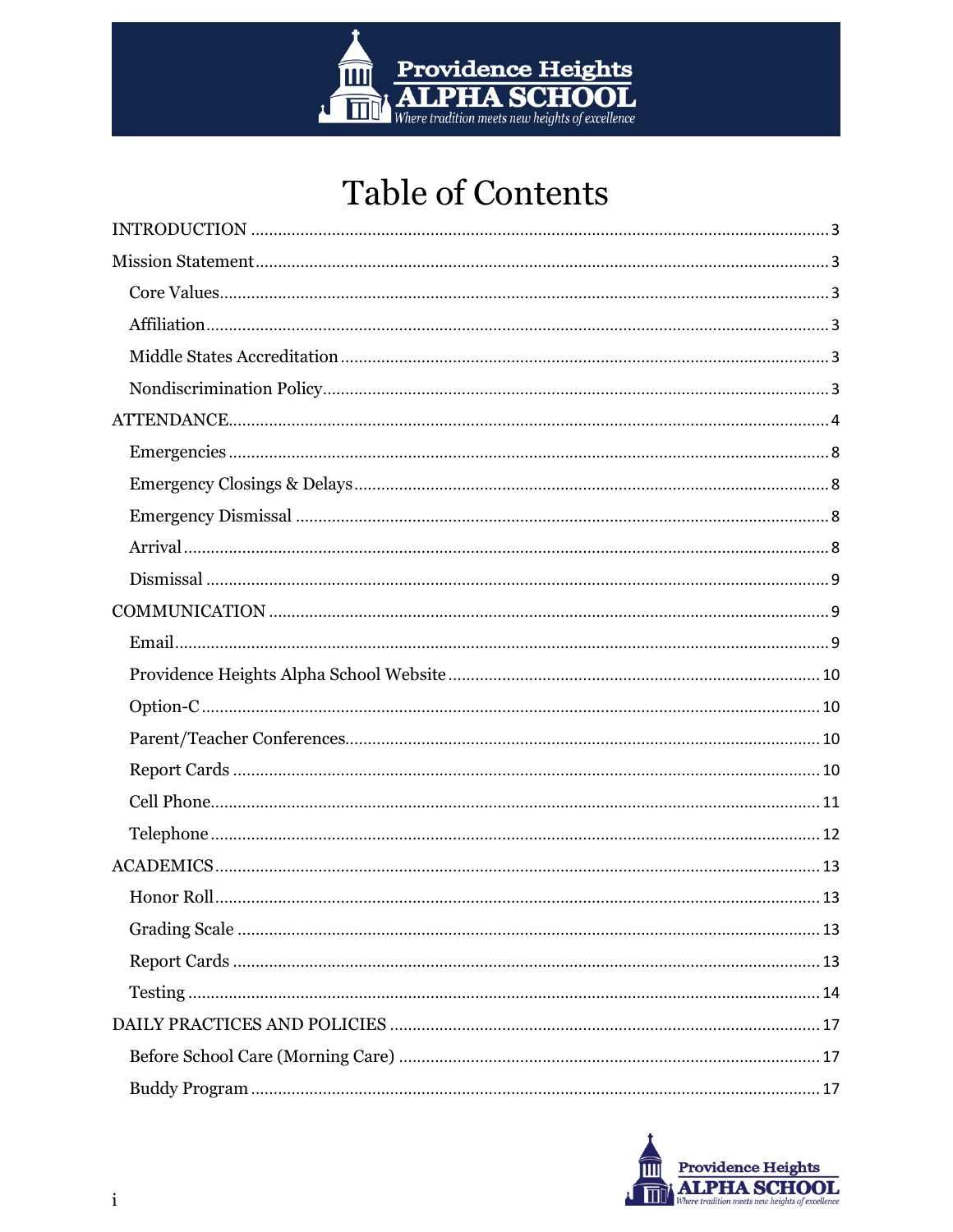

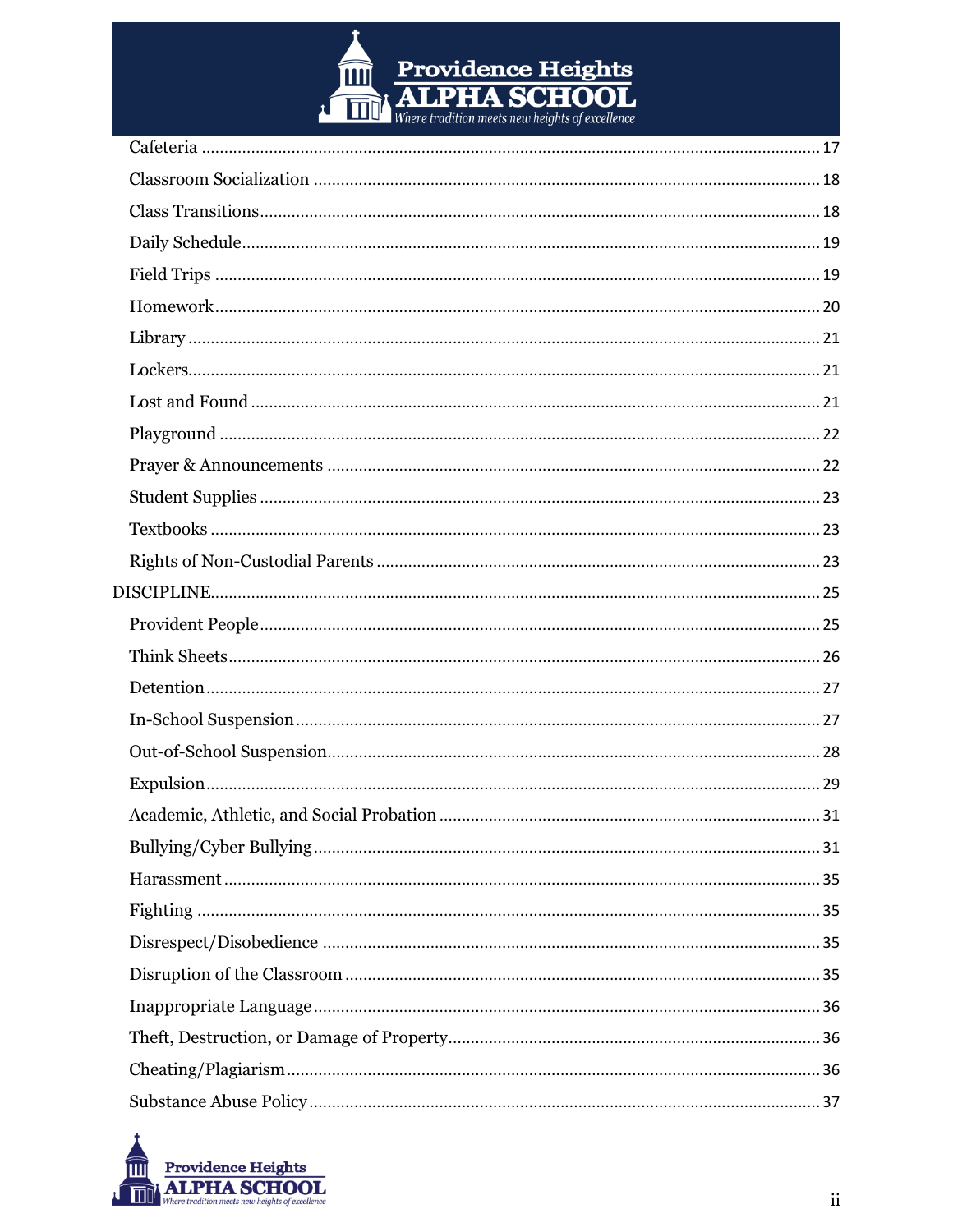

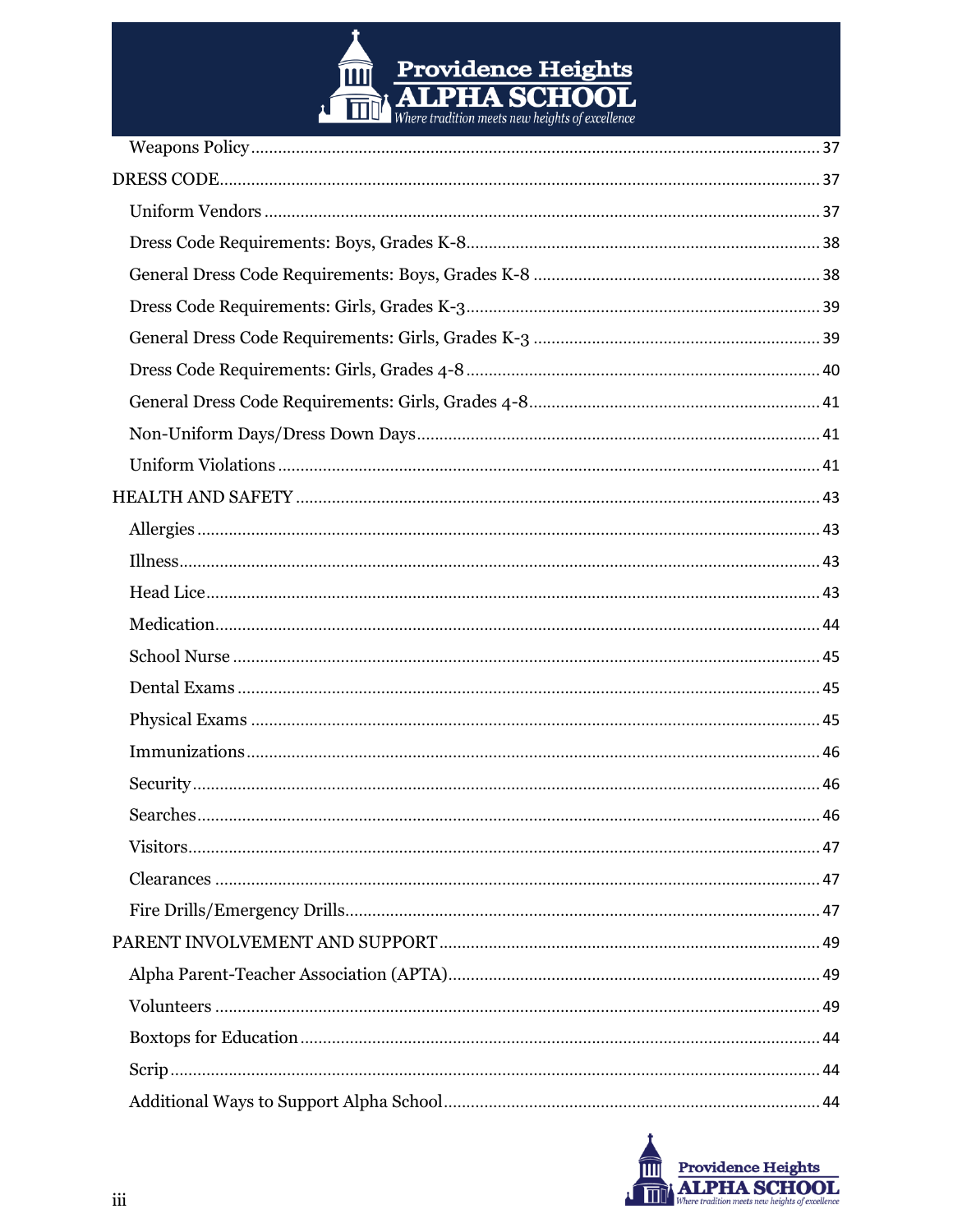

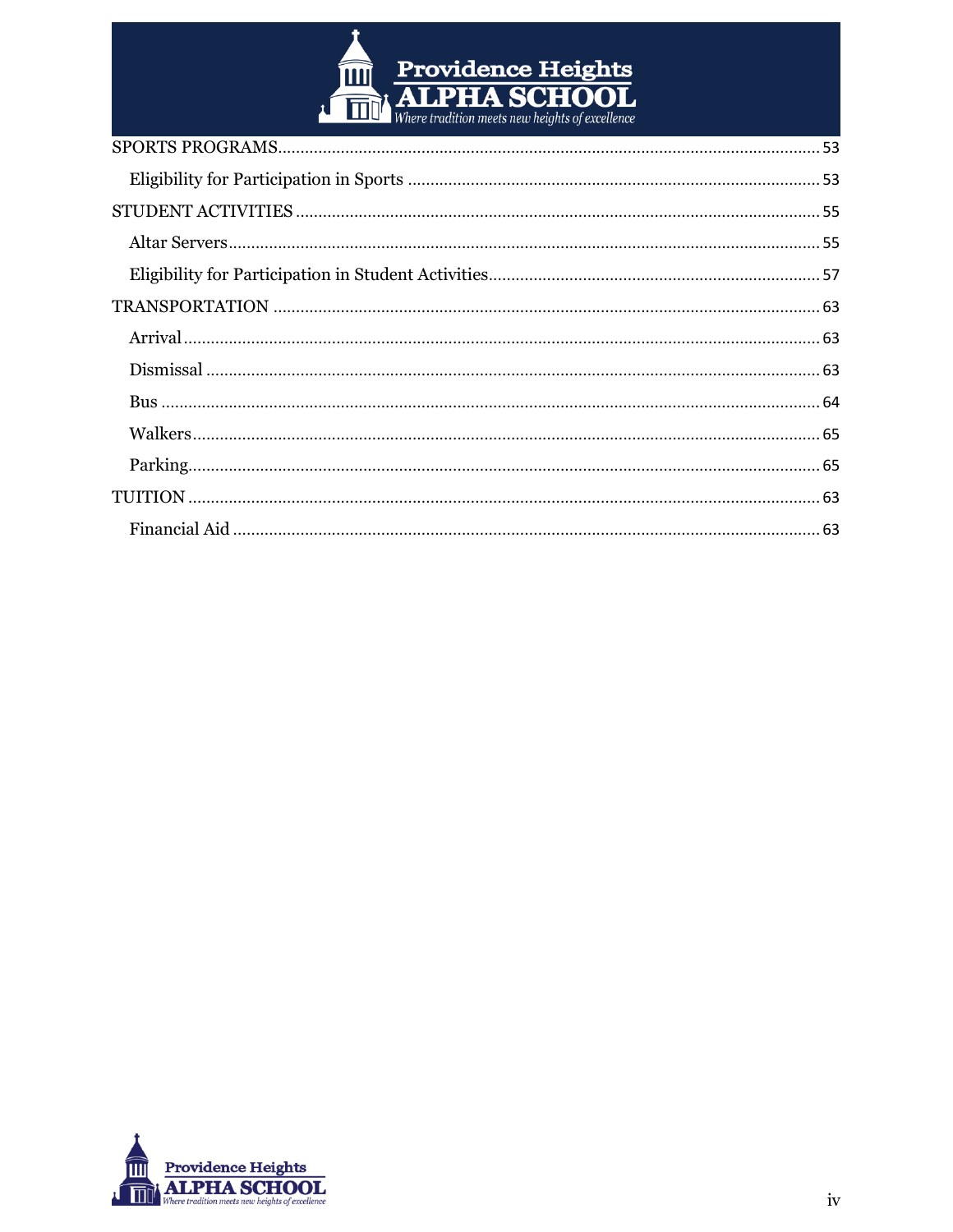

## INTRODUCTION

## **Mission Statement**

<span id="page-6-1"></span><span id="page-6-0"></span>The Mission of Providence Heights Alpha School is to develop servant leaders and innovative thinkers by providing a distinguished Catholic Education. We strive to model Christian values rooted in trust, fostering compassion, leadership, and social justice in a community that welcomes children of all faiths and cultures.

#### **Core Values**

<span id="page-6-2"></span>While providing quality education in a nurturing environment, the Alpha School ministers to students in kindergarten through eighth grade by maintaining a low student-teacher ratio; using both progressive and traditional methods of teaching; fostering the development of the whole child; and instilling in the students a life-long love of learning.

#### **Affiliation**

<span id="page-6-3"></span>Providence Heights Alpha School is a private, Catholic school sponsored by the Congregation of the Sisters of Divine Providence. Alpha works in collaboration with the Diocese of Pittsburgh and continuously exceeds all requirements of the Diocese, as well as the requirements of the Pennsylvania Department of Education.

#### **Middle States Accreditation**

<span id="page-6-4"></span>Providence Heights Alpha School is accredited by the Middle States Association of Colleges and Schools. Middle States accreditation is an expression of confidence in Alpha's mission; goals and objectives; performance; and resources, while validating publicly the excellence in education. Middles States Evaluation is an ongoing process requiring the submission of updated plans every three years. After ten years, the school is re-evaluated for continued accreditation.

## <span id="page-6-6"></span>**Nondiscrimination Policy**

<span id="page-6-5"></span>Providence Heights Alpha School admits students of any race, color, national, and ethnic origin to all the rights, privileges, programs, and activities generally accorded or made available to students at the school. It does not discriminate on the basis of race, color, national or ethnic origin in administration of its educational policies, admissions policies, scholarship and loan programs, and athletic and other school-administered programs. Any complaints of discrimination may be filed with the U.S. Department of Health and Human Services' Office of Civil Rights, (OCR) the DHS Bureau of Equal Opportunity (BEO) and/or the Pennsylvania Human Relations Commission (PHRC).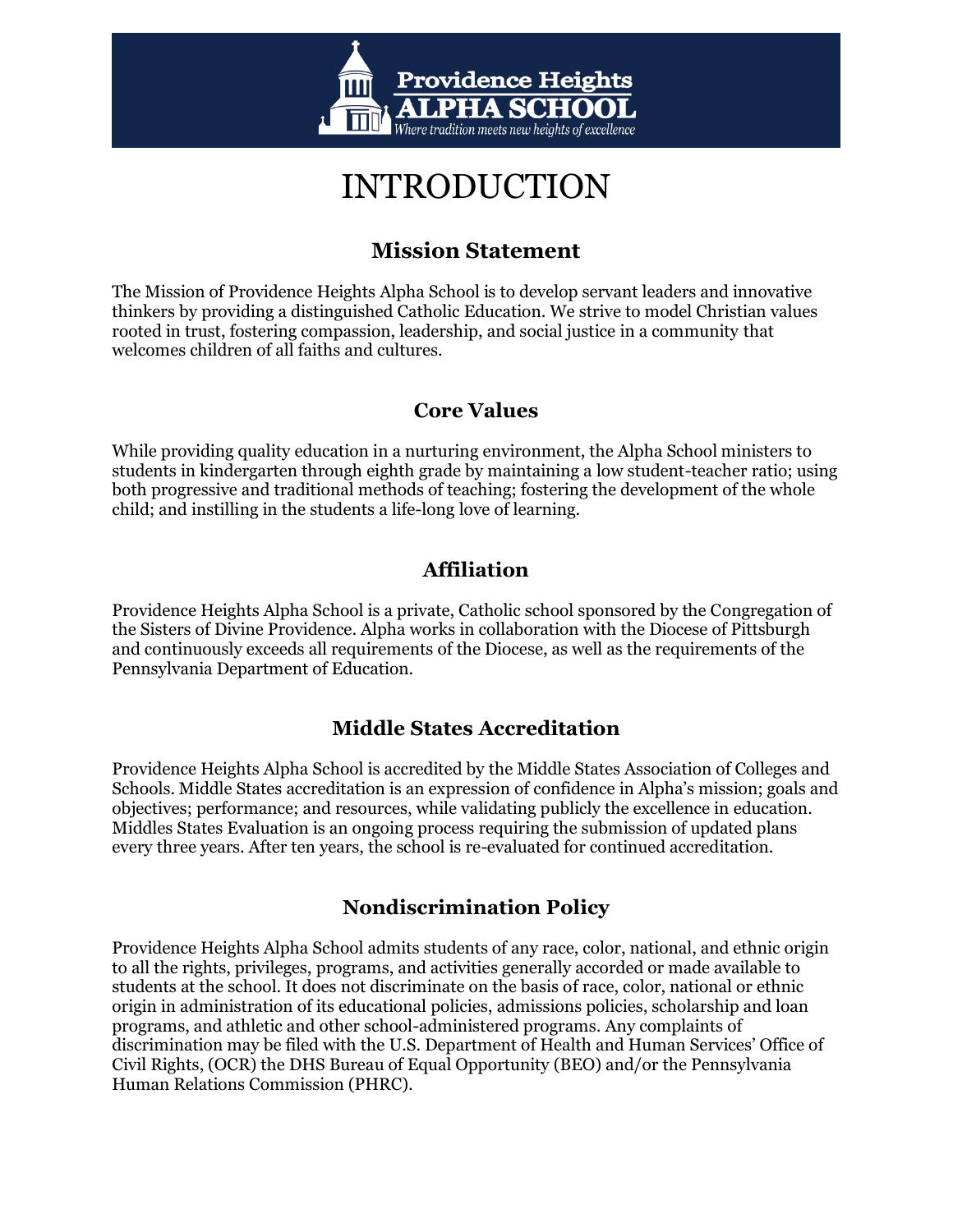



Research indicates that good attendance habits are important to academic success. The benefits of regular classroom instruction are difficult to replicate and, once lost, are often not regained. Please help us to support the academic success of your child by complying with the state attendance laws and the Providence Heights Alpha School attendance policy.

Alpha tracks attendance and reports it on student report cards. All absences shall be considered unexcused until Alpha receives a written excuse. If Alpha does not receive a written excuse within three (3) days of the absence, the absence will remain marked as unexcused.

**The School Day:** PHAS opens its doors to receive students at 7:15 am. Students gather in the cafeteria until 7:25 am at which time students are expected to go to their homerooms. Prayer bell rings at 7:40 am. Students are expected to be in their homerooms and engaged in prayer at this time. Any student not in their homeroom at prayer bell will be considered tardy and must report to the office to sign in.

Students are dismissed at 2:30 pm. Students are expected to remain in class until the end of the school day. The APEX program runs from 2:45 pm to 6:00 pm.

**Excused Absences:** Permissible excused absences from school are:

- Personal illness
- Doctor/dental appointments
- Approved tutorial programs not offered by the school
- Ouarantine
- Death in the immediate family
- Traditionally-recognized religious holidays
- Approved educational travel
- Court appearances
- Other urgent reasons as approved by the Principal

**Unexcused Absences:** The following constitute unexcused absences:

- Lack of a valid written excuse from the parent/guardian and/or licensed health care provider, where deemed appropriate by the Principal
- Absence because of parental neglect
- Unapproved educational travel
- Oversleeping
- Working at home
- Other reasons not sanctioned under excused absences

**PLEASE NOTE:** Students absent from school are not permitted to engage in any afterschool activities, sports, or practices on the day of absence without Principal approval.

A daily absentee list will be available to the staff each school day.

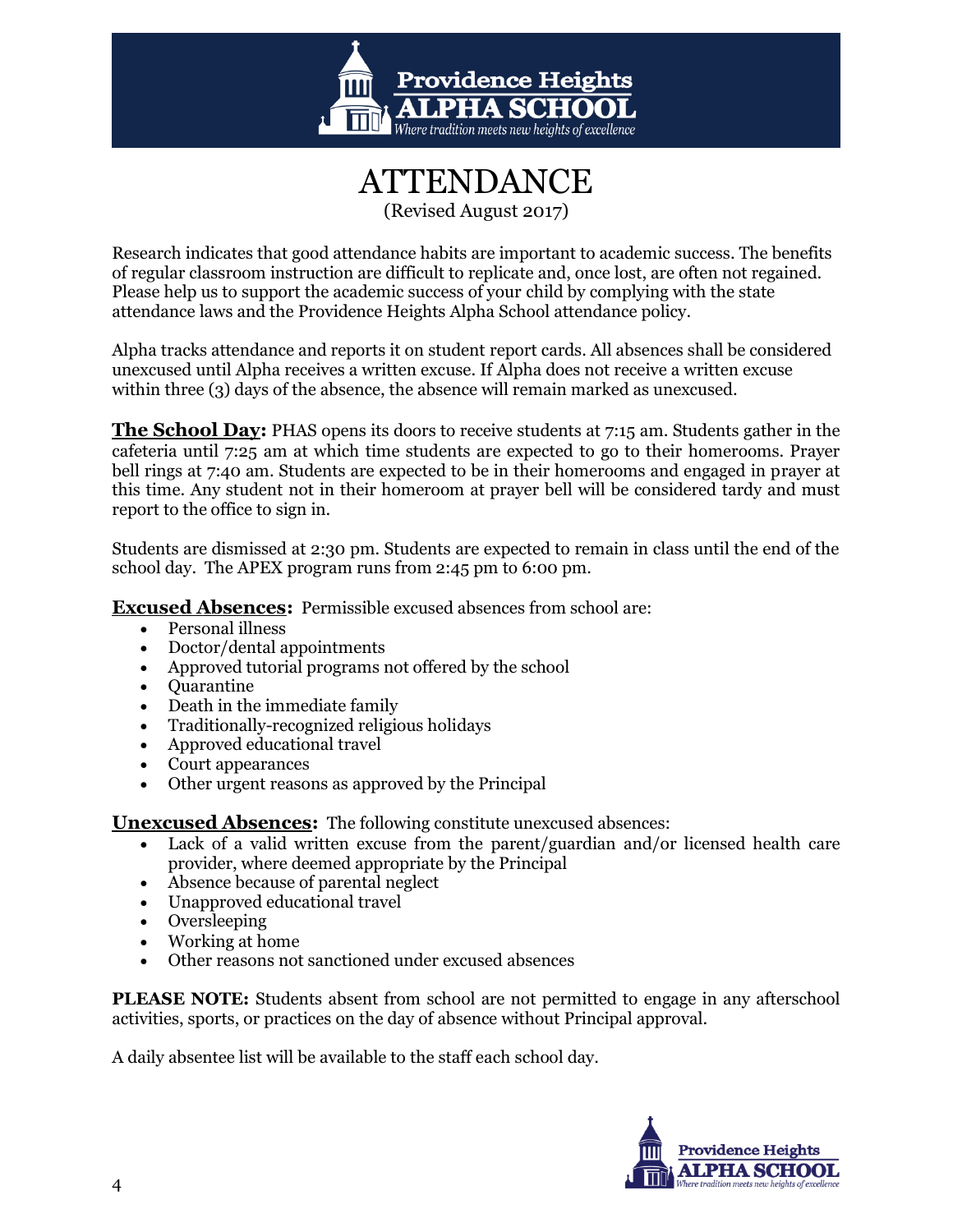

**Half Day Absences:** A student arriving after 10:00 am and remaining until 2:30 pm will receive a half day absence. A student arriving by 7:40 am and leaving before 12:00 pm will receive a half day absence. If a student arrives after 10:00 am and leaves prior to 2:30 pm, the student will receive a full day absence.

**Exceptions:** In unusual circumstances a child may not be able to attend school for severe psychological or medical reasons. In such cases, parents must notify the Principal, provide supporting documentation from a licensed health care provider, and work with school administrators to develop a plan to ensure that the child receives an appropriate education and that the parent does not violate state attendance laws.

**Readmitting Absent and Tardy Students** - **Excuses:** Upon returning from an absence, a parent/guardian's written excuse and/or licensed health care provider, where deemed appropriate by the Principal must be presented to the School within three school days. If the excuse is not given to the School by the third day after return, the absence will be considered unexcused. The excuse must include the following information:

- Full name of student
- Date of absence
- Reason for absence
- Signature of parent/guardian and/or licensed health care provider, where applicable

Students who miss three consecutive days due to illness must present an excuse from a licensed health care provider.

**Tardiness:** Students who are not inside their assigned homerooms or classrooms when the Prayer bell rings at 7:40 am are considered tardy. Tardiness is considered excused or unexcused for the same reasons as excused or unexcused absences. Students who are not in their assigned homeroom at 7:40 am must report to the School Office to sign in. Middle School students may sign themselves in but parents must sign in their children in grades PreK through 5.

**Exceptions:** Students whose bus arrives late to school are not considered tardy, however they must still report to the School Office to sign in.

**Early Dismissals:** Parents and students are strongly encouraged to make personal appointments before or after school hours since being dismissed early from school can cause a disruption to the educational process. If possible, advanced notification from the parent/guardian to the School Office that includes the reason for the early dismissal is recommended. Students who leave school early for medical or dental appointments must bring documentation from the doctor/dentist when the student returns from the appointment. Early dismissals will be recorded and taken into account when looking at the overall pattern of student attendance.

**Class Cuts/Tardiness to Class/Early Dismissals:** Students consistently absent from, late to, or dismissed early from a class on a regular basis (consistently tardy from Period 1 or consistently dismissed early from Period 9 for example) may be subject to consequences due to accumulated time. Accumulated time missing from a class can be converted to absences and parents/guardians understand that lack of attendance will affect the student's grade.

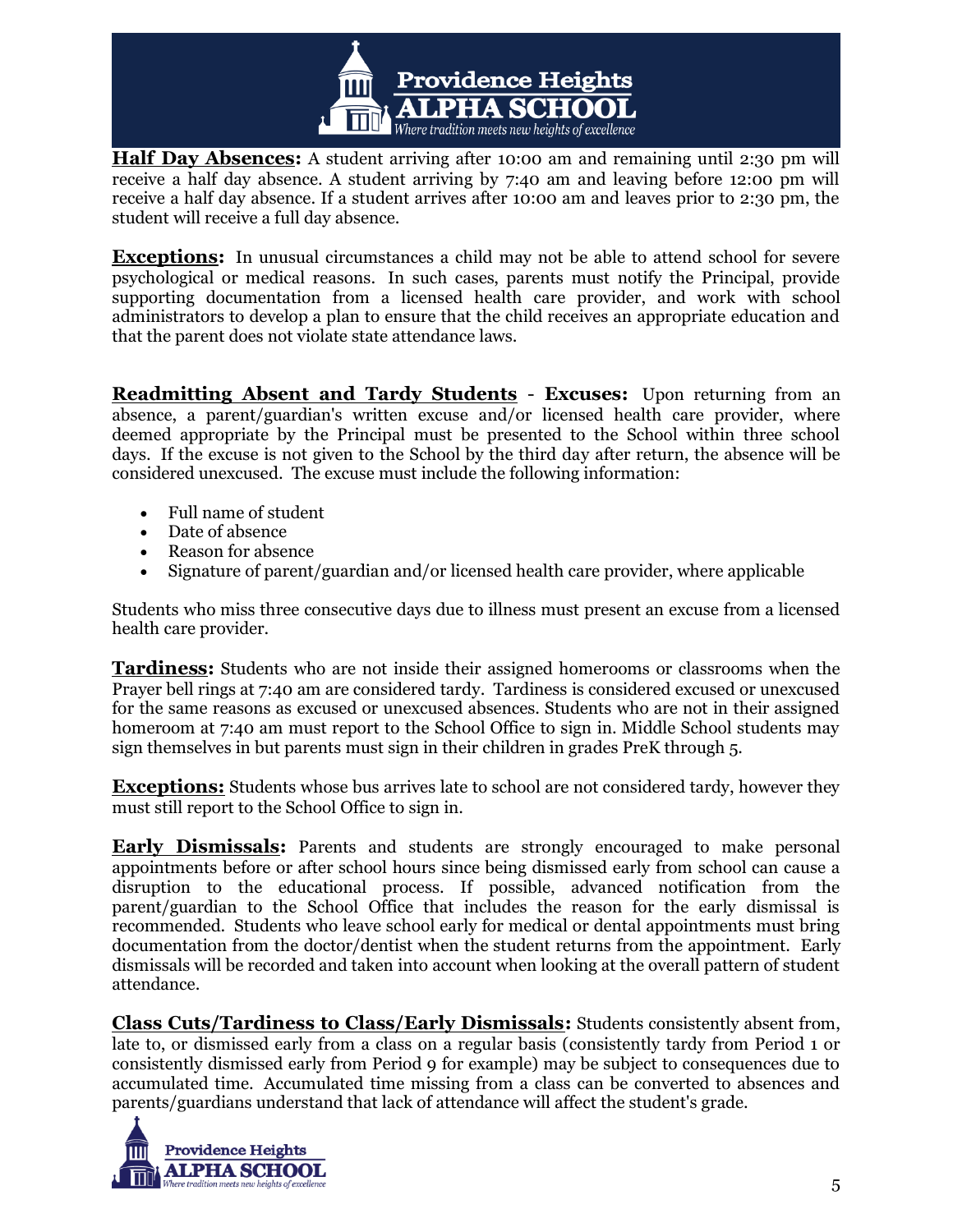

**Pre-Approved Absences Including Educational Travel:** The School recognizes that students may need to travel with parents/guardians for valid educational or family reasons. In such cases, pre-approval is required. Students requesting permission for such travel with parents/guardians must complete an Absence Request Form at least five days in advance of the proposed trip, which when completed, will explain their reason for the request and the duration of the trip. All trips must have some educational or family value for the student in order to be counted as an excused absence. A pre-approved absence is to be no more than five consecutive school days.

The School allows a total of ten pre-approved absences during the entire school year. This includes days and half days before or after regularly scheduled calendar vacation days. Once the maximum allowed ten pre-approved absences has been met, any requests for Pre-Approved Absences will be recorded as unexcused absences and all penalties outlined below will apply.

**Make-Up Work:** Students are required to make up any class work or tests that are missed during excused, unexcused and pre-approved absences after readmittance to school on a schedule arranged with the teacher. In the case of younger grades, the teacher may need to work with the parent/guardian to arrange a make-up schedule. In the case of Middle School students, it is the *responsibility of the student* to communicate with their teachers before the absence and again upon their immediate return to arrange a make-up schedule and deadline expectations. The teacher will use their discretion to arrange this in a manner which is most conducive to the classroom, the student, and the teacher.

**Make-Up Work due to Pre-Approved Absences:** When possible, students will be provided with work to take with them which will be due upon their immediate return. Any work turned in after that time will be considered late for partial credit. Any work or tests missed during the course of the absence will be made up according to a schedule arranged with the teachers where possible.

The School urges parents/guardians to refrain from scheduling pre-approved absences during the first or last week of the school year or during specified days when standardized tests or semester or final exams are being administered. *Approval may be denied during these periods.*

Students absent ten or more days of the semester and/or who are regularly tardy or dismissed early may not be approved for further days off. Also, students who, in the opinion of the Principal, with input from professional staff, are performing less than satisfactorily may not be given permission to for a pre-approved absence. If the trip is taken without approval, the absence will be treated as an unexcused absence.

**PLEASE NOTE:** There may arise situations where students will miss projects, activities, quizzes or tests which cannot be re-visited or made up. In some cases, work, tests, or quizzes, may be dependent upon classroom teaching that students missed. It is the understanding of parents/guardians that if they choose to remove their child from school for educational or family reasons, it may impact their child's performance.

**School-Sanctioned Activities:** Students with a good record for on time attendance and grades may be released from school for approved participation in school sponsored field trips, performances and co-curricular and extracurricular activities as approved by the Principal. The

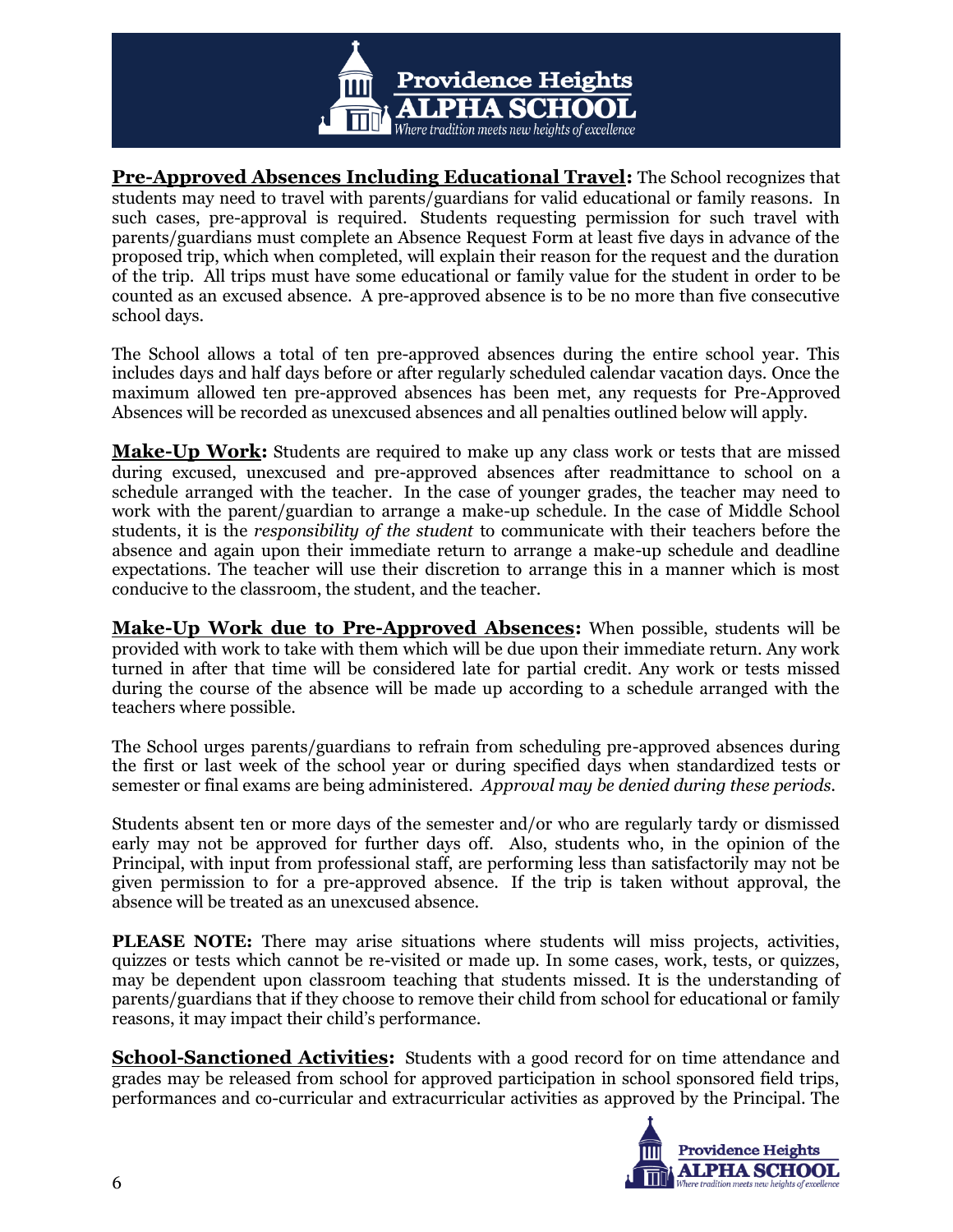

student is responsible for making up the work, quizzes and/or tests during the released time. Students who, with approval, are participating in school sponsored activities are considered present. (This includes the Diocesan Spelling and Geography Bee, Honors Band and State PJAS). A Principal may deny requests to attend school sanctioned activities where the Principal, with the input of professional staff, determines that the student's grades and/or attendance record indicate that the request to miss class for the activity should not be granted.

\*Please note that shadow dates at high schools are not school sanctioned activities but will be considered an excused absence when accompanied by a written excuse.

**Excessive Absenteeism:** Absences, excused or unexcused, beyond five days in a quarter should be cause for having the Principal involved with the student.

- *a. First Offense:* When a student has accumulated five days of absence or their equivalent in a quarter as verified by the Principal, the parent/guardian is notified. The First Offense Notice shall advise the parent/guardian (1) of the dates of absences, and (2) that if another absence occurs in the quarter, the Principal will determine if it is necessary to arrange a conference, and (3) the student will be considered ineligible for High Honor Roll for that quarter.
- *b. Subsequent Offenses:* When a student has accumulated a total accumulation of eleven absences or their equivalent, an official notice of absenteeism will be sent home by certified mail. The purpose of this correspondence is to inform the child's parent (1) of the dates of absences and to notify the parent/guardian that the compulsory attendance policy has been violated, (2) of the student's suspension from afterschool activities, events, competitions, sports, (3) of a date for conference with the Principal to discuss options moving forward and the students return to afterschool or extracurricular activities, including but not limited to Forensics, PRSEF, PJAS, School Play, Athletics, School field trips, High School shadow days, (3) the student will be considered ineligible for High Honor Roll and any year-end awards for the remainder of the school year.

\*High Honor Roll only occurs in Middle School, grades 6-8.

**Excessive Tardiness and Excessive Early Dismissals:** When a student has accumulated a total of five tardies or five early dismissals, whether excused or unexcused in a quarter should be cause for having the Principal involved with the student.

- *a. First Offense:* When a student has accumulated five tardies or five early dismissals in a marking period as verified by the Principal, the parent/guardian is notified. The First Offense Notice shall advise the parent/guardian (1) of the dates of tardies or early dismissals and (2) that if another tardy or early dismissal occurs in the marking period, the Principal will determine if it is necessary to arrange a conference, (3) the student will be considered ineligible for High Honor Roll for that marking period.
- *b. Subsequent Offenses:* When a student has accumulated a total accumulation of sixteen tardies 0r sixteen early dismissals an official notice will be sent home by certified mail. The purpose of this correspondence is to inform the student's

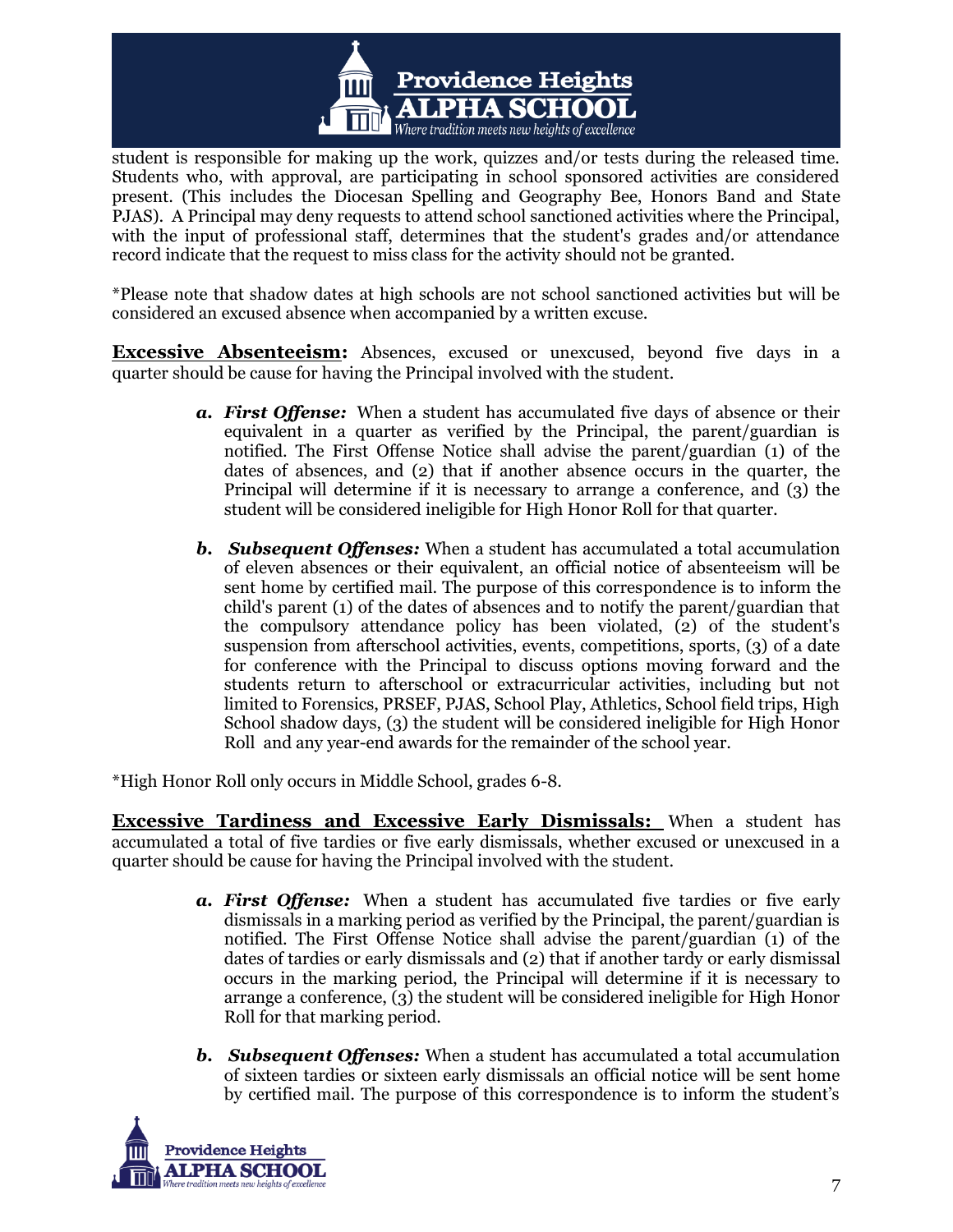

parent (1) of the dates of tardies and early dismissal and the school policy (2) of the student's suspension from afterschool activities, events, competitions, sports, (3) of a date for conference with the Principal to discuss options moving forward and the students return to afterschool or extracurricular activities, including but not limited to Forensics, PRSEF, PJAS, School Play, Athletics, School field trips, High School Shadow Days, (3) the student will be considered ineligible for High Honor Roll and any year-end awards for the remainder of the school year.

\*High Honor Roll only occurs in Middle School, grades 6-8.

**Early Dismissal:** Early Dismissal will be subject to the same policies as outlined above for tardiness.

#### **Emergencies**

<span id="page-11-0"></span>At the beginning of each school year, Alpha School parents are required to complete a Student Emergency Card. This card is used to contact parents or authorized person in case of an emergency such as an illness, injury, or emergency situation. It is imperative to keep this information updated, which can be done by contacting the office via telephone (412-366-4455).

## **Emergency Closings & Delays**

<span id="page-11-1"></span>In the event of a weather-related closing or delay, or in the event of an emergency closing or delay, Providence Heights Alpha School's closing or delay status will be broadcast on KDKA, WPXI, and WTAE. Alpha School services a number of school districts; however, even if a student's district is closed or has a delay does not mean that Alpha will also be closed or delayed. If a student's local district is closed or has a delay, and Alpha School does not, and a student takes their local district's bus, parents are responsible for the transportation of their child. Please be sure to check specifically for Providence Heights Alpha School's alert. Alpha School will also send an e-mail to parents should school be delayed or cancelled.

If Alpha School has a two-hour delay, students should arrive at 9:25am. Alpha does not provide morning care in the event of a delay. Half-day Pre-Kindergarten will be cancelled in the event of a two-hour delay.

#### **Emergency Dismissal**

<span id="page-11-3"></span><span id="page-11-2"></span>In the event of a weather-related or emergency early dismissal, Providence Heights Alpha School's dismissal status will be broadcast on KDKA, WPXI, and WTAE. An e-mail will also be sent to parents regarding the dismissal status. Alpha School will follow early dismissal procedures as indicated on the Student Emergency Card submitted at the beginning of the year.

#### **Arrival**

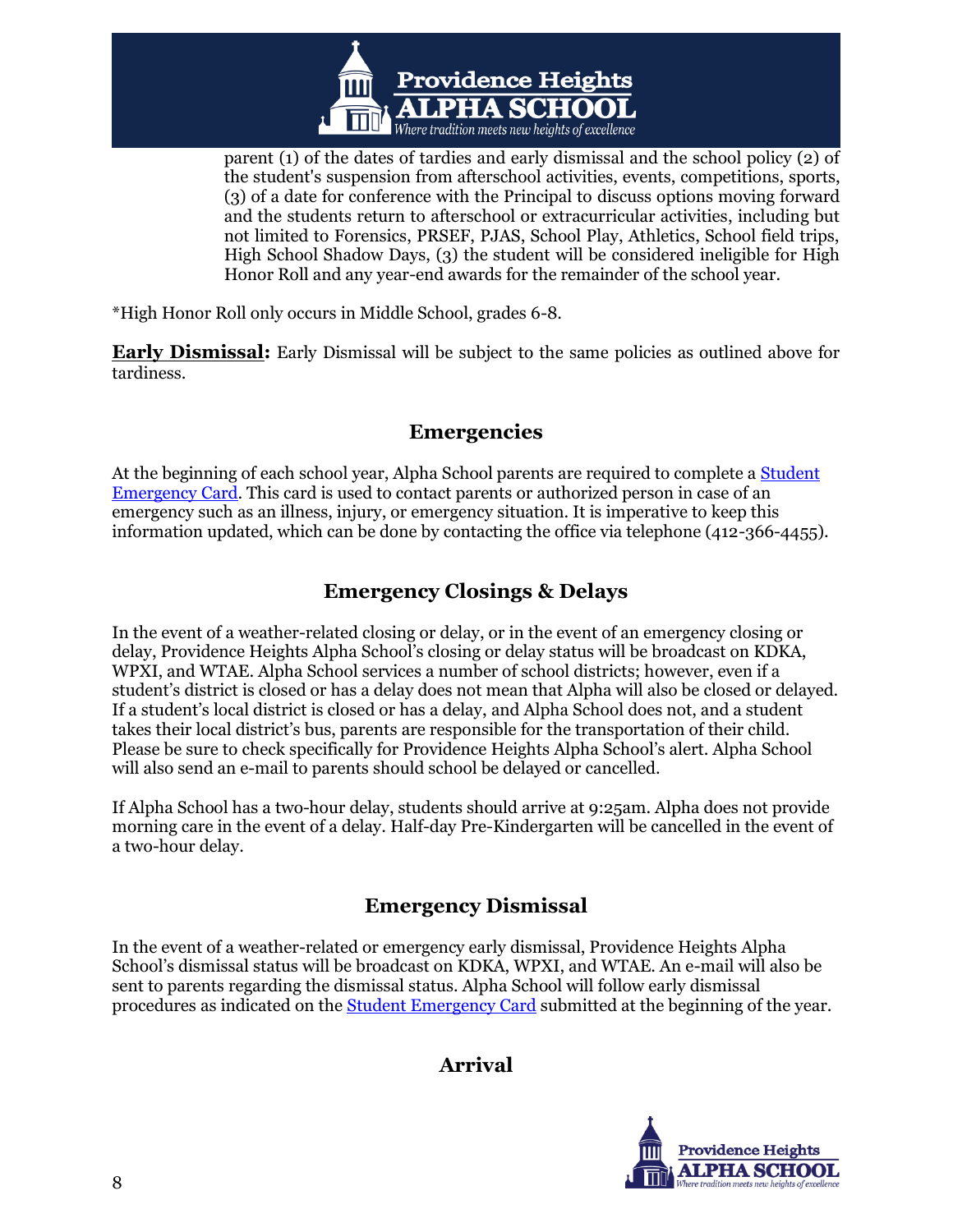

Alpha School student arrival begins at 7:15 am, when the doors open. Students may enter in the playground side door and proceed to the cafeteria until the Homeroom Bell at 7:25 am. At 7:25 am, students may enter through both the side and front doors. When dropping off students, all traffic must follow the proper flow by entering the main drive, staying straight to proceed to the back parking lot, turning left to enter the main school parking lot, and continuing through the lot towards the main entrance of the school. Traffic will be signaled to pull through to drop off their child by a member of the Alpha School staff to ensure safe conditions. Parking is not permitted around the building or in the Saint Anne's Park circle in front of the School. The morning bell schedule is as follows:

| $6:45$ am | Early Arrival by Appointment   |
|-----------|--------------------------------|
| 7:15 am   | Side Door Opens                |
| 7:25 am   | Homeroom Bell-All Doors Open   |
| 7:40 am   | Morning Prayer Bell/Tardy Bell |
| 7:45 am   | First Period Bell              |

Any student arriving after 7:40am should enter through the main door and report to the front office to sign in.

#### **Dismissal**

<span id="page-12-0"></span>Alpha School requires parents to inform the front office of the times when their child departs the school each day. This is accomplished through the Electronic Attendance Program. Parents can set a standard dismissal procedure for their child, which will generate on the dismissal report each day automatically. Parents would then only need to enter any changes to dismissal should a student have alternate dismissal plans. Changes to dismissal must be submitted to the online attendance system no later than 1:30 pm. If Alpha School encounters any confusion in dismissal plans, the student will be sent to APEX and the parent(s) will be notified.

The school-day at Alpha ends at 2:30 pm, with afternoon prayer and announcements occurring at 2:28pm.. Students are dismissed at intervals, with bus riders dismissing first, walkers, dismissing second, and after-school care/activity students dismissing last. Parents/Guardians who are picking up children by car are required to follow the proper traffic flow. Buses and cars should enter the main drive, then proceed straight to continue to the back of the parking lot. Buses will pull into the parking lot and line up for dismissal. All cars picking up students must pull into the pick-up lane (also called the Station Walk), which is the small lane next to the parking lot, not before 2:00 pm. Cars must not be left unattended in this lane at any time as this causes unsafe conditions. Once the buses have been dismissed, cars will be signaled to pull through to pick up their child. Parking is not permitted around the building or in the Saint Anne's Park circle in front of the School.

All students attending after-school care (APEX) or an after-school activity are dismissed from the Ketteler Building. When you arrive to pick up your child, please park, then call to inform Alpha staff of your arrival. The staff will prepare your child for pickup. Parents must come to the rear door of Ketteler, buzz in, and sign out their child. This procedure is in accordance with our enhanced security.

Pre-Kindergarten students are not eligible for busing. Students must be 5 years old prior to

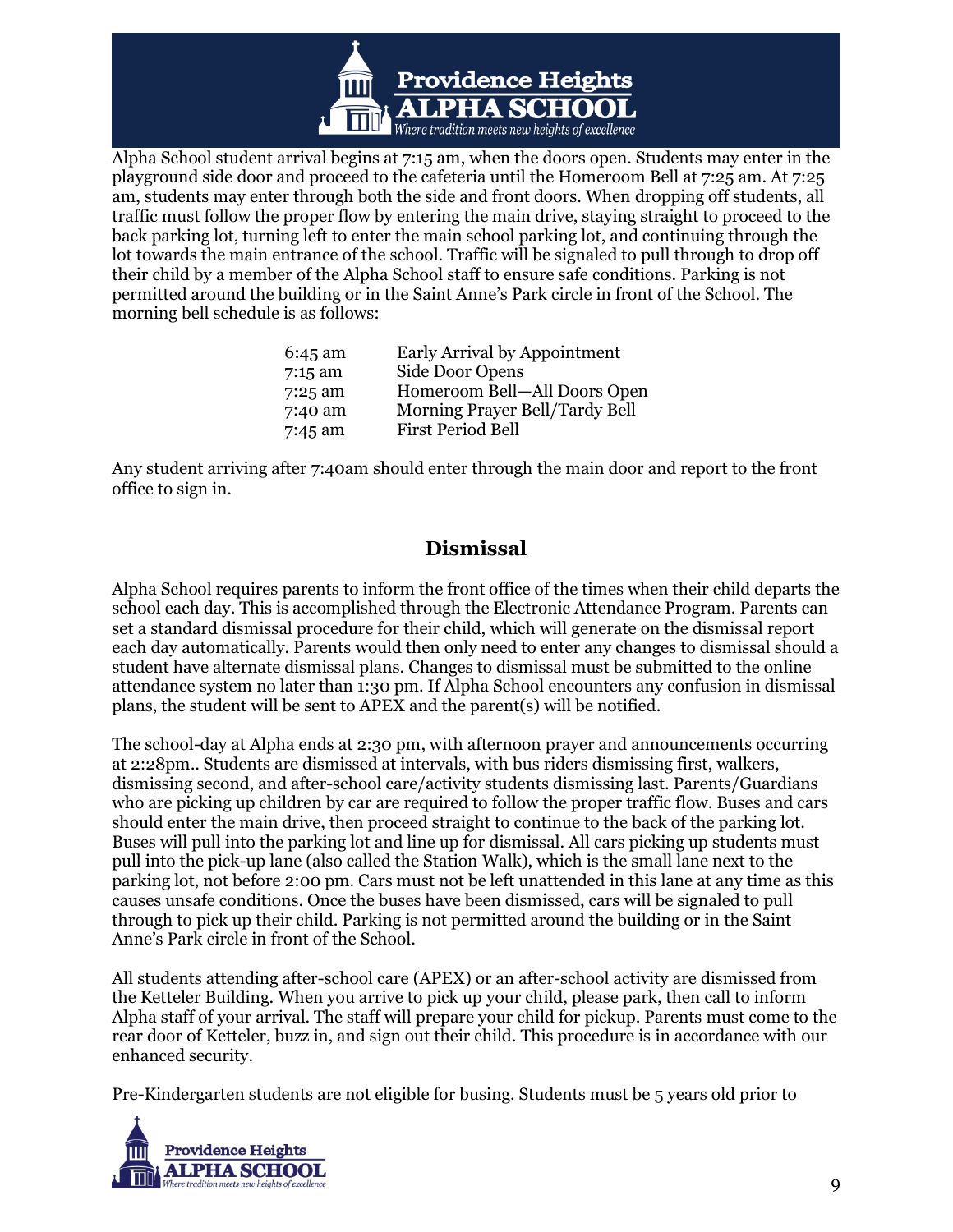

September 1 in order to qualify for bus service with the local district in accordance with Pennsylvania State law.

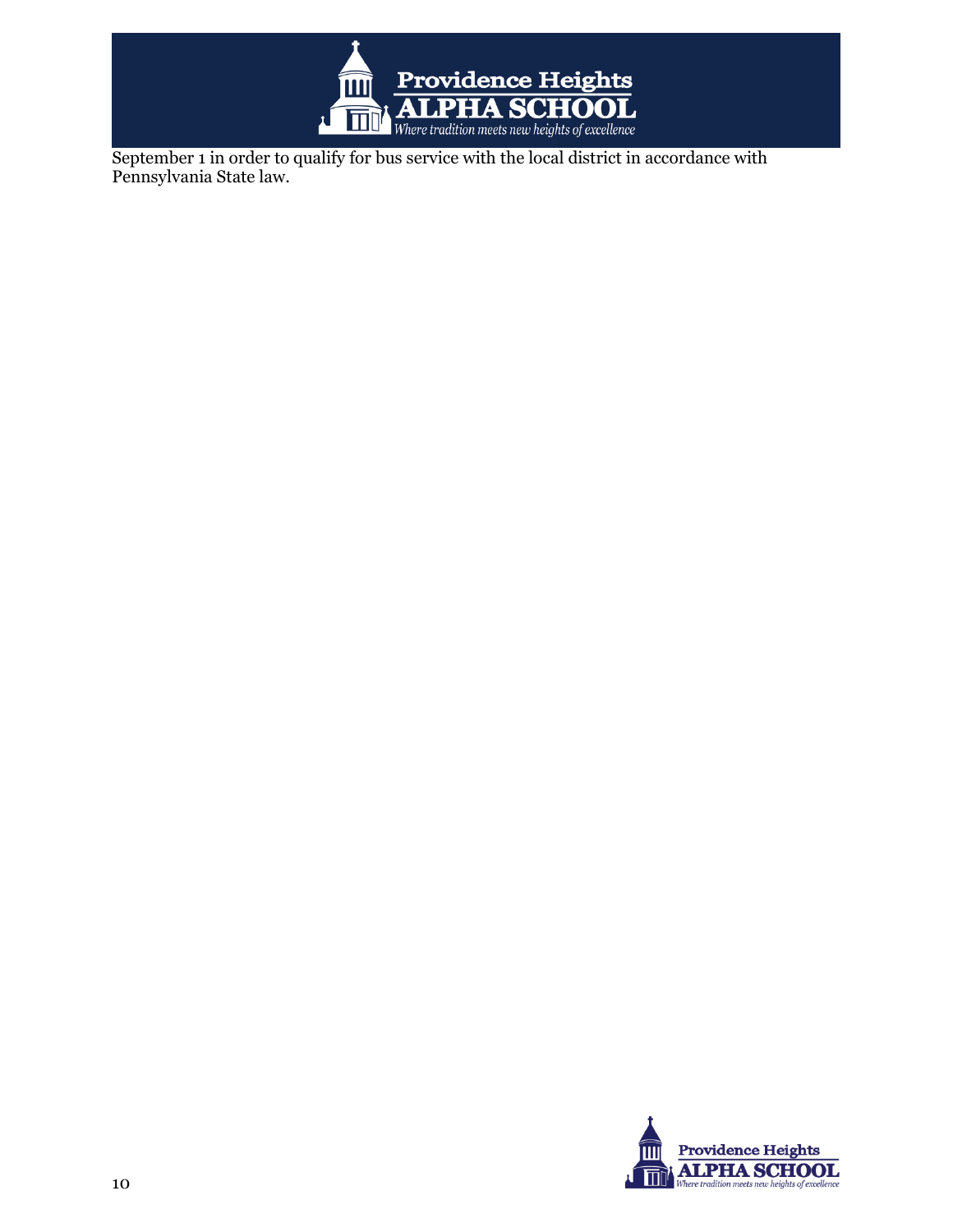

## COMMUNICATION **General Communication Information**

<span id="page-14-0"></span>Providence Heights Alpha School's primary method of communication with Alpha families is email. Parents will be notified in a weekly email blast of any changes, updates, and other pertinent information each week, which will also appear on the Alpha School monthly calendar, which is posted to the website. Alpha School also releases a newsletter five times per year with news and updates that occur in the school over the course of the school-year and summer months. Any written documents for updates, forms, or other pertinent information will be sent home with the youngest child in the family.

Communication regarding your child's progress at school can be obtained through the following sources:

#### [Email](#page-14-1)

[Providence Heights Alpha School website](https://www.alphaschool.org/) [Option C Grading System](#page-15-1) (Grades 1-8) [Parent/Teacher Conferences](#page-15-2) [Report Cards](#page-15-3)

Any and all questions regarding your child's progress throughout the year should be first directed to the teacher. A list of teacher contact information is available on the **Providence** [Heights Alpha School website.](https://www.alphaschool.org/) Positive communication between the teacher and parent is vital to Alpha School's total educational program. We encourage communication between teachers, staff, and parents to ensure each student's success at Alpha. We do request that e-mail be the primary contact method for all communication to teachers and staff, and that parents please refrain from contacting teachers at their homes or on their personal cell phones.

If at any time parents have a question or concern that a child's teacher is unable to address, parents are encouraged to contact the Alpha School administration.

#### **Email**

<span id="page-14-1"></span>Providence Heights Alpha School's primary method of communication with Alpha families is email. Parents will be notified in a weekly email blast of any changes, updates, and other pertinent information each week.

Any and all questions regarding your child's progress throughout the year should be first directed to the teacher. A list of teacher contact information is available on th[e Providence](http://www.alphaschool.org/)  [Heights Alpha School website.](http://www.alphaschool.org/) We do request that e-mail be the primary contact method for all communication to teachers and staff, and that parents please refrain from contacting teachers at their homes or on their personal cell phones. If at any time parents have a question or concern that a child's teacher is unable to address, parents are encouraged to contact the Alpha School administration.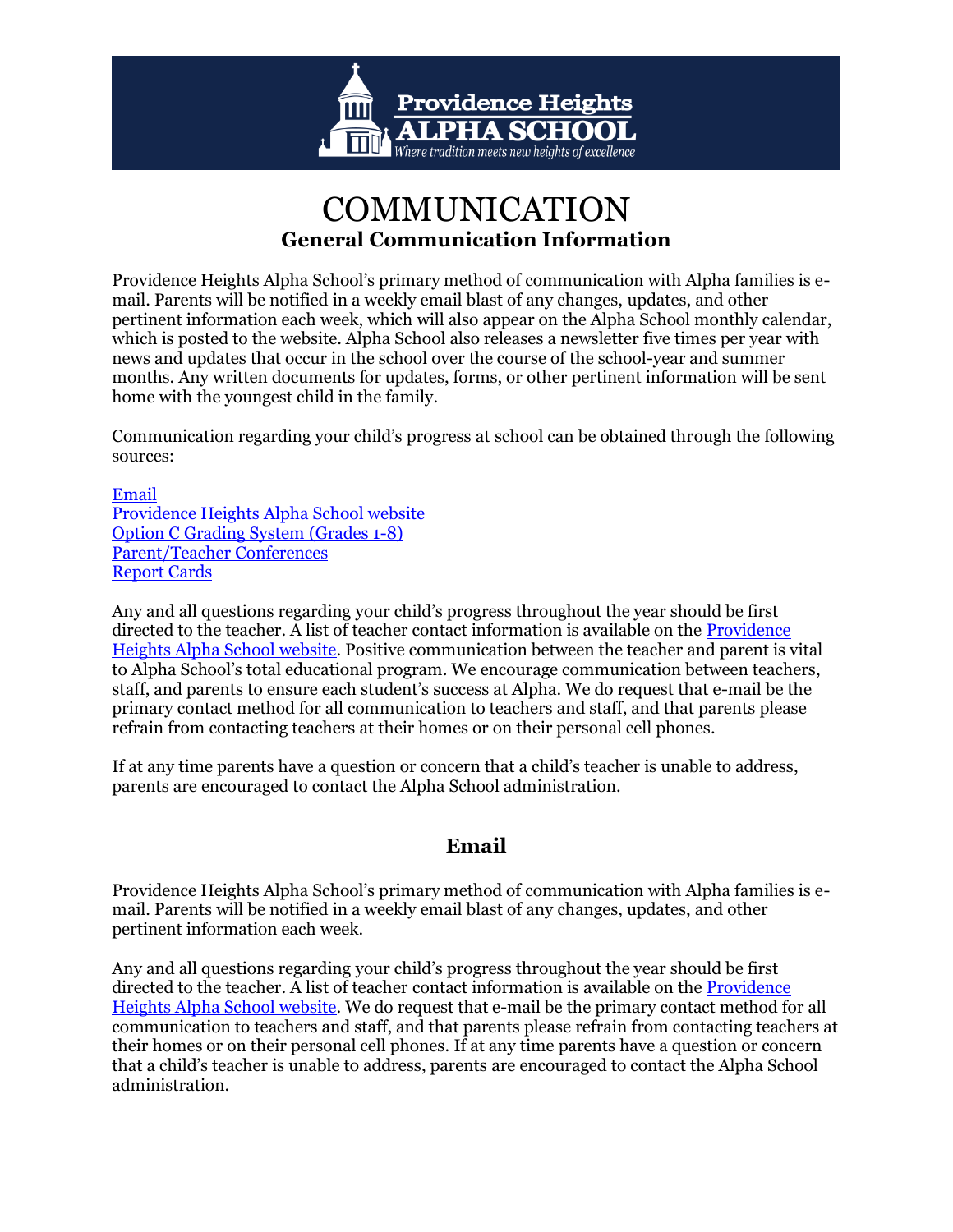

## **Providence Heights Alpha School Website**

<span id="page-15-0"></span>Providence Heights Alpha School has a website that both parents and students can use as a resource. The website has updates on upcoming events and information on parent involvement. Each Alpha School teacher also maintains their own google calendar, which includes updates on class work, homework assignments, test schedules, and other essential class information. Links to these calendars are available by using the **Parent Login** link on the Alpha School website.

## **Option-C**

<span id="page-15-1"></span>Providence Heights Alpha School uses an online platform called Option-C to track student progress and communication with parents/guardians. Each new Alpha student will receive log in information before the start of their initial school-year at Alpha School. These log in credentials will be used throughout the student's tenure at Alpha School. From the Option-C platform, parents can view their child's progress, grades, and other academic-related information for grades 1 through 8.

## **Parent/Teacher Conferences**

<span id="page-15-2"></span>Parent-Teacher Conferences are essential in communication regarding student progress during the school-year. Each Fall, Providence Heights Alpha School schedules parent-teacher conferences for each student. During these meetings, progress of the student will be reported to his/her parents, and any issues that have arisen will be addressed, along with a plan to assist the student in the event of any issues.

Additional conferences for Pre-Kindergarten will be held each Spring. During these meetings, progress of the student will be reported to his/her parents, and any issues that have arisen will be addressed, along with a plan to assist the student in the event of any issues.

Conferences can also be scheduled at the parent(s)' request at any time, or may be scheduled with the parent if the Alpha School teacher or administrators feel that it is necessary to ensure student success.

## **Report Cards**

<span id="page-15-3"></span>Providence Heights Alpha School distributes report cards for first through eighth grade each quarter: November, January, March, and June. Pre-Kindergarten and Kindergarten report cards are distributed each quarter as well; however, first quarter report cards for pre-kindergarten and kindergarten are narrative updates on the student's progress. The second through fourth quarter report cards for pre-kindergarten and kindergarten are handwritten reports on the child's progress. Updates on students' progress during the year can be viewed on the Option C Gradebook for grades 1 through 8. Parents are also encouraged to attend Parent-Teacher conferences and keep open communication with teachers regarding student progress.

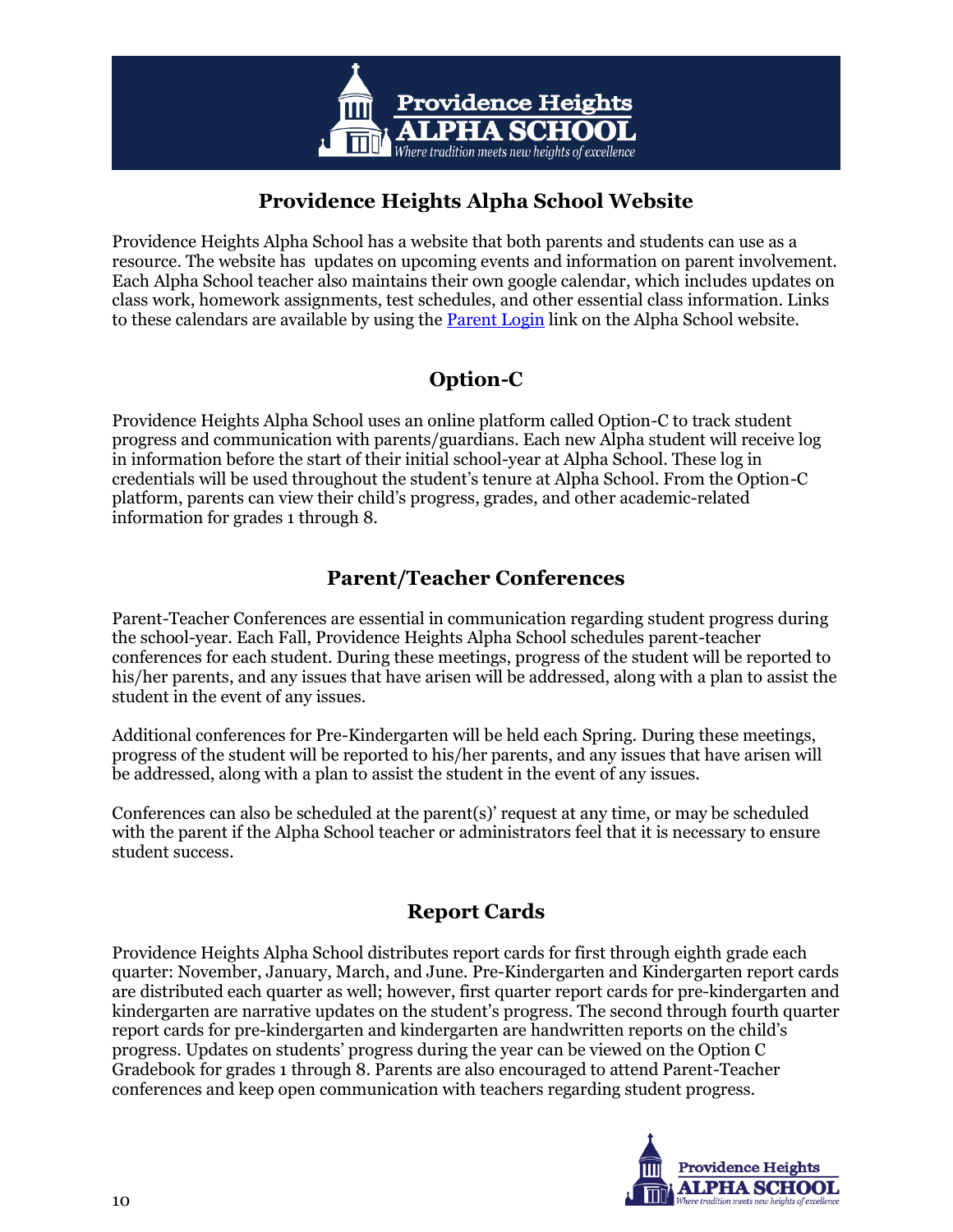

Any and all questions regarding your child's progress throughout the year should be first directed to the teacher. A list of teacher contact information is available on th[e Providence](http://www.alphaschool.org/)  [Heights Alpha School website.](http://www.alphaschool.org/) We request that e-mail be the primary contact method for all communication to teachers and that parents please refrain from contacting teachers at their homes or on their personal cell phones. If at any time parents have a question or concern that a child's teacher is unable to address, parents are encouraged to contact the Alpha School administration.

## **Cell Phone**

<span id="page-16-0"></span>Providence Heights Alpha School acknowledges parental concern for the safety and well-being of their children while they are attending school or school-sponsored activities, and understands the belief that students' possession of cell phones enhances their security and safety; however, the potential misuse of cell phones during the school day may undermine the learning environment, distract students, violate privacy rights of students and staff, and compromise student testing. To maintain the integrity of the academic environment of the school, Alpha School prohibits use of cellular and other personal electronic communication devices during the school day.

While students may possess electronic devices and cell phones on school grounds, they are subject to the following restrictions:

- Students shall not display, use, or activate cell phones during the instructional school day, including the after school care program and during after school activities.
- Cell phones shall be turned off and kept inside backpacks or in lockers until dismissal. Dismissal begins when a student is on the school bus or picked up by a parent/guardian.
- In the event of an emergency, students must be contacted through the school office, not on their personal phone.

| <b>First Offense</b>  | Cell phone or personal communication device will be taken by the<br>teacher and kept in the office until a parent/guardian comes to<br>retrieve it. The student will be prohibited from having a cell phone or<br>personal communication device in school for two days.                                                     |
|-----------------------|-----------------------------------------------------------------------------------------------------------------------------------------------------------------------------------------------------------------------------------------------------------------------------------------------------------------------------|
| <b>Second Offense</b> | Cell phone or personal communication device will be taken by the<br>teacher and kept in the office until a parent/guardian comes to<br>retrieve it. The student will be prohibited from having a cell phone or<br>personal communication device in school for one week. Student will<br>receive a conduct referral.         |
| <b>Third Offense</b>  | Cell phone or personal communication device will be taken by the<br>teacher and kept in the office until a parent/guardian comes to<br>retrieve it. The student will be prohibited from having a cell phone or<br>personal communication device in school for one month. Student will<br>receive an after-school detention. |

Violation of the cell phone policy will result in disciplinary action outlined below:

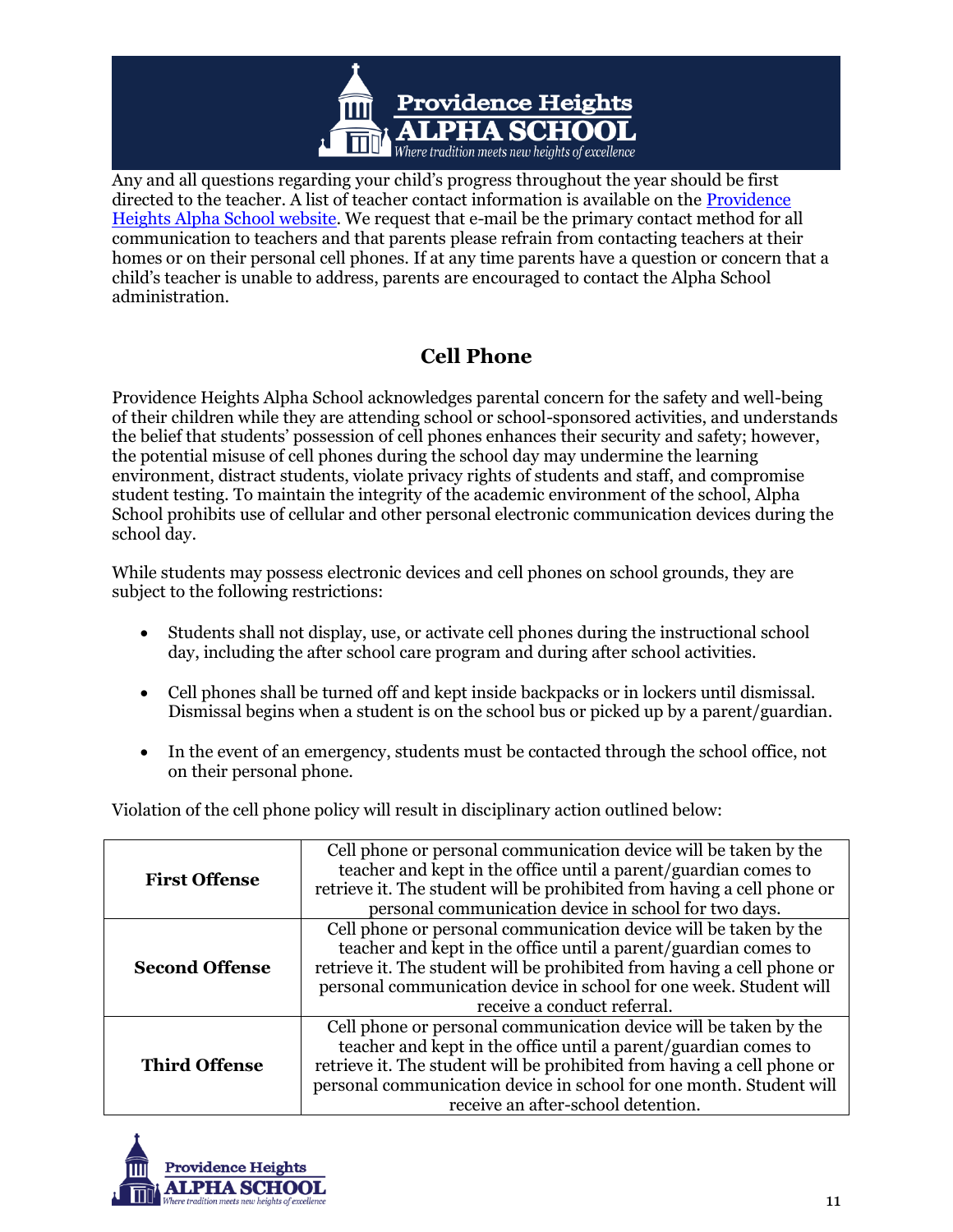

## **Telephone**

<span id="page-17-0"></span>Students are not permitted to use the school telephones during the school day, unless given specific permission by their teacher or a member of the Alpha School staff. Forgotten homework, books, lunch, gym clothes, or changes in afternoon plans are not sufficient reasons to call home. The office personnel will make any necessary calls to home in the case of an emergency. Any messages for students from parents/guardians can be given to the office and will be relayed to the child if received before 1:00pm.

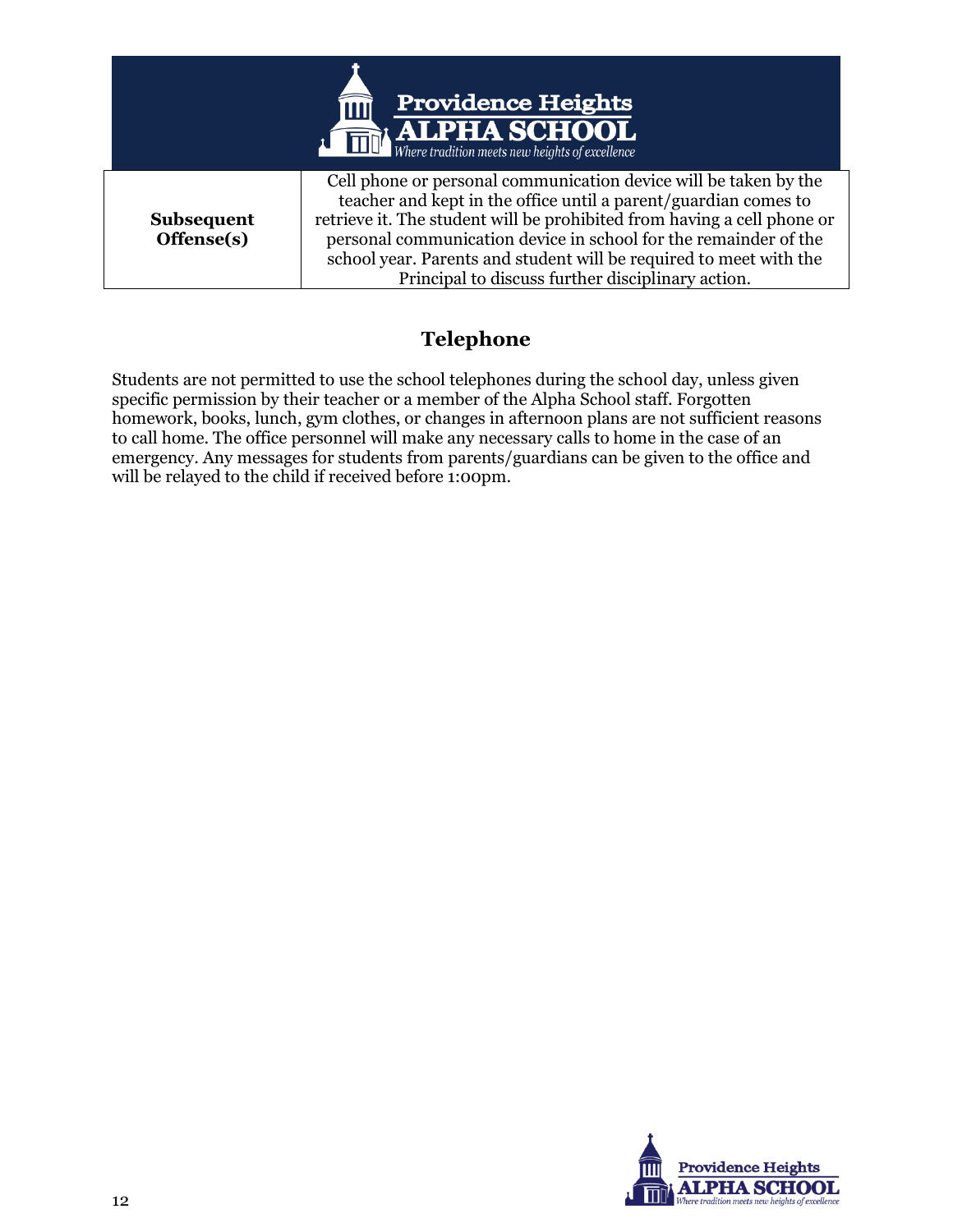

## ACADEMICS

#### **Curriculum Guidelines**

<span id="page-18-0"></span>Providence Heights Alpha School is a private, Catholic school sponsored by the Congregation of the Sisters of Divine Providence. Alpha works in collaboration with the Diocese of Pittsburgh and continuously exceeds all curriculum requirements of the Diocese, as well as the requirements of the Pennsylvania Department of Education. While neither the Diocese nor the State of Pennsylvania have adopted Common Core as a mandated requirement of education, Alpha School recognizes the benefits of the Common Core curriculum and has incorporated selective aspects of the Common Core curriculum to supplement the primary Alpha School curriculum, which encourages well-rounded education for its students. Specific questions regarding curriculum should be directed to the [Director of Academics.](mailto:philes@alphschool.org)

## **Honor Roll**

<span id="page-18-1"></span>Providence Heights Alpha School's Honor Roll is awarded to Provident students in sixth through eighth grade for all core subjects, which include Religion, English, Literature, Social Studies, Science, Math, and Spanish. Provident, kind behavior is also taken into account when determining student eligibility. Certificates are awarded quarterly and are distributed with report cards. In order to qualify for the honor roll, a student must meet the requirements listed below.

| <b>High Honors</b>                                              | <b>Honors</b>                                                   |
|-----------------------------------------------------------------|-----------------------------------------------------------------|
| 95% grade average                                               | 90% grade average                                               |
| No grades below 80% in any subject                              | No grades below 80% in any subject                              |
| No "Needs Improvement" in any subject                           | No "Needs Improvement" in any subject                           |
| No "Needs Improvement" in Character<br>Development              | No "Needs Improvement" in Character<br>Development              |
| No conduct referrals, detentions, suspensions,<br>or expulsions | No conduct referrals, detentions, suspensions,<br>or expulsions |

## **Grading Scale**

<span id="page-18-2"></span>Providence Heights Alpha School follows a standard grading scale for all assignments and total scores. The grading scale is as follows:

<span id="page-18-3"></span>

|  | A 100-93 | $B_{92-85}$ | $C_84-75$ | D 74-70 | E 69-0 |
|--|----------|-------------|-----------|---------|--------|
|--|----------|-------------|-----------|---------|--------|

**Report Cards**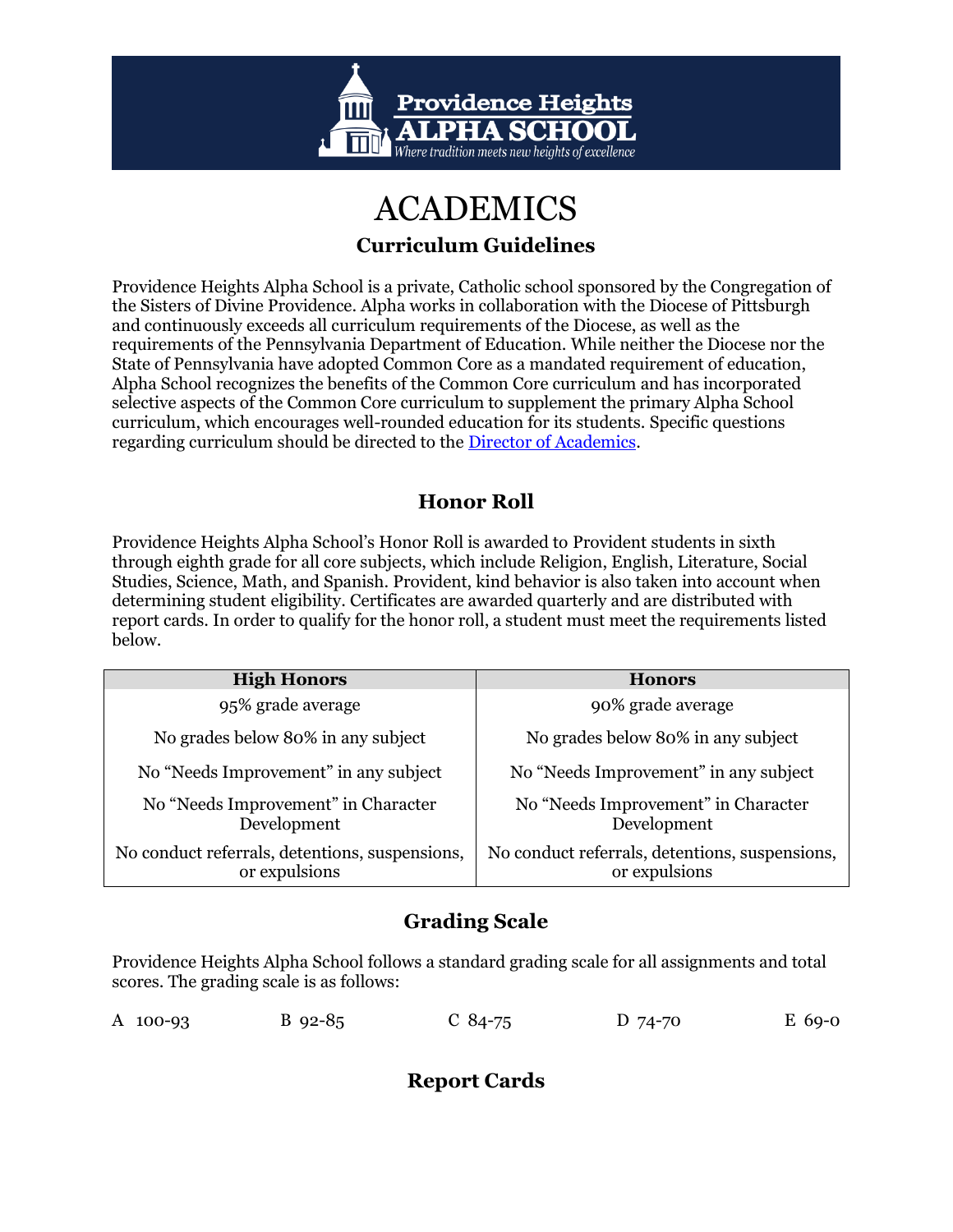Providence Heights Alpha School distributes report cards for first through eighth grade each quarter: November, January, March, and June. Pre-Kindergarten and Kindergarten report cards are distributed each quarter as well; however, first quarter report cards for pre-kindergarten and kindergarten are narrative updates on the student's progress. The second through fourth quarter report cards for pre-kindergarten and kindergarten are handwritten reports on the child's progress. Updates on students' progress during the year can be viewed on the Option C Gradebook for grades 1 through 8. Parents are also encouraged to attend Parent-Teacher conferences and keep open communication with teachers regarding student progress.

Any and all questions regarding your child's progress throughout the year should be first directed to the teacher. A list of teacher contact information is available on the **Providence** [Heights Alpha School website.](http://www.alphaschool.org/) We request that e-mail be the primary contact method for all communication to teachers and that parents please refrain from contacting teachers at their homes or on their personal cell phones. If at any time parents have a question or concern that a child's teacher is unable to address, parents are encouraged to contact the Alpha School administration.

#### **Testing**

<span id="page-19-0"></span>Providence Heights Alpha School monitors progress to assess students' academic performance, to quantify student rate of improvement or responsiveness to instruction, and to evaluate the effectiveness of instruction. Progress monitoring assessments are used in reading and math to assess student aptitude of skills and to chart educational growth. Reading fluency and reading comprehension are monitored multiple times throughout the year to ensure student acquisition of grade-level skills. Benchmark testing in math is conducted multiple times per year, as well, to assess and evaluate student acquisition of skills and grade-level expectations. Progress monitoring allows Alpha School to evaluate the instruction to ensure students are learning the skills they need.

In addition, student achievement is monitored by administering the Terra Nova standardized achievement test each Spring for kindergarten through eighth grade. Pre-kindergarten students do not participate in the Terra Nova testing. The Terra Nova tests measure progress in the areas of reading, language arts, math, science, and social studies. In kindergarten and first grade, students are tested on the subjects of reading and math only. Beginning in second through eighth grade, students are tested on all subject areas listed above. The scores of these tests, which are provided to the school by June 1, are measured against the scores in the Diocese of Pittsburgh, and the national normative scores. Alpha School's total test scores are made available to parents as soon as possible, and parents may request their child's scores by contacting the Director of Academics.

Alternatively, teacher-made and textbook tests are the driving force behind grades. All standardized tests, textbook tests, and teacher-made tests are administered to students throughout the year, which require students to synthesize information, apply what they have learned, and demonstrate their understanding of what has been taught. These tests are important as they gauge student academic progress.

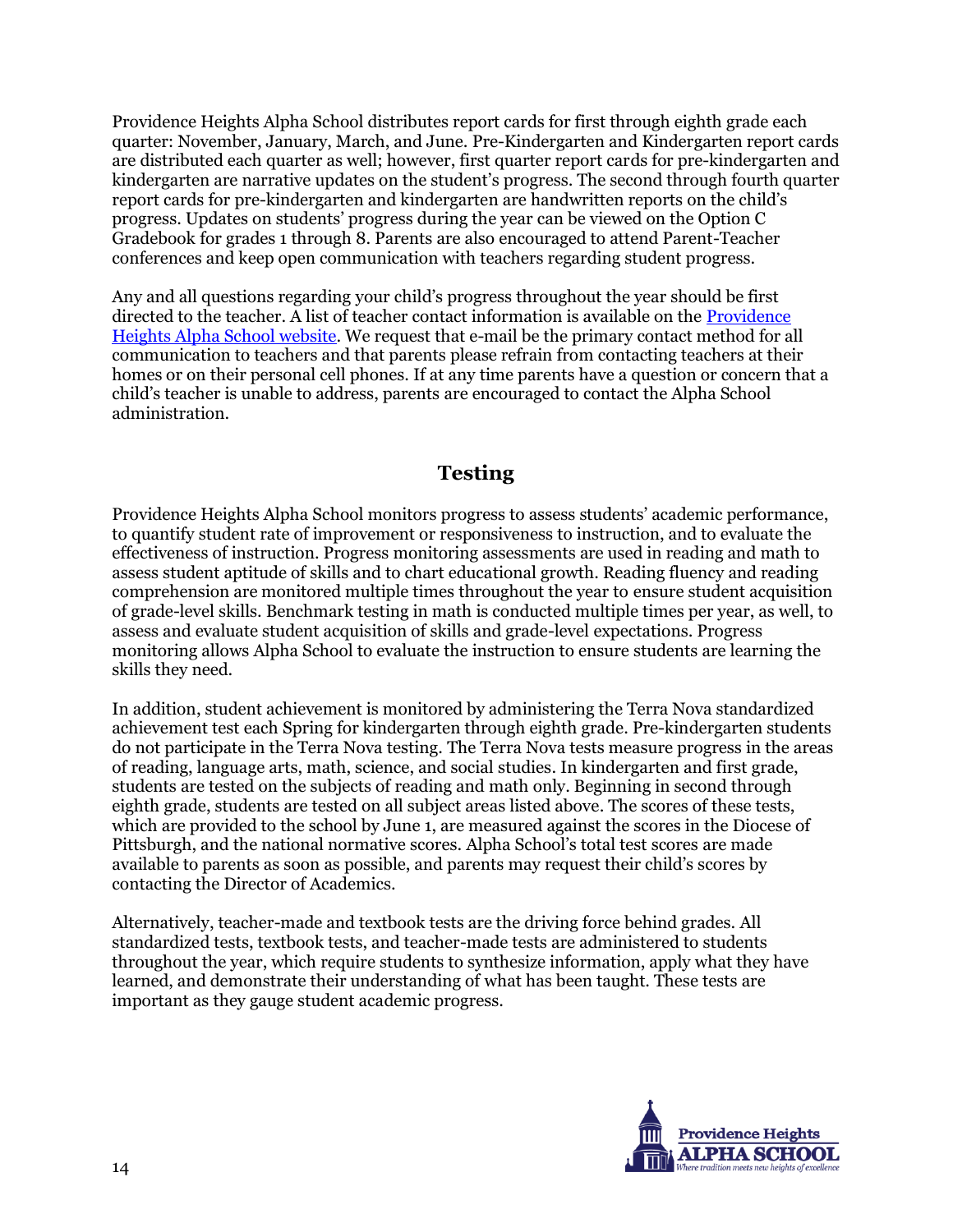

## DAILY PRACTICES AND POLICIES **After School Care (APEX)**

<span id="page-20-0"></span>Providence Heights Alpha School offers an extended school-day program for after-school care, which is called Alpha's Pursuit of Excellence (APEX). Afternoon, extended days are available on full-days of school from 2:30pm to 6:00pm. This service may be scheduled on a daily or weekly basis during the school-year. Parents may sign up for this service by using the [online attendance](http://alphaschool.org/login.aspx?url=/private/)  [system,](http://alphaschool.org/login.aspx?url=/private/) or by phone (412-366-4455).

Pre-Kindergarten students along with students in kindergarten through eighth grade are all eligible for participating in APEX. Pre-Kindergarten student areas are separated from kindergarten through eighth grade student areas. Students involved in APEX can enjoy a variety of activities in the Ketteler Center for Arts and Enrichment, such as music, art, physical fitness, discovery, and computer lab. Students also have the option of participating in enrichment classes, which incorporate the STREAM principles (science, technology, religion, engineering, arts, and math), and vary from year to year. Students will be provided with a healthy snack during their time at APEX. Cost of the program is \$10.00 an hour for the first child and \$5.00 an hour for each additional sibling with a maximum charge of \$30.00 per student per day. When you arrive to pick up your child, please park, then call to inform Alpha staff of your arrival. The staff will prepare your child for pickup. Parents must come to the rear door of the Ketteler Center for Arts and Enrichment, buzz in, and sign out their child. This procedure is in accordance with our enhanced security.

#### **Before School Care (Morning Care)**

<span id="page-20-1"></span>Providence Heights Alpha School offers before school care for students arriving before 7:15am. Before school care begins at 6:45am. This service is available on a daily or weekly basis during the school-year. Parents may request for this service by using the online attendance system, or by phone (412-366-4455).

#### **Buddy Program**

<span id="page-20-2"></span>At Providence Heights Alpha School, we strive to create a welcoming environment for all students. To encourage this environment and friendships within the Alpha student community, each year school buddies are assigned for each student. Students in pre-kindergarten through second grade are matched with students in sixth through eighth grade. These buddies will participate in school activities together, which encourages a sense of community and helps students to help each other.

#### **Cafeteria**

<span id="page-20-3"></span>Providence Heights Alpha School attempts to instill provident, considerate behavior in all students in every environment. Thus, Alpha School requires students to observe the cafeteria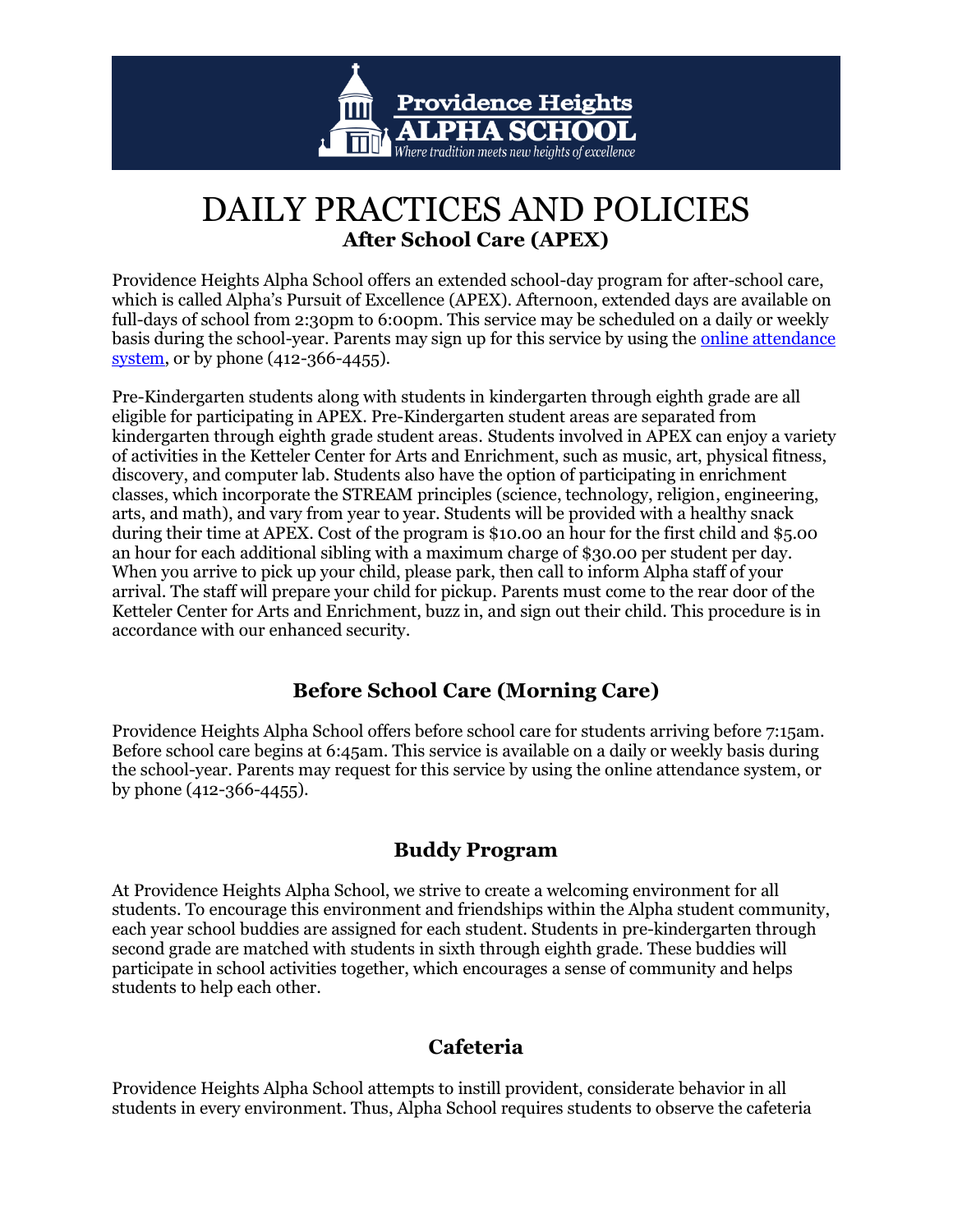rules at all times whether students purchase or pack their lunches. In the cafeteria, students should:

- Remain seated until the end of the lunch period to dispose of garbage, etc.
- Use appropriate table manners
- Walk while in the cafeteria
- Use inside voices
- Be courteous and respectful to all those helping during the lunch period
- Keep all food and beverages inside the cafeteria
- Keep any and all toys away during the lunch period

All students must either purchase or bring their lunch. For students with food allergies, a special table is reserved in the cafeteria as a precaution against allergic reactions. The school's dining service prepares all food fresh, on-site daily and ensures that no cross contamination of food occurs should a student with allergies be purchasing lunch. Lunch menus are available on the [Providence Heights Alpha School website.](http://alphaschool.org/)

Alpha School's cafeteria is operated in accordance with U.S. Department of Agriculture policy, which prohibits discrimination on the basis of race, color, sex, age, handicap, religion, or national origin.

#### **Classroom Socialization**

<span id="page-21-0"></span>Providence Heights Alpha School students are encouraged to maintain friendships with their classmates outside of school. For special occasions such as birthdays, which are announced daily during morning announcements, students are invited to celebrate with their class by bringing in birthday treats to school. Students and parents should always check with the homeroom teacher to arrange treats in order to avoid any allergy related issues.

If a student wishes to pass out invitations for events such as birthday parties or holiday parties to friends, they may do so during their homeroom period with the permission of their teacher. However, as Alpha School encourages provident, polite behavior in a welcoming community, all students in the class must be invited in order for permission to be given for invitations to be distributed in school.

#### **Class Transitions**

<span id="page-21-1"></span>As with all areas of the school, provident behavior should always be observed and practiced between classes and during all transitions in the hallways, common areas, and between buildings. Students, teachers, faculty, and visitors are required to follow the hallway behavior rules outlined below to ensure safety, display politeness, and show respect and responsibility:

- Always walk—no running
- Use an inside voice—no yelling
- Walk down the hallways and stairs in single file
- Stay to the right
- Always greet the Sisters, visitors, and staff politely and move to the right side to give them right-of-way

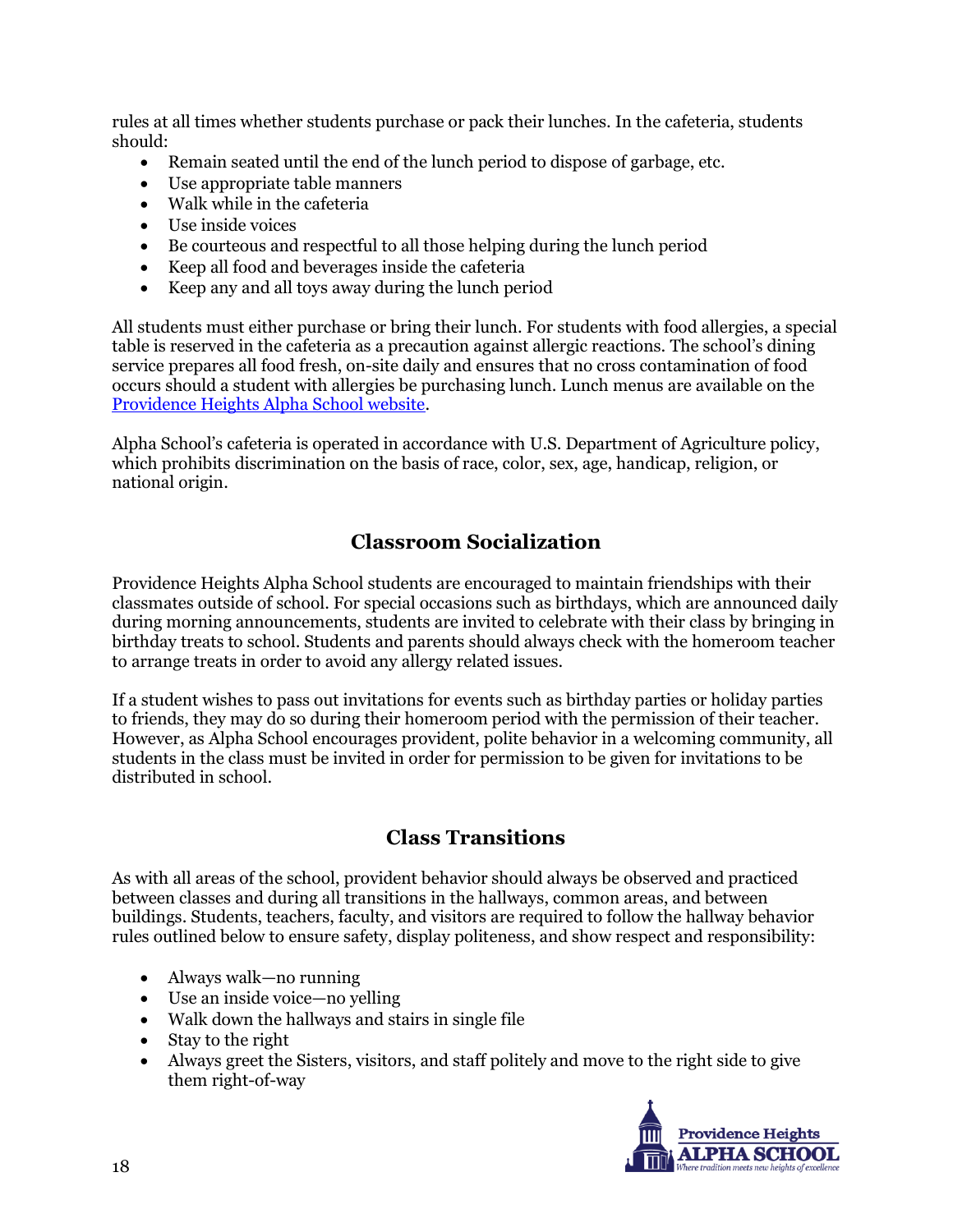Students will always be supervised during class transitions and a staff member will accompany each class making transitions to the Ketteler Center for Arts and Enrichment or to any other areas outside of the main school building.

#### **Daily Schedule**

<span id="page-22-0"></span>Providence Heights Alpha School maintains a standard daily schedule during the school year. The daily schedule is as follows:

| <b>Monday-Thursday Schedule</b> |                                             | <b>Friday Schedule</b> |                                  |
|---------------------------------|---------------------------------------------|------------------------|----------------------------------|
| 6:45                            | <b>Morning Care Begins</b>                  | 6:45                   | <b>Morning Care Begins</b>       |
| 7:15                            | <b>School Doors Open</b>                    | 7:15                   | School Doors Open                |
| 7:25                            | <b>Homeroom Bell Rings</b>                  | 7:25                   | <b>Homeroom Bell Rings</b>       |
| 7:40                            | Morning Prayer & Announcements              | 7:40                   | Morning Prayer & Announcements   |
| 7:45                            | <b>First Period</b>                         | 7:45                   | <b>First Period</b>              |
| 8:30                            | <b>Second Period</b>                        | 8:25                   | <b>Second Period</b>             |
| 9:15                            | Third Period                                | 9:05                   | Third Period                     |
| 10:00                           | <b>Fourth Period</b>                        | 9:45                   | <b>Fourth Period</b>             |
| 10:45                           | <b>Fifth Period</b>                         | 10:25                  | <b>Fifth Period</b>              |
| 11:30                           | <b>Sixth Period</b>                         | 11:10                  | <b>Sixth Period</b>              |
| 12:15                           | Seventh Period                              | 11:55                  | <b>Seventh Period</b>            |
| 1:00                            | Eighth Period                               | 12:40                  | <b>Eighth Period</b>             |
| 1:45                            | Ninth Period                                | 1:30                   | Mass                             |
| 2:28                            | <b>Afternoon Prayer &amp; Announcements</b> | 2:28                   | Afternoon Prayer & Announcements |
| 2:35                            | <b>Bus Dismissal</b>                        | 2:35                   | <b>Bus Dismissal</b>             |
| 2:40                            | Walker & APEX Dismissal                     | 2:40                   | Walker & APEX Dismissal          |

Students arriving prior to the 7:25am homeroom bell are to report to the cafeteria where they will be monitored along with the morning care students. Once the homeroom bell rings, students will be released to their homerooms. Arrival and Dismissal information can be found in the [Transportation Section](#page-62-3) of the handbook.

Specific class schedules are determined by the grade and section of each student. Student schedules will be distributed on the first day of school to all students.

## **Field Trips**

<span id="page-22-1"></span>Alpha School occasionally schedules field trips throughout the school year. Field trips are supplemental to students' learning in the classroom and can be extremely beneficial to increase student understanding and engagement with a subject.

Field trips are usually taken during the school day and students are typically transported by bus to and from the field trip. Students are required to wear their uniform on all school field trips unless otherwise specified. Alpha School students should display provident behavior on all field trips to any and all persons on the field trip, including tour guides, group leaders, volunteers, teachers, and other students. Alpha School's Principal reserves the right to deny a field trip to

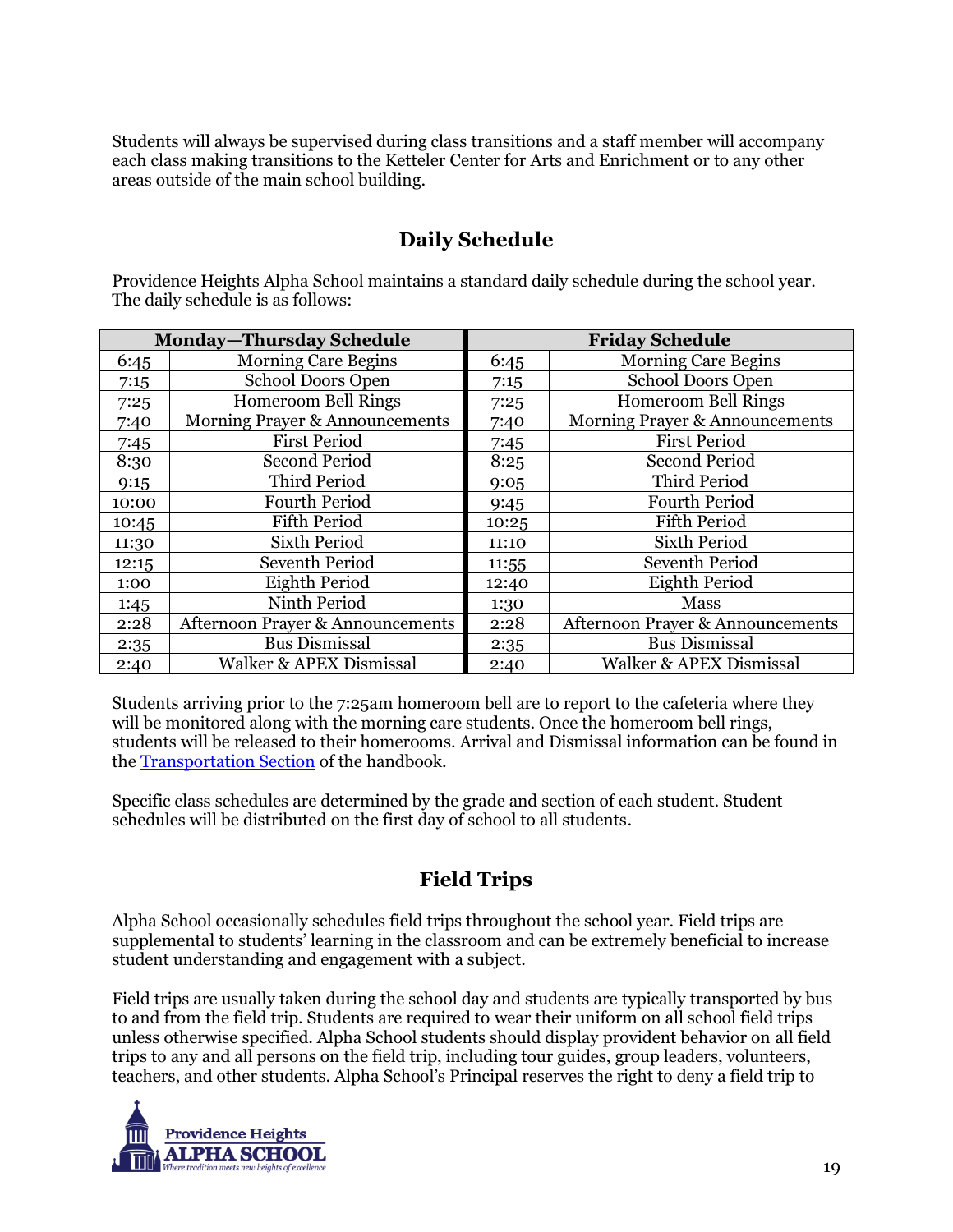any student whose conduct does not meet the behavior standards of Providence Heights Alpha School.

In order for students to be eligible to participate in Alpha School field trips, they must have both a parent/guardian signed permission slip for the particular field trip, as well as an emergency information card on file in the Alpha School front office. If one or both of these documents is not turned in, a student will not be permitted to participate in the field trip. There are times when students may walk to LaRoche for educational trips, which is still considered a field trip as the students are leaving school grounds. These trips still require both a parent permission slip and an emergency card.

Academically, students must sustain a "C" grade average or higher in all core courses to maintain their attendance and participation privileges. Grade-based probation will be evaluated mid-quarter and at the end of each quarter at which time probation will be reestablished or removed.

#### **Homework**

<span id="page-23-0"></span>Providence Heights Alpha School believes that a reasonable amount of homework, according to grade level, is of great educational value as it gives students the opportunity to practice the skills they learn in class each day, turning them into integral skills for the future. Homework is assigned on a daily basis to enrich the school experience; provide practice and review; develop good study habits; teach responsibility; and foster originality. Homework consists of a combination of written assignments, reading assignments, and projects.

Alpha School recommends that students have a quiet place at home away from television, computer games, telephones, and other distracting elements at which to complete their homework. Parents can assist their child with homework by checking to see what was accomplished during the homework session; offering a willing ear for their child to explain concepts; offering time to practice spelling, reading, math or other concepts; and by consulting the teacher's website for daily assignments.

The homework policy at Alpha School is to assign homework to assess a student's understanding of the materials presented in class, and is generally given with the following time frames in mind:

Primary (grades  $1-3$ ):  $20-30$  minutes Intermediate (grades 4—5): 40—60 minutes Middle (grades 6—8): 60—90 minutes

In case of a student's absence, parents should contact the child's teacher for missed work, and homework should be made up in a timely manner as determined by the teacher. A Missed Assignment Form is available and will be completed upon request as long as pick up of the Form and classwork materials is scheduled with the Alpha School Office. Late homework is at half credit.

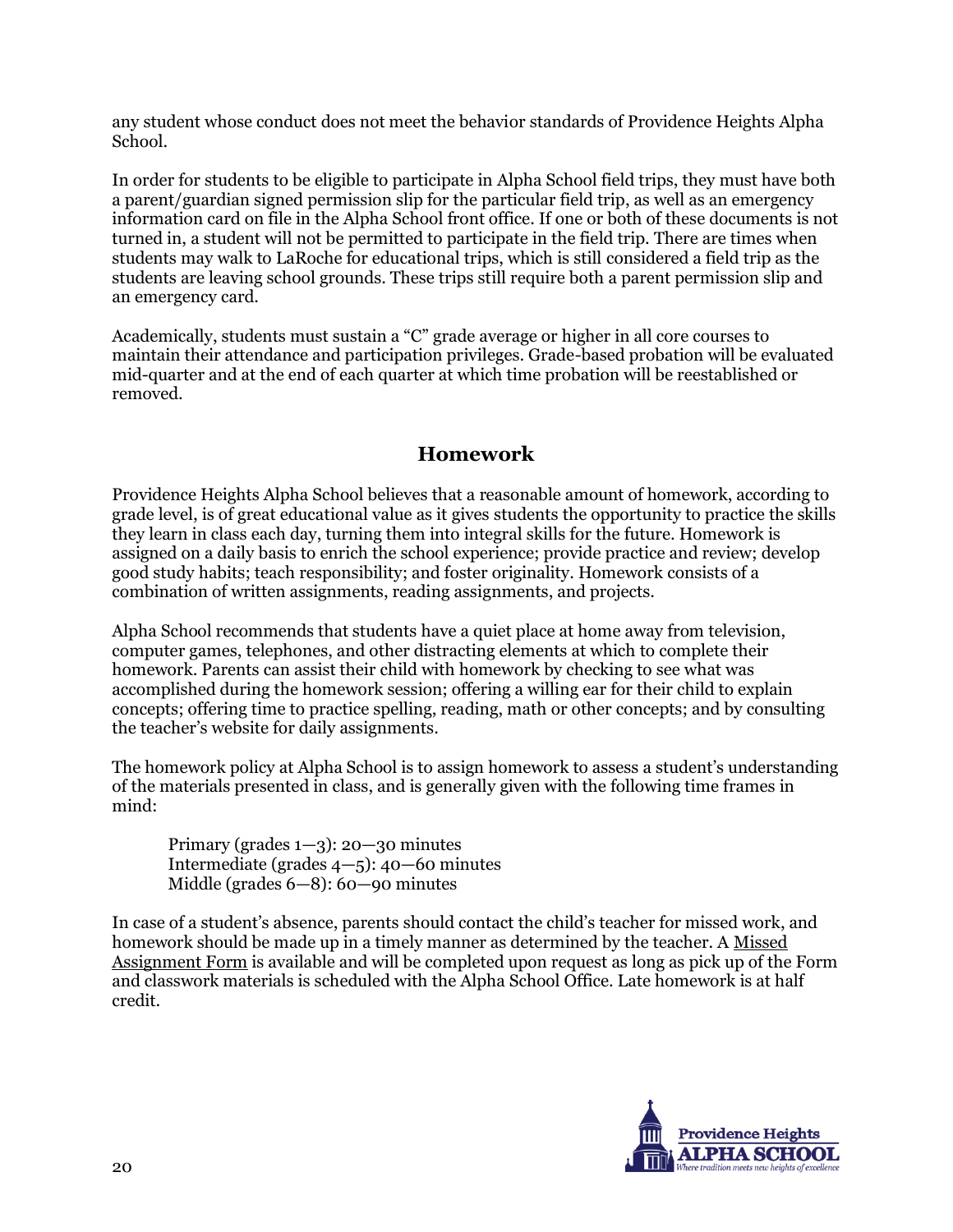### **Library**

<span id="page-24-0"></span>The library at Providence Heights Alpha School is open to all students in pre-kindergarten through eighth grade. Books can be checked out for one week, and, although there is no limit to the number of books a student can check out at one time, Alpha School encourages students to consider the books they will be able to read in a week prior to checking out any books. Students must pay full cost for any lost or damaged books. Student records and report cards will be held at the end of the school year until all library books are returned and/or paid for.

#### **Lockers**

<span id="page-24-1"></span>Providence Heights Alpha School provides students in grades four through eight the use of lockers to keep their personal items. These school lockers are the property of Providence Heights Alpha School. The use of lockers is a privilege, not a right. At all times, students must follow the locker policies outlined below:

- Students may decorate their lockers on the inside, as long as lockers are kept neat, clean, and follow the locker policies
- Adhesive decorations on the inside or outside of locker, such as, but not limited to, stickers, locker wallpaper, decals, bumper stickers, or any items with an adhesive backing, are not permitted
- Excessive, vulgar, or profane decorations or displays are not permitted
- Students will not paint, color, or otherwise mark their lockers in any way
- Lockers must be kept neat and clean at all times, with nothing hanging out of locker
- Students will be responsible for cleaning out their locker of all materials at the end of the school year
- Students will not kick, jam, or otherwise tamper with lockers

Any student in violation of these locker policies will be subject to disciplinary action. Students shall have no expectation of privacy therein as the school retains the right to conduct both announced and unannounced locker searches. Discovery of illegal materials in a school locker may result in discipline up to and including expulsion and/or referral to the appropriate law enforcement authorities.

#### **Lost and Found**

<span id="page-24-2"></span>Providence Heights Alpha School encourages parents to label items with their child's name or initials for ease of identification should they lose an item. Lost items will be placed in the lostand-found area, which is located in the cubby area outside of the cafeteria on the bottom floor of the school. Parents and children are encouraged to look for lost items there. Lost items, such as glasses, watches, purses, or smaller personal items are kept in the office for security purposes.

Each quarter, the lost and found area is cleaned out. Any items not claimed by the end of each quarter will be donated to charity and uniform items will be donated to the Alpha School's store, The Eagles' Nest.

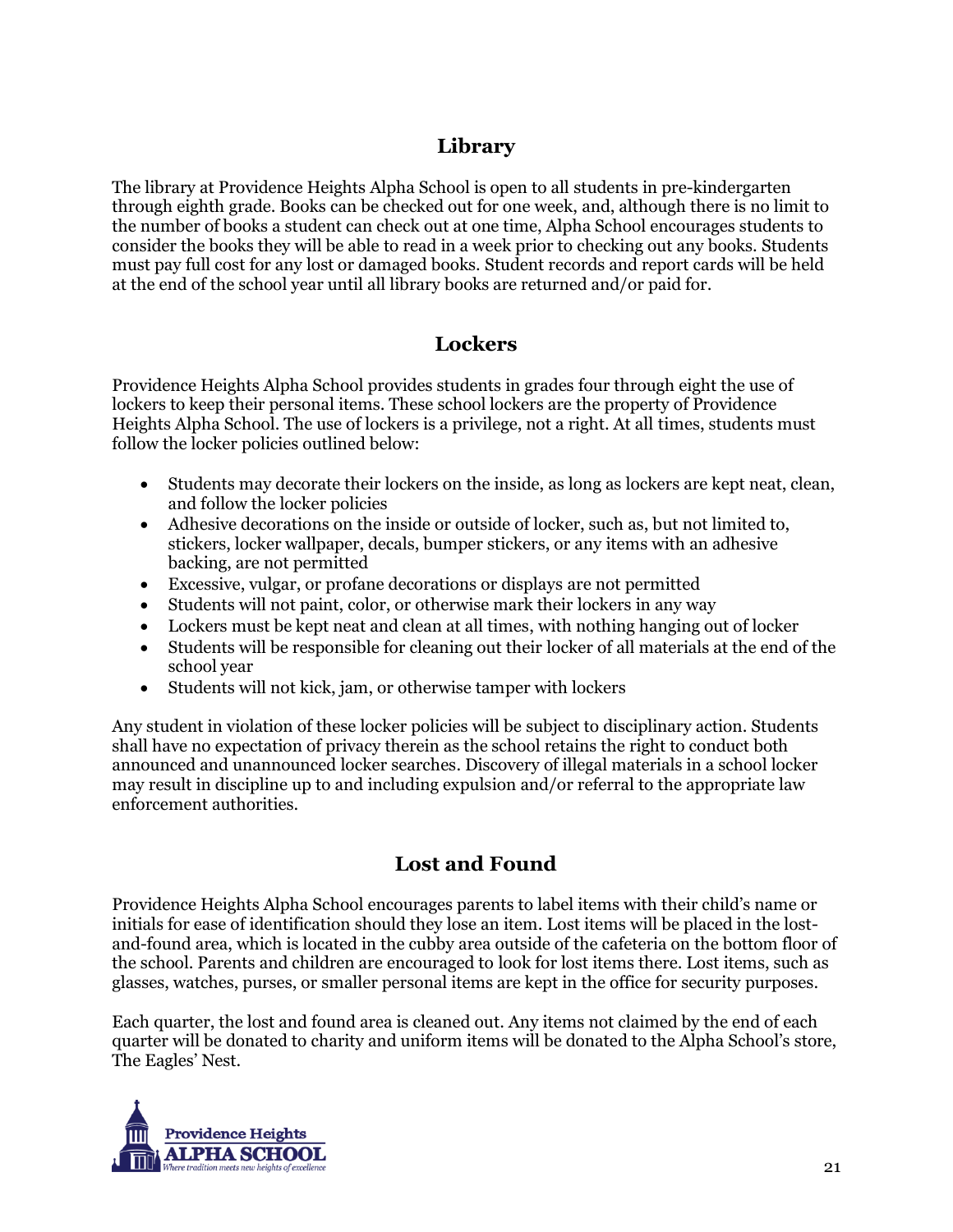#### **Playground**

<span id="page-25-0"></span>As with all Alpha School interactions, students using the playground are to follow the provident behavior outlined in the Provident Person Pledge signed by the students each year in every area of the school. Playground rules are built upon these beliefs and are broken down into areas of the playground, as outlined below:

| <b>General Rules</b>                                                                       |
|--------------------------------------------------------------------------------------------|
| Wait for $adult(s)$ in charge prior to crossing the street                                 |
| Use sidewalks when walking to and from the playground                                      |
| Stay out of mud and rocks                                                                  |
| Shoes must be worn at all times                                                            |
| Equipment should be used only when dry                                                     |
| All equipment must be used and returned properly                                           |
| Walk on blacktop/Run and play on field                                                     |
| <b>Track</b>                                                                               |
| Track is to be used for walking or jogging only                                            |
| <b>Swings</b>                                                                              |
| Swing safely                                                                               |
| Sit on swings and hold onto chains with both hands                                         |
| Stand clear of swings in use                                                               |
| Take turns with others                                                                     |
| <b>Jungle Gym</b>                                                                          |
| Steps and ladders are to be used to climb up only                                          |
| Slides are to be used to slide down only, always feet first                                |
| One student at a time on the slide or the pole                                             |
| One student at a time in the tunnel                                                        |
| When crossing the bridge, students should keep feet on the bridge and hands on the railing |
| Bridge should be entered and exited properly                                               |
| <b>Monkey Bars</b>                                                                         |
| Monkey bars should be used in order                                                        |
| Money bars should be used hand over hand only                                              |
| Sitting or flipping on bars, or hanging upside down on bars is strictly prohibited         |

Students who violate the playground rules will be subject to disciplinary action, including, but not limited to walking the track, loss of playground/recess privileges, and in-school detention. The current playground equipment is licensed for 5-12 year olds.

## **Prayer & Announcements**

<span id="page-25-1"></span>Providence Heights Alpha School completes prayer and announcements in both the morning during homeroom and in the afternoon prior to dismissal. Alpha School offers each student the opportunity to practice their public speaking skills by completing the morning prayer and announcements. During morning announcements, students lead the school in community prayer, the Pledge of Allegiance, and announcements, which include important information for the day, along with the list of student, teacher, and staff birthdays.

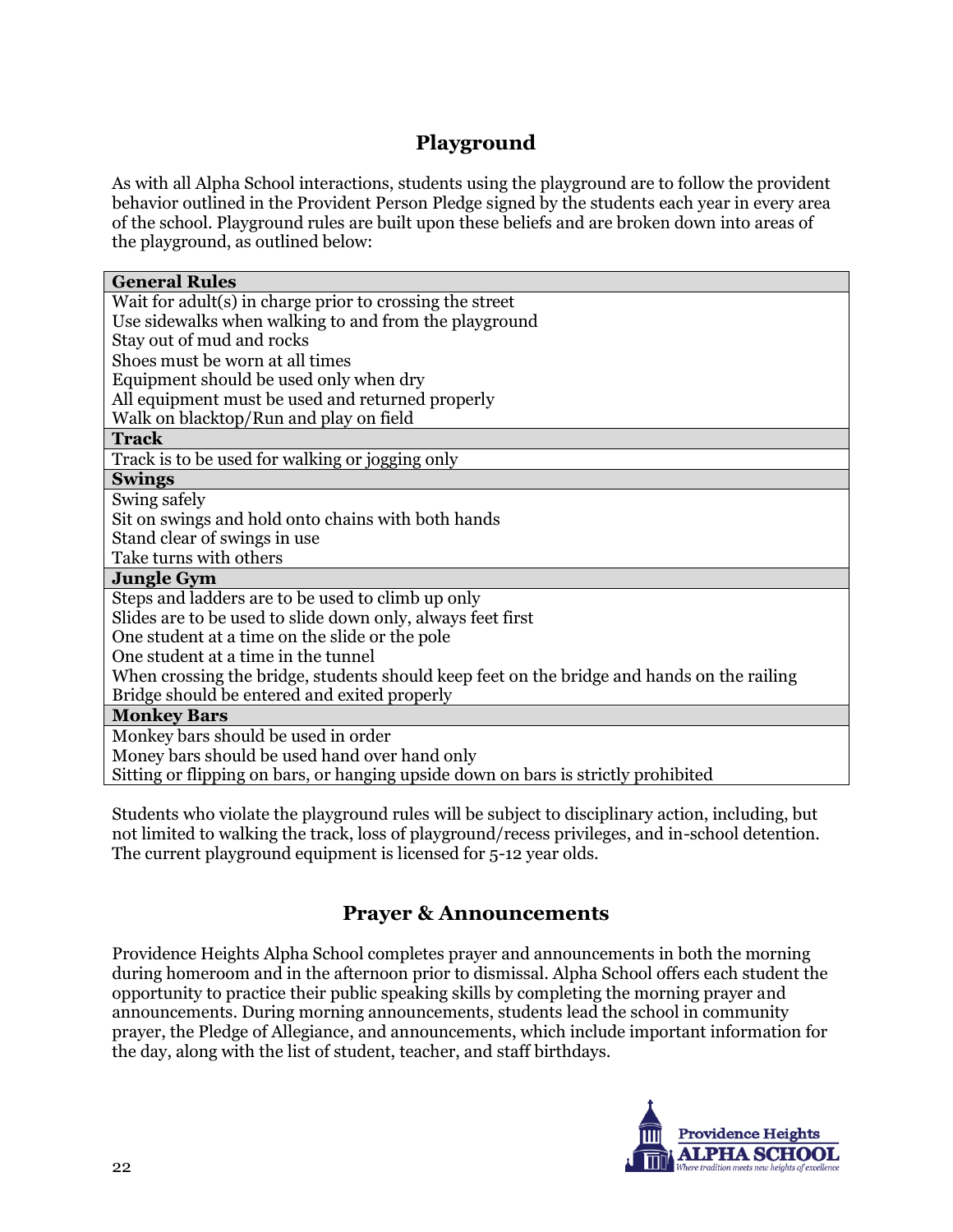Afternoon announcements and prayer are completed by the Alpha School front office. Afternoon announcements communicate any changes to dismissal information for students, and other pertinent information or reminders for the following day or upcoming week.

## **Student Supplies**

<span id="page-26-0"></span>For the convenience of Alpha School families, student supply lists are available each June. Student supply lists are updated each year and sent home with the final report cards, as well as posted to the Alpha School website. Students are to provide their own school supplies, but are expected to comply with individual teacher requirements. The supplies needed by each student vary per grade level and are determined by the needs of the subject. Teachers will inform students if any additional materials are needed during the first week of school.

#### **Textbooks**

<span id="page-26-1"></span>Providence Heights Alpha School requires all text books to be covered at all times. Students are responsible for the condition of the books that are given to them at the beginning of the year. Textbooks are numbered and each student is assigned a numbered text. Students will be required to pay full price for any lost or damaged books. Books taken to and from school must be placed in a backpack for transport to protect the book from being dropped or damaged. Student records and report cards will be held at the end of the school year until all textbooks are returned and/or paid for.

## **Rights of Non-Custodial Parents**

<span id="page-26-2"></span>Providence Heights Alpha School recognizes that in certain situations, Alpha students have noncustodial parents. Alpha School considers these individuals as part of the Alpha community and welcomes them to maintain a relationship with the school and volunteer their time alongside other parents.

The Family Educational Rights and Privacy Act gives full rights to each parent, unless the school has been provided with evidence that there is a court order, States' statute, or legally binding document relating to such matters as divorce, separation, or custody that specifically revokes these rights. Such an order is to be on file in the Alpha School front office and those persons responsible for the child(ren) are to be informed of the circumstances. Every effort is made to notify the non-custodial parent regarding the child(ren)'s report cards and parent-teacher conferences, as well as provide all pertinent information via e-mail communications as outlined in the [communications section](#page-14-0) of the Parent-Student Handbook.

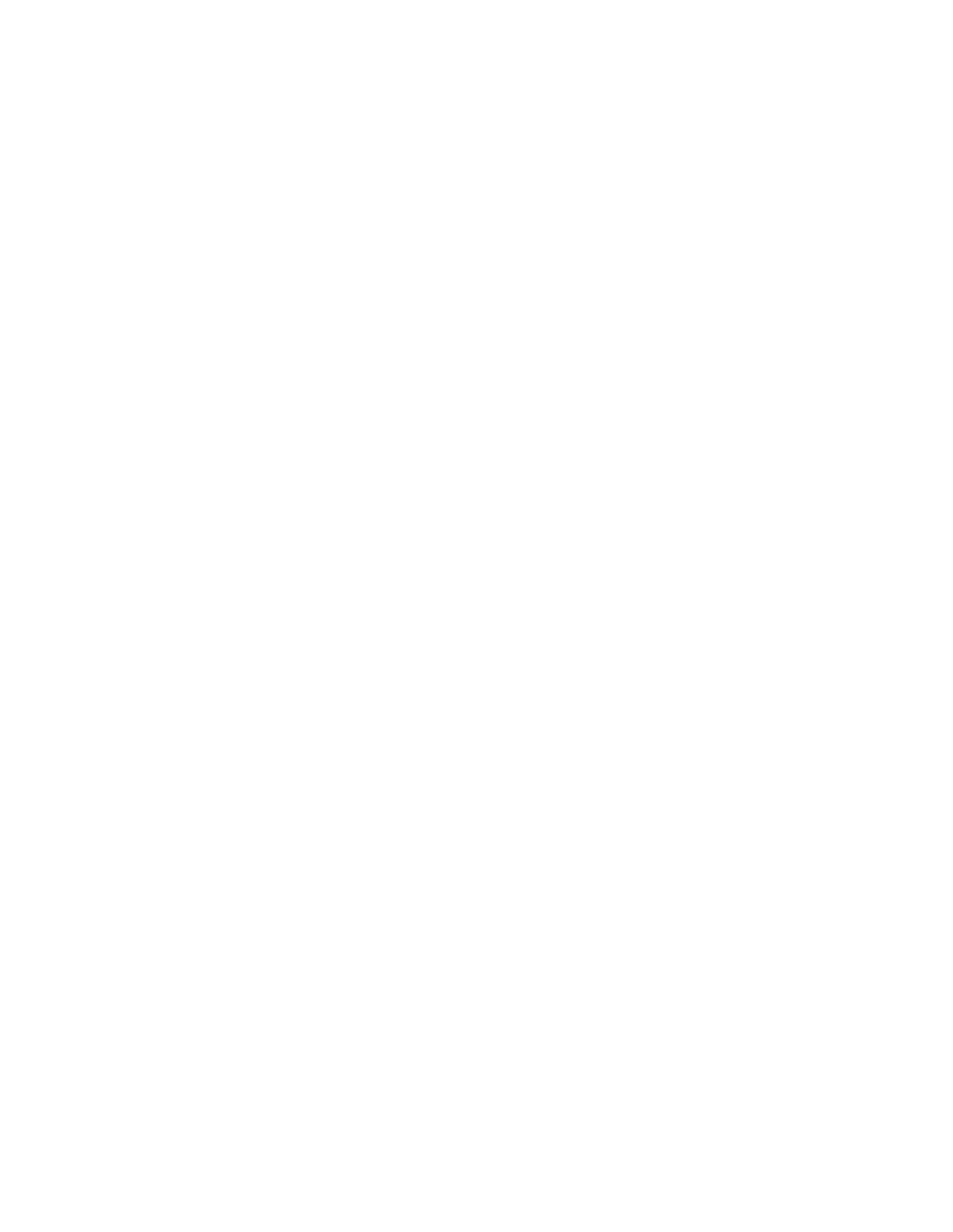

## DISCIPLINE **Guidelines**

<span id="page-28-2"></span><span id="page-28-0"></span>Providence Heights Alpha School administration and faculty are committed to teaching and modeling Christian values that will encourage students to live their lives as a reflection of Christ. We strive to model Christian values rooted in trust, fostering compassion, leadership, and social justice in a community that welcomes children of all faiths and cultures. The philosophy of the school strives to recognize and respect the dignity of each person and to offer a positive, Christcentered, safe learning environment based on the social teaching of the Church. Discipline is considered an element of moral guidance for students, not a penalty or punishment.

Every teacher and staff member shares the responsibility to model appropriate behavior and to support the structure necessary for learning self-discipline. Students are encouraged to assume responsibility for their actions, develop self-control, and accept consequences for inappropriate behavior. Alpha School sees these situations of inappropriate behavior as teachable moments and strives to communicate to students and their families the reasons behind any disciplinary action. Engaging students in an understanding of their actions is a cooperative effort between Alpha School faculty and parents. Importance is placed on learning from one's mistakes and correcting the inappropriate behavior so students look toward fixing the issue rather than focusing only on the negative.

A Christ-centered school environment such as Alpha School fosters the following behaviors:

- Recognizing and fostering uniqueness and dignity of each individual
- Nurturing respect in all relationships
- Developing a sense of rights and responsibilities, and a commitment to the community

Students are expected to maintain a provident, respectful attitude throughout the school day and during all Alpha School activities. Providence Heights Alpha School faculty are the people who look after your child during the day, and thus serve as an authority figure in place of a parent. At all times, teachers and administrators strive to use situations of inappropriate behavior as teachable moments to encourage students to develop an understanding of the qualities Alpha School encourages and emulates. Any disciplinary action, therefore, is at the discretion of the teachers and administrators. All aspects of the situation will be taken into account prior to determining disciplinary action.

## **Provident People**

<span id="page-28-1"></span>Providence Heights Alpha School maintains a Provident Person Policy, which is given to students at the beginning of each school year. Provident behavior is taught, modeled, and practiced daily. Alpha School's provident person virtues require students to be polite, prepared, productive, prayerful, and positive. In order to have an environment conducive to educational pursuits and to teach proper conduct, discipline for inappropriate behavior is necessary. The Provident Person rules serve to aid the students in learning self-control and self-discipline in order to enrich the learning environment.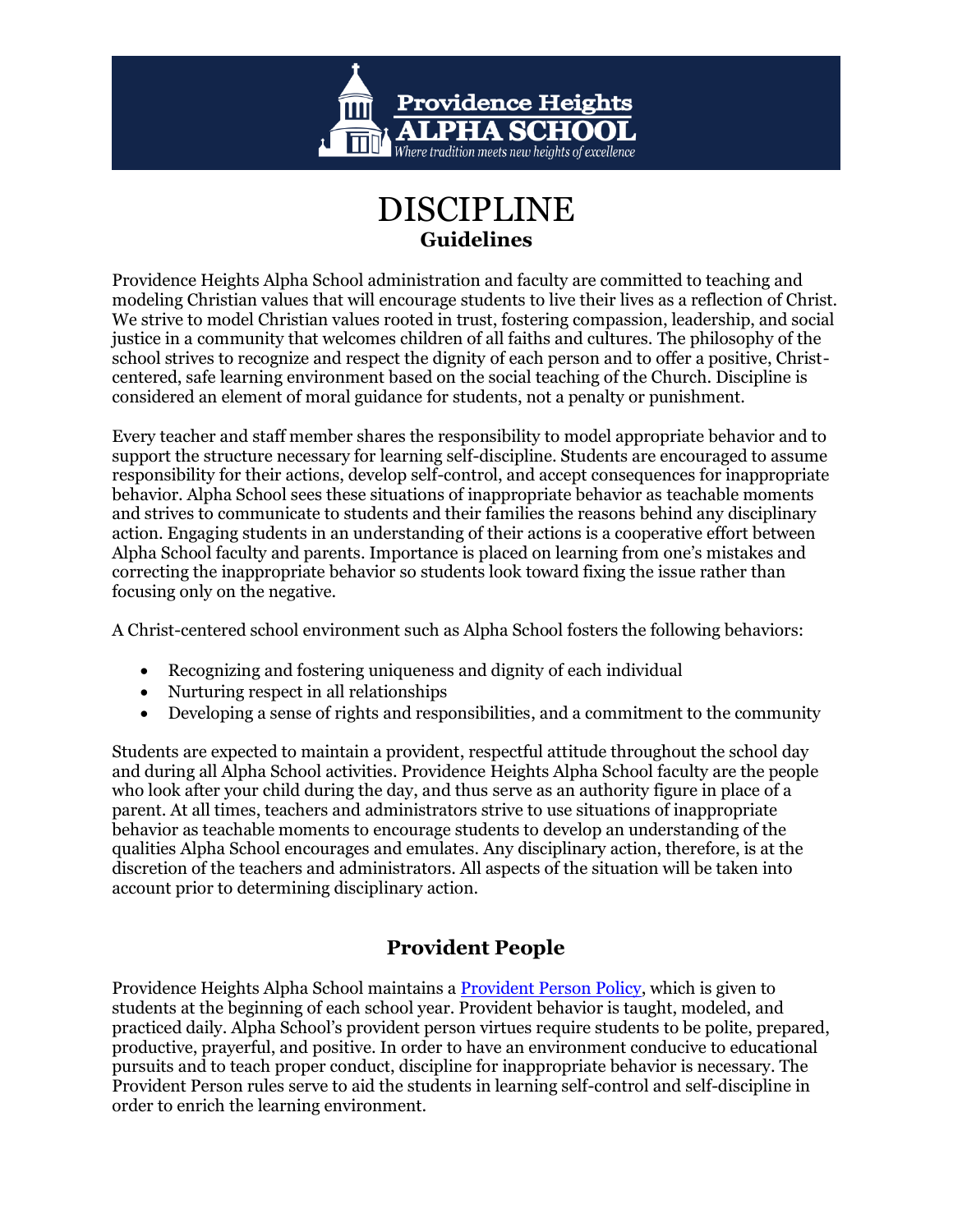Infractions of school regulations which warrant disciplinary actions include, but are not limited to, bullying, cyber bullying; harassment; fighting; disrespect or disobedience; disruption of the classroom; inappropriate language; theft, destruction, or damage of property; and any physical, emotional, verbal, or intellectual cruelty, or violation of the school's policies and procedures.

Providence Heights Alpha School faculty are the people who look after your child during the day, and thus serve as an authority figure in place of a parent. At all times, teachers and administrators strive to use situations of inappropriate behavior as teachable moments to encourage students to develop an understanding of the qualities Alpha School encourages and emulates. Any disciplinary action, therefore, is at the discretion of the teachers and administrators. All aspects of the situation will be taken into account prior to determining disciplinary action.

Consequences of an infraction or any serious misbehavior may result in one or more of the following:

- [Think Sheet](#page-29-0)
- [Conduct Referrals](#page-30-2)
- [Detention](#page-30-0)
- [In-School Suspension](#page-30-1)
- [Out-of-School Suspension](#page-31-0)
- [Expulsion](#page-32-0)
- [Academic, Athletic, and Social Probation](#page-34-0)
- Involvement of Law Enforcement

Any disciplinary action will be communicated to the parents. Parents are encouraged to address any infractions or misbehavior with their child in order to reinforce provident behavior, and the child's understanding of the situation as a whole.

## **Think Sheets**

<span id="page-29-0"></span>Providence Heights Alpha School has developed a [Think Sheet](#page-68-0) as way for students to encourage reflection. This Think Sheet consists of a series of prompts to which a student must respond. Think Sheets engage the student in a constructive analysis of the situation, the negative behavior, and a positive solution. These Sheets are meant to teach the student to assume responsibility for their actions, develop self-control, and accept consequences for inappropriate behavior. Alpha School sees these situations of inappropriate behavior as teachable moments and strives to communicate to students and their families the reasons behind any disciplinary action. Engaging students in an understanding of their actions is a cooperative effort between Alpha School faculty and parents. Importance is placed on learning from one's mistakes and correcting the inappropriate behavior so students look towards fixing the issue rather than focusing only on the negative.

Think Sheets are given to students at the discretion of the teachers and administrators while your child is at school. The teacher or administrator who issues the student a Think Sheet will contact parents by phone or e-mail to inform the parents of the incident that incited the issuance of the Think Sheet. Parents are responsible for reviewing the Think Sheet with their child, walking the child through the completion of the Think Sheet, and engaging in a discussion of the negative behavior. Upon completion, the Think Sheet should be signed and returned to

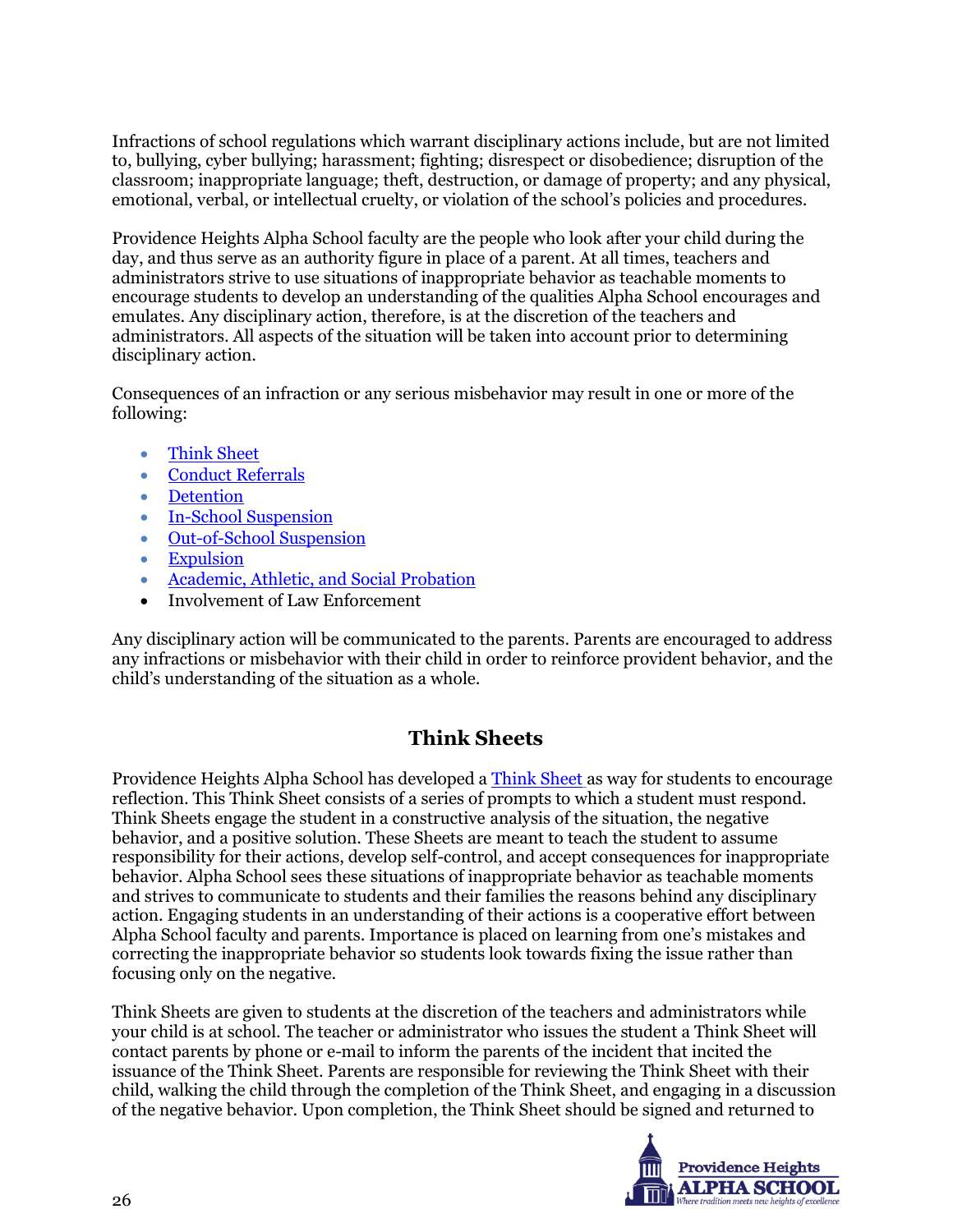the issuing teacher, who will forward the Sheet to the Principal. Three or more Think Sheets will result in a conduct referral.

#### **Conduct Referrals (Pink Slips)**

<span id="page-30-2"></span>Alpha School uses Conduct Referrals to document a student's inappropriate behavior, violation of rules, or general misconduct. These referrals are given to the student to take home for their parents to sign, along with a Think Sheet. Upon receipt of a conduct referral, parents should engage in a discussion with their child regarding the behavior prior to signing the form. A parent(s)' signature on the form serves as recognition of the disciplinary action taken by the school and an engagement in the discussion process to encourage good behavior. Receipt of a conduct referral will eliminate the opportunity for a student to make honor roll for that quarter. Signed Conduct Referrals should be returned to the issuing teacher, who will forward the Referral to the Principal. Three or more conduct referrals will result in an after-school detention.

#### **Detention**

<span id="page-30-0"></span>Should a student receive detention for a violation of Alpha School policies or procedures, or any misconduct, the student will serve detention from 2:30—3:30 that day, and parents will be responsible for transportation. Detention is served in the Principal's office, where a student will engage in a discussion regarding the incident, the behavior, and the solution(s) to the issue. Parents will be notified if their child receives detention and will be asked to pick up their child at 3:30. At that time, if further discussion with the student, Principal, and parent(s) is felt to be necessary, an appointment will be made for a future date.

## **In-School Suspension**

<span id="page-30-1"></span>Providence Heights Alpha School may determine an in-school suspension as a necessary disciplinary action for a student, which excludes the student from the standard school-day. The student will still receive instruction and all academic materials for their regular classes. Students with in-school suspension are still responsible for all academic assignments. During the term of the in-school suspension, the student will be prohibited from attending or participating in any school activities, including athletics practices or competitions, co-curricular activities, extracurricular activities, musical and dramatic performances, school clubs, dances, commencement exercises, and other ceremonial events whether on or off school property. This term includes weekends and breaks within the suspension period. At the end of the suspension period, student and parent(s) will be required to have a formal meeting with the Principal to discuss the inciting incident and the results of the suspension. State law mandates that all suspensions be reported in a student's permanent record. Providence Heights Alpha School is guided by the Secretariat for Education/Department for Catholic Schools Suspension Policy, which is outlined below:

> *SUSPENSION POLICY Secretariat for Education/Department for Catholic Schools Number 550.02*

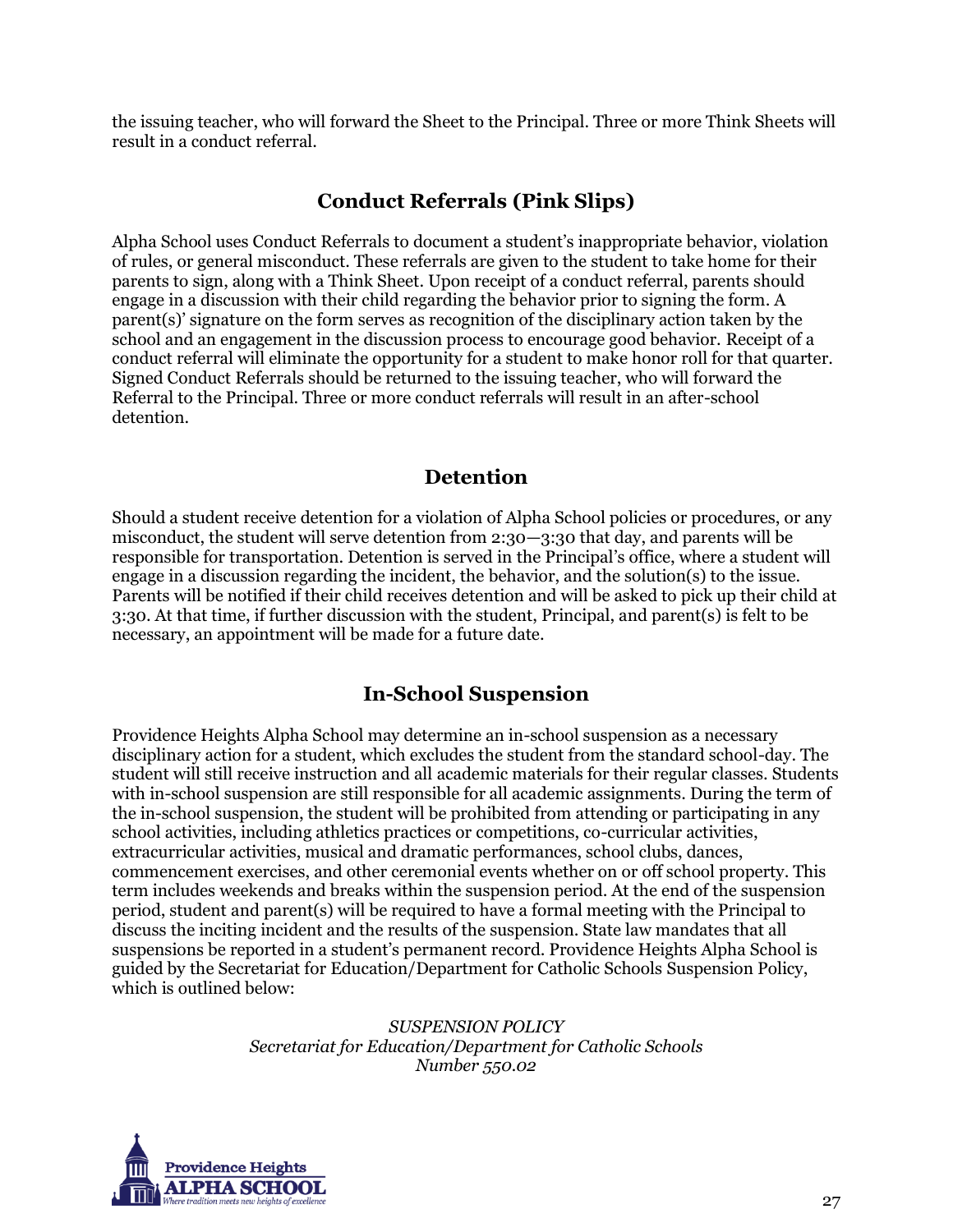#### **Purpose:**

Provide school authorities with a means to regulate behavior of students who commit serious infraction during the school day.

#### **Applicability:**

Administrators of Catholic Schools

#### **Definitions:**

**Suspensions:** Barring of a student from participation in school class and/or activities.

#### **Policy and Procedure:**

*A* student may be temporarily suspended by the Principal for a serious infraction of school regulations or for repeated infractions. A suspension may vary in length from one to ten days. No prior notice to parents is needed for a suspension.

*A.1* The Principal shall meet with the parents and the parents shall receive written Notice of Suspension

*A.2* The Notice of Suspension is kept in the Principal's office and a copy is given to the parents. This document will not only explain why the student was suspended but will contain an agreement between the student/parents and the Principal describing the future cooperation in a program designed to resolve the student's problems.

*A.3* Suspensions should be held in school, and the student not marked absent, unless the offense is particular gregarious, in which case, out-of-school suspension is the remedy. Out-ofschool suspensions follow the same guidelines as in-school suspensions except the student is marked absent and assignments are given in the various subject areas for home study.

*A.4* The parents will confer during this period with the Principal and teachers to define expectation upon the student's return.

## **Out-of-School Suspension**

<span id="page-31-0"></span>Providence Heights Alpha School may determine an out-of-school suspension as a necessary disciplinary action for a student, which excludes the student from the standard school-day and prohibits student from returning to school property for the term of the suspension. Students with out-of-school suspension are still responsible for all academic assignments. During the term of the out-of-school suspension, the student will be prohibited from attending or participating in any school activities including athletics practices or competitions, co-curricular activities, extracurricular activities, musical and dramatic performances, school clubs, dances, commencement exercises, and other ceremonial events whether on or off school property, and are not permitted on school grounds for the duration of their out-of-school suspension, including weekends and breaks within the suspension. At the end of the suspension period, student and parent(s) will be required to have a formal meeting with the Principal to discuss the inciting incident and the results of the suspension. State law mandates that all suspensions be reported in a student's permanent record. Providence Heights Alpha School is guided by the Secretariat for Education/Department for Catholic Schools Suspension Policy, which is outlined below:

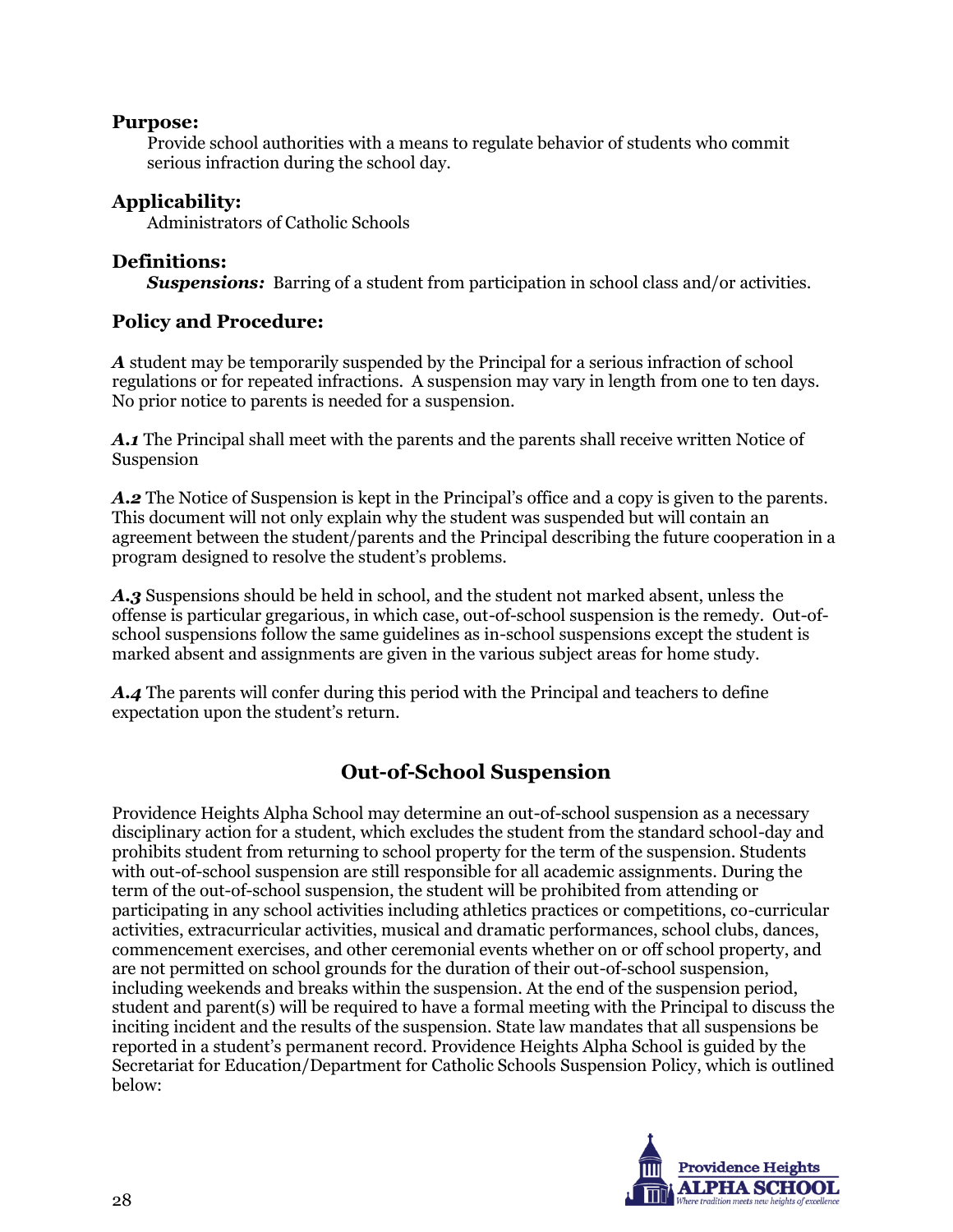#### *SUSPENSION POLICY Secretariat for Education/Department for Catholic Schools Number 550.02*

#### **Purpose:**

Provide school authorities with a means to regulate behavior of students who commit serious infraction during the school day.

#### **Applicability:**

Administrators of Catholic Schools

#### **Definitions:**

**Suspensions:** Barring of a student from participation in school class and/or activities.

#### **Policy and Procedure:**

*A* student may be temporarily suspended by the Principal for a serious infraction of school regulations or for repeated infractions. A suspension may vary in length from one to ten days. No prior notice to parents is needed for a suspension.

*A.1* The Principal shall meet with the parents and the parents shall receive written Notice of Suspension

*A.2* The Notice of Suspension is kept in the Principal's office and a copy is given to the parents. This document will not only explain why the student was suspended but will contain an agreement between the student/parents and the Principal describing the future cooperation in a program designed to resolve the student's problems.

*A.3* Suspensions should be held in school, and the student not marked absent, unless the offense is particular gregarious, in which case, out-of-school suspension is the remedy. Out-ofschool suspensions follow the same guidelines as in-school suspensions except the student is marked absent and assignments are given in the various subject areas for home study.

*A.4* The parents will confer during this period with the Principal and teachers to define expectation upon the student's return.

## **Expulsion**

<span id="page-32-0"></span>In the event of a serious offense or series of offenses, expulsion from Providence Heights Alpha School may be deemed a necessary disciplinary action. Expulsion may be for a specified term or may be permanent depending on the inciting incident(s). Students who are expelled may not attend or participate in any school sponsored activities, including athletic practices or competitions, co-curricular activities, extracurricular activities, musical and dramatic performances, school clubs, dances, commencement exercises, and other ceremonial events whether on or off school property, and are not permitted on school grounds for the duration of their expulsion, including weekends and breaks within the expulsion. At the end of the expulsion period, if expulsion is not permanent, student and parent(s) will be required to have a formal meeting with the Administration to discuss the inciting incident and the results of the expulsion term. State Law mandates that all expulsions must be reported in a student's permanent record.

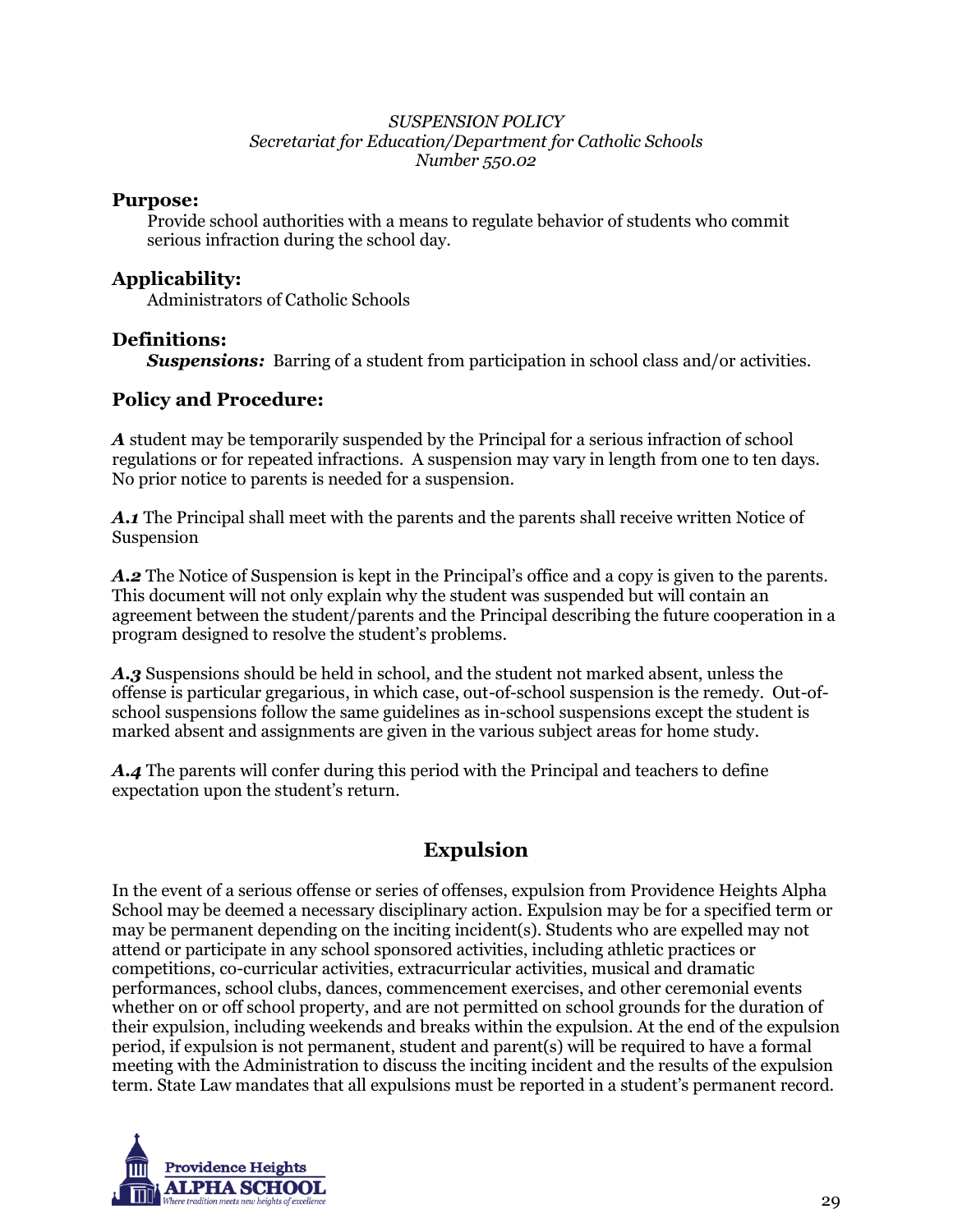Providence Heights Alpha School is guided by the Secretariat for Education/Department for Catholic Schools expulsion policy, which is outlined below:

#### *EXPULSION POLICY Secretariat for Education/Department for Catholic Schools Number 550.03*

#### **Purpose:**

To provide Administrators with the means to apply procedures for persistent and willful disregard of school rules and regulators.

#### **Applicability:**

Principal, Pastor, Department for Catholic Schools

#### **Definitions:**

**Expulsion** is the temporary or permanent separation of student from attendance at said school for persistent and willful disregard of school rules.

*Persistent and willful disregard of school rule or a single serious incident or event or situation* can be defined by the following examples that are illustrative but not exhaustive; chronic undesirable conduct detrimental to the physical and/or moral well-being of self or other student; continued malicious disobedience or discreet for school authority; or continued refusal by parents and /or student to comply with school polices.

*Single serious incident or event or situation* is defined as a single serious incident or event or situation involving disregard for or a clear violation of a school rule or regulation. The following examples are illustrative but not exhaustive: selling or using drugs or alcohol, arson, theft, indecent behavior, physical abuse of other students or staff or violation of the Weapons Policy.

#### **Policy and Procedure:**

*A.* An expulsion is a severe punishment and should only be applied in very serious circumstances. Every attempt should be made during earlier offenses, is any, to provide guidance and counseling to the student and parents under the direction of the Principal and pastor.

*A.1* The Principal (or designee) must report the pending expulsion to the Superintendent of Schools prior to any such decision being finalized and communicated to the student or parent. Immediate suspensions are possible in certain circumstances to allow the Principal time to consider an expulsion by gathering the necessary data. Such notification of the pending expulsion should be made at the time of suspension, both through a phone call, and, as follow up, in writing. The Superintendent (or designee) will immediately notify the Secretary for Education of the pending expulsion.

*A.2* Through consultation between and among the Diocesan Legal Office, Secretary for Education, Superintendent and Assistant Superintendents and the Principal and Pastor, the expulsion decision will be finalized and formalized. Usually the decision for expulsion will be made within ten (10) school days from the commencement of the suspension. All procedures as outlined in the applicable student handbooks must be followed, including appropriate communications to the student and parents.

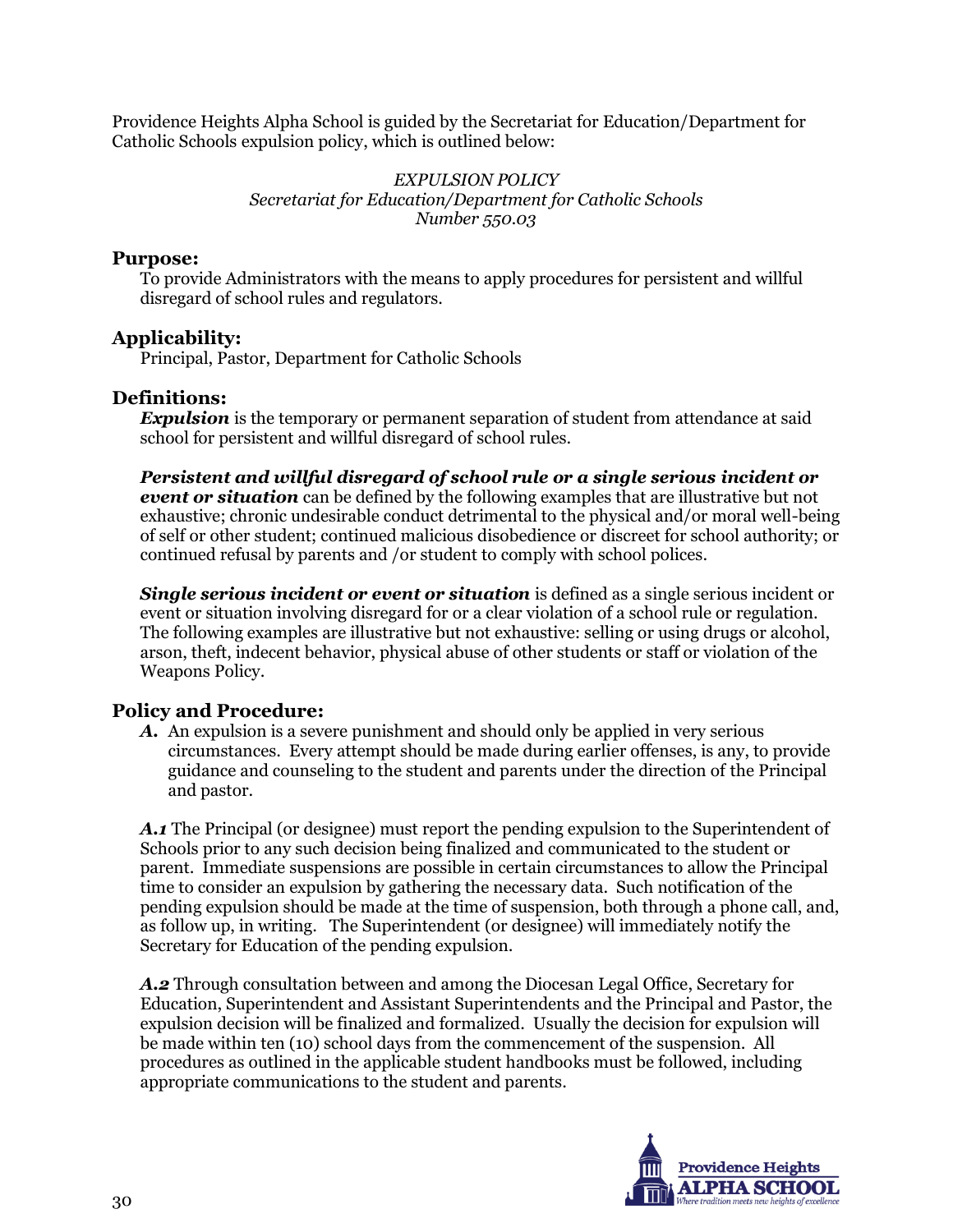*A.3* A written report of the expulsion must be completed and forwarded by the Principal to the Superintendent of Schools. The report must include a copy of the letter of expulsion sent to the student and parents, including a statement that any request for further review of the matter must be forwarded to the Superintendent of Catholic Schools within five (5) days from the date of the expulsion.

A.4 If such a request for a review of the expulsion is made by the student's parents, it must be received in writing by the Superintendent of Catholic Schools within five  $(5)$  days from the date of the expulsion. The Superintendent will determine who will participate in this review. The review will be made within a reasonable period of time. The decision from this review will be communicated to the secretary for education, who will then communicate the decision to the school's Pastor and Principal. The parents and student will be mailed a written notice of the outcome by the Pastor and Principal.

Note: Although the authority for expulsions rests with the Principal and pastor, consultation with the Department for Catholic Schools is required.

## **Academic, Athletic, and Social Probation**

<span id="page-34-0"></span>At Alpha School, probation is used as a disciplinary action for a two-fold purpose: to encourage students to consider their inappropriate actions and how they can be rectified, and to ensure student success. Restriction from school sponsored events (i.e. Academic, Athletic, and Social Probation) prohibits students from attending any school sponsored activities, including athletic practices or competitions, co-curricular activities, extracurricular activities, musical and dramatic performances, school clubs, dances, commencement exercises, and other ceremonial events whether on or off school property. This restriction may be assigned to students as disciplinary action for a violation of Alpha School policies or procedures. Academically, students must sustain a "C" grade average or higher in all core courses to maintain their attendance and participation privileges. Grade-based probation will be evaluated mid-quarter and at the end of each quarter at which time probation will be reestablished or removed.

## **Bullying/Cyber Bullying**

<span id="page-34-1"></span>Bullying and cyber bullying are not tolerated in any capacity at Providence Heights Alpha School. Students, parents, faculty, and staff are required to follow the Anti-bullying Policy and the Acceptable Use Policy when on school property, during the school day, during any school event, and when using any school device. Students should read both policies and return the signature page to the Alpha School front office to be kept in the student file.

Alpha School's Anti-bullying Policy should be followed at all times, and the Acceptable Use Policy should be followed by any person using any and all electronic devices including computers, iPads, and other school electronic devices. Bullying/cyber bullying includes any manner of unwanted, aggressive behavior that involves real or perceived power imbalance between and among any persons. Bullying behavior includes not only physical aggression, but also emotional harassment and social alienation. Each of these major types of bullying physical, emotional, and social—can be further split into verbal and nonverbal behaviors. Each of the six categories exists along a continuum from low-level violence to more severe violence. To clarify these concepts, Alpha School has developed the following No-Bullying Chart to show the range and scope of bullying behaviors that can occur at school.

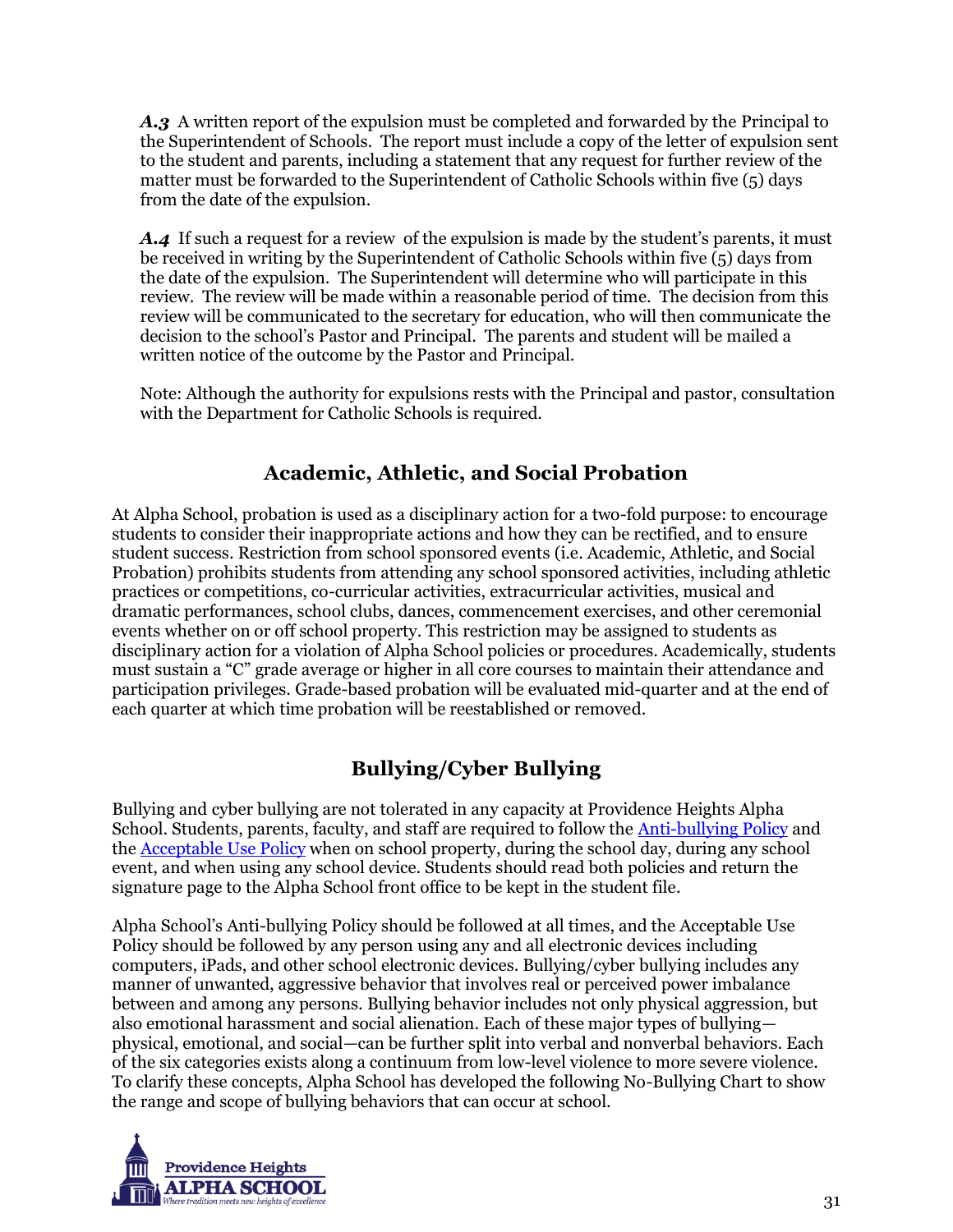| <b>PHYSICAL</b>                                                                                                                                                                                                                                                                            |                                                                                                                                                                                                                                                                                                                                                                           |  |  |
|--------------------------------------------------------------------------------------------------------------------------------------------------------------------------------------------------------------------------------------------------------------------------------------------|---------------------------------------------------------------------------------------------------------------------------------------------------------------------------------------------------------------------------------------------------------------------------------------------------------------------------------------------------------------------------|--|--|
| Harm to another's body or property                                                                                                                                                                                                                                                         |                                                                                                                                                                                                                                                                                                                                                                           |  |  |
| <b>VERBAL</b>                                                                                                                                                                                                                                                                              | <b>NONVERBAL</b>                                                                                                                                                                                                                                                                                                                                                          |  |  |
| Taunting<br>Expressing physical superiority<br>Threatening physical harm<br>Blaming targeted student<br>$\bullet$<br>Making repeated and/or graphic<br>$\bullet$<br>threats<br><b>Practicing Extortion</b><br>٠<br>Making threats to secure silence:<br>$\bullet$<br>"If you tell, I will" | Making threatening gestures<br>Defacing property<br>Pushing/shoving<br>Taking small items from others<br>Damaging Property<br>Stealing<br>Initiating fights<br>Scratching<br>Tripping or causing a fall<br>Assaulting<br><b>Destroying Property</b><br><b>Biting</b><br>Physical cruelty<br>Making repeated, violent, threatening<br>gestures<br>Assaulting with a weapon |  |  |

| <b>EMOTIONAL</b>                                                                                                                                                                                                                                                                                                                                                 |                                                                                                                                                                                                                                |  |  |
|------------------------------------------------------------------------------------------------------------------------------------------------------------------------------------------------------------------------------------------------------------------------------------------------------------------------------------------------------------------|--------------------------------------------------------------------------------------------------------------------------------------------------------------------------------------------------------------------------------|--|--|
| Harm to another's self-worth                                                                                                                                                                                                                                                                                                                                     |                                                                                                                                                                                                                                |  |  |
| <b>VERBAL</b>                                                                                                                                                                                                                                                                                                                                                    | <b>NONVERBAL</b>                                                                                                                                                                                                               |  |  |
| Insulting remarks<br>$\bullet$<br>Calling names<br>Teasing about possessions,<br>$\bullet$<br>clothes<br>Saying someone has germs or is<br>$\bullet$<br>unclean<br>Insulting family<br>٠<br>Harassing with phone calls<br>٠<br>Insulting intelligence, athletic<br>$\bullet$<br>ability, etc.<br>Frightening with comments<br>$\bullet$<br>Challenging in public | Giving dirty looks<br>Holding nose or other insulting gestures<br>Defacing schoolwork<br><b>Falsifying Schoolwork</b><br>Defacing personal property, clothing, etc.<br>Ostracizing<br>Destroying personal property or clothing |  |  |

### **SOCIAL**

| ~~~~<br>Harm to another's group acceptance                                                                                                                                                                                                                                 |                                                                                                                                                                                                                                   |
|----------------------------------------------------------------------------------------------------------------------------------------------------------------------------------------------------------------------------------------------------------------------------|-----------------------------------------------------------------------------------------------------------------------------------------------------------------------------------------------------------------------------------|
| <b>VERBAL</b>                                                                                                                                                                                                                                                              | <b>NONVERBAL</b>                                                                                                                                                                                                                  |
| Gossiping<br>Starting/spreading rumors<br>Teasing publicly about clothes,<br>$\bullet$<br>looks, etc.<br>Insulting race, gender<br>$\bullet$<br>Increasing gossip/rumors<br>$\bullet$<br>Undermining other relationships<br>$\bullet$<br>Threatening total group exclusion | Passively not including in group<br>Playing mean tricks<br>Making someone look foolish<br>Excluding from the group<br>$\bullet$<br>Arranging public humiliation<br>$\bullet$<br>Total group rejection or ostracizing<br>$\bullet$ |

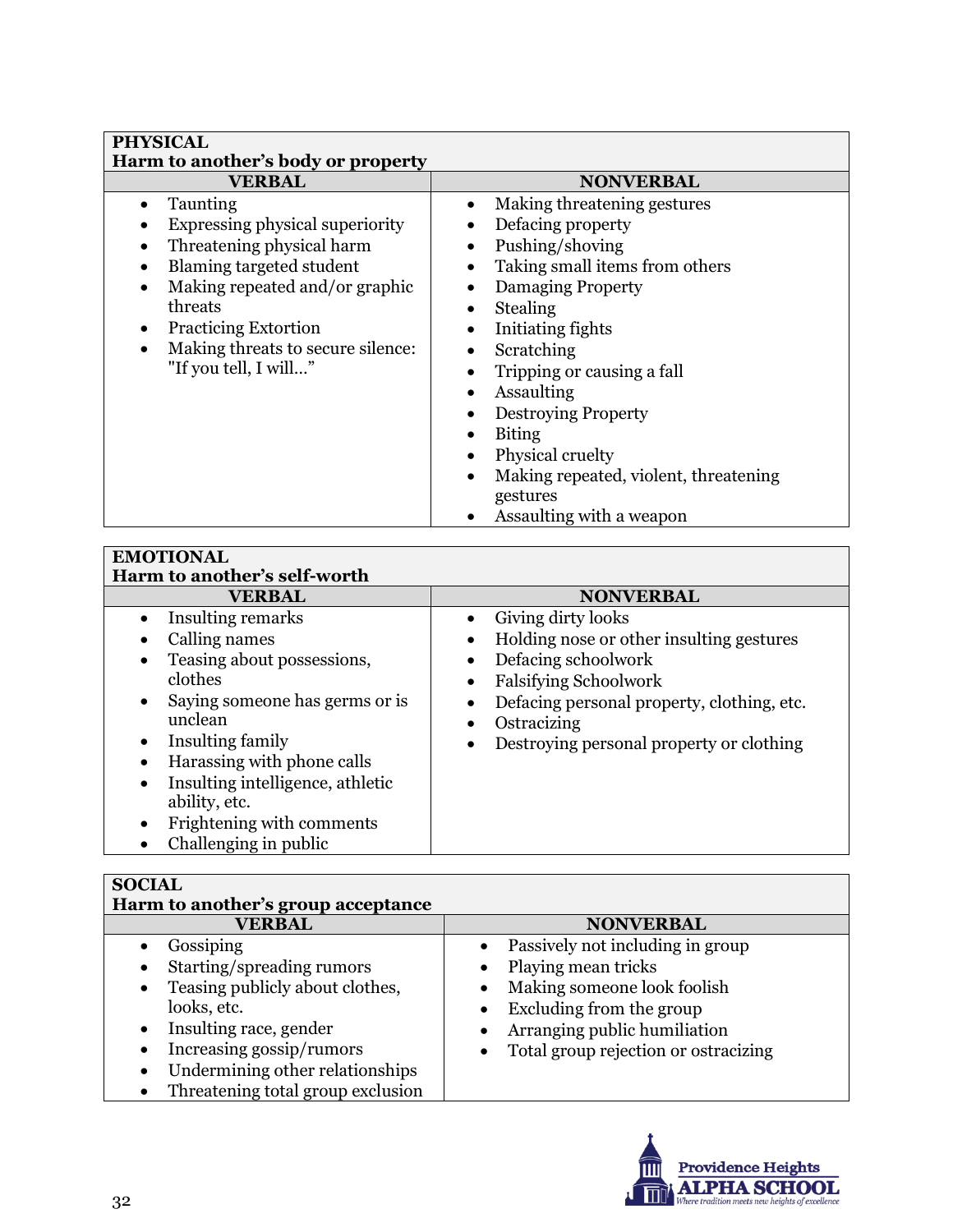Anyone engaging in any type of bullying or cyber bullying, which includes social, emotional, physical, and/or intellectual intimidation, persecution, or oppression through the use of force, threat, or coercion of another person(s) will be subject to disciplinary action. Providence Heights Alpha School is also guided by the Secretariat for Education/Department for Catholic Schools Anti-Bullying policy, which is outlined below:

#### *ANTI-BULLYING POLICY Secretariat for Education/Department for Catholic Schools Number 550.14*

#### **Purpose:**

All members of the Catholic School Community are expected to use Non-Violent means to resolve conflict as reflected in the Gospel Values.

#### **Applicability:**

- Bullying behaviors contradict Gospel Values, which are centered in the Teachings of Christ.
- Bullying may contribute to short-term problems for the victims (i.e. a change in behavior, drop in grades, frequent absences).
- Persistent bullying may cause long-term psychological problems (i.e. depression, dropping out, suicide ideation).
- Bullying may contribute to involvement in other antisocial activities (i.e. alcohol/drug abuse, gangs) and threatens the physical safety of others.
- Bullying may contribute to a negative school climate, which interferes with spiritual development, academic learning, and social responsibility.

#### **Definitions:**

*Bullying* shall mean an intentional electronic, written, verbal, or physical act, or a series of acts directed at another student or any school community member

- Which occurs in or negatively impacts a school setting
- That is severe, persistent or pervasive; and
- That has the effect of doing any of the following:
	- i. Substantially interfering with a student's education
	- ii. Creating a threatening environment; or
	- iii. Substantially disrupting the orderly operation of a school
- "School Setting": shall mean in the school, on school grounds, in school vehicles, at a designated bus stop, or at any activity sponsored, supervised, or sanctioned by the school.
- A school entity shall not be prohibited from defining bullying in such a way as to encompass acts that occur outside a school setting if those acts meet the other requirements specified in the definition of bullying.

*Cyber bullying* includes but is not limited to the following misuses of technology:

- Harassing, intimidating, threatening, or terrorizing another student or personnel employed by the school by sending or posting inappropriate or derogatory email messages, instant messages, text messages, digital pictures or images, or website postings (including blogs, tweets, etc.).
- All forms of cyber bullying are unacceptable and to the extent such actions are disruptive of the educational process of the school, offenders shall be subject of appropriate consequences.

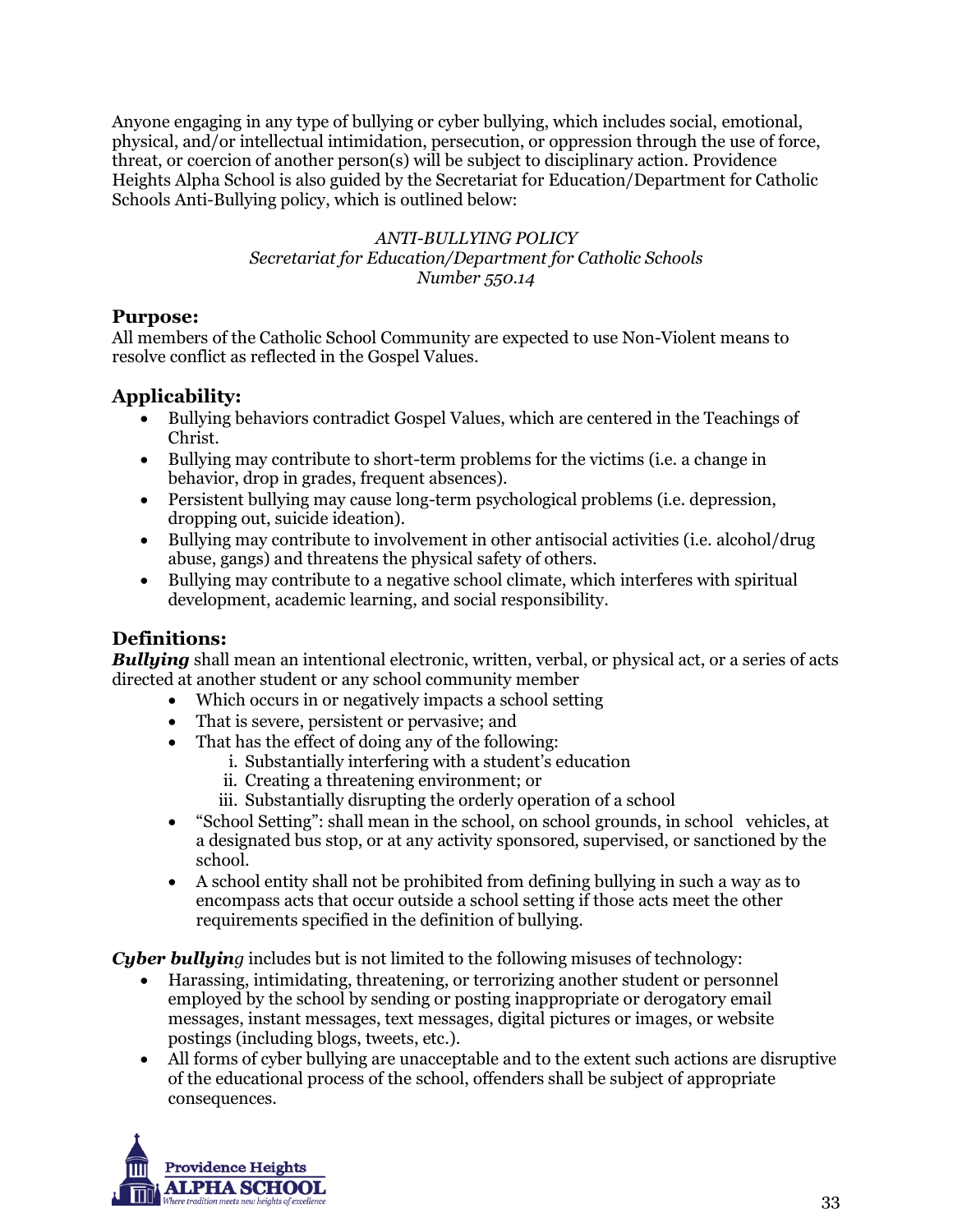#### **Policy and Procedure:**

#### **A. Catholic Schools and Staff are expected to:**

- Provide a supportive environment that upholds Gospel Values and encourages positive relationships between students, staff and parent.
- Increase awareness and understanding of the dynamics of bullying and develop a plan to implement anti-bullying strategies within their schools.
- Maintain an environment where bullying will be addressed age appropriately in a manner characterized by respect and civility.
- Use resources that will assist in developing appropriate social skills, positive relationships and discourage bullying as unacceptable behaviors.
- Encourage students to report incidents of bullying and support them in dealing with conflict resolution.
- Support, monitor and act upon all reported incidents of bullying to ensure the safety of all students.
- Model appropriate language and actions for students.
- Emphasize intervention strategies that are preventative in nature.
- Recognize that some bullying behaviors may be more serious and require more comprehensive intervention.
- Keep open lines of communication between the home, school and parish.

#### **B. Students are expected to:**

- Promote a positive and caring environment for all by developing an awareness of bully issues
- Refuse to bullying others or to be a bystander to acts of bullying
- Report all acts of bullying that they may experience or observe to appropriate school personnel
- Assist and co-operate in the implementation of school-wide anti-bullying initiatives.

#### **C. Parents/Visitors are expected to:**

- Promote a positive and caring environment for all by developing an awareness of bullying issues.
- Inform the school if bullying is suspected
- Encourage students to discuss any incidents of bullying and reinforce the need to speak out.
- Support the school when resolving identified incidents of bullying
- Support the school through Catholic School councils of the Student Programs (SAP) in promoting local school anti-bullying initiatives.

#### **D. All schools are required to develop a local discipline policy to be placed in Student Handbooks and classrooms in each elementary and high school in the Diocese of Pittsburgh.**

- a) Each school will establish written procedures for:
	- i. Reporting instances to the appropriate personnel
	- ii. Investigating bullying behaviors
	- iii.Consequences for such behaviors

#### **A student who violates this policy shall be subject to appropriate disciplinary action consistent with the Code of Student Conduct which may include:**

Counseling within the Intermediate Unit or school

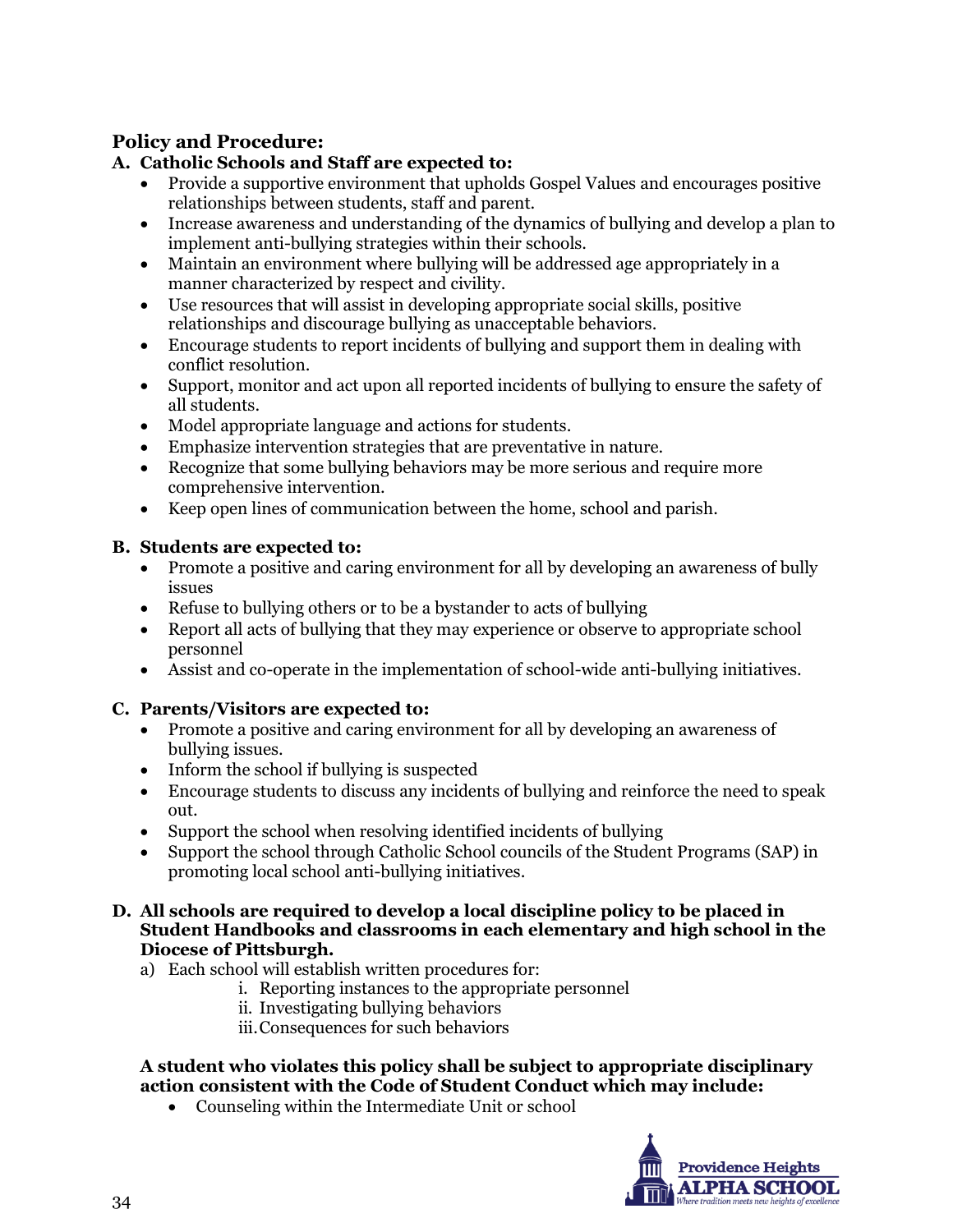- Parental conference
- Loss of school privileges
- Transfer to another school building, classroom or school bus
- Exclusion from school-sponsored activities
- Detention
- Suspension
- Expulsion
- Counseling/Therapy outside of the Intermediate Unit school
- Referral to law enforcement officials

#### **Harassment**

<span id="page-38-0"></span>Harassment covers a wide range of behaviors of an offensive nature. Alpha School defines harassment as behavior intended to disturb or upset a person or persons socially, emotionally, physically, and/or intellectually. Harassment at Alpha School when on school property, during the school day, during any school event, and when using any school device by anyone is strictly prohibited and will not be tolerated. Anyone engaging in any form of harassment, including bullying; cyber bullying; fighting; disrespecting or disobeying authority; disrupting the classroom; using inappropriate language; stealing, destroying, or damaging property; or any other types of cruelty will be subject to disciplinary action and local law enforcement authorities will be involved if it is deemed necessary to notify them.

#### **Fighting**

<span id="page-38-1"></span>Providence Heights Alpha School does not condone fighting, whether verbal or physical, when on school property, during the school day, or at school events. Conflicts between peers should be resolved in a manner in which both parties discuss the issue and come to a peaceful resolution. Students and parents are encouraged to approach a teacher or member of the Alpha School staff to assist in conflict resolution. Anyone engaged in fighting—violence, combat, conflict, or aggression, whether physical or verbal— when on school property, during the school day, or at school will be subject to disciplinary action and may be subject to disciplinary action from local law enforcement authorities if it is deemed necessary to notify them.

#### **Disrespect/Disobedience**

<span id="page-38-2"></span>Providence Heights Alpha School faculty models provident behavior for students and parents, and expects Alpha families to reflect this provident behavior in their actions to their peers, teachers, and others while in school and during school sponsored events. Anyone who displays disrespect—a lack of respect or courtesy—or who is disobedient/noncompliant—failure or refusal to obey rules of someone in authority—will be subject to disciplinary action.

#### **Disruption of the Classroom**

<span id="page-38-3"></span>Providence Heights Alpha School strives to provide a safe, productive learning environment for all students. Any disruptions to the classroom environment are not tolerated, whatever the nature of the disruption may be: bullying; cyber bullying; harassment; fighting; disrespect;

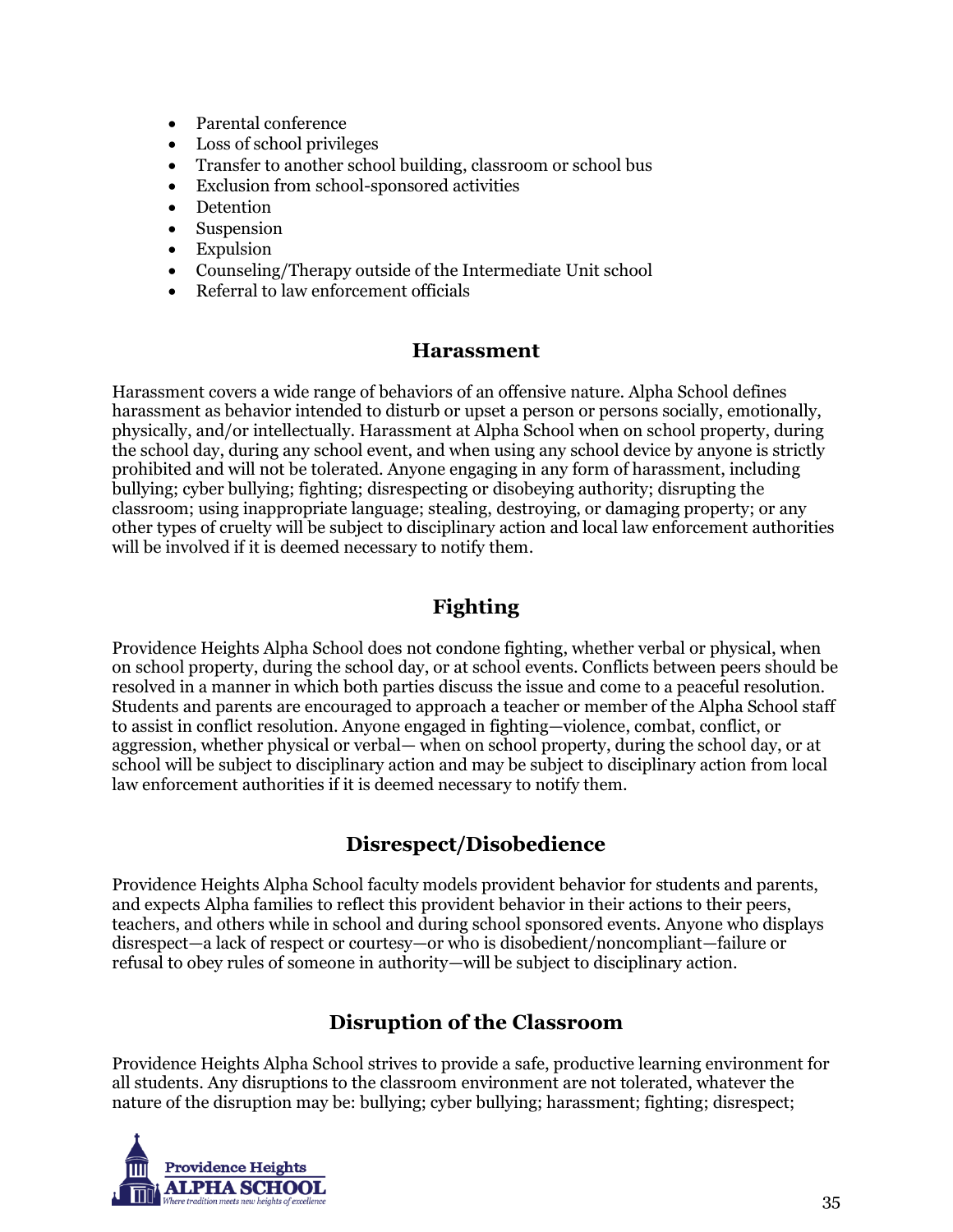disobedience; using of inappropriate language; stealing, destroying, or damaging property; and/or physical, emotional, verbal or intellectual cruelty. Any student engaging in these behaviors to cause a disruption to the standard operation of the classroom environment will be subject to disciplinary action.

### **Inappropriate Language**

<span id="page-39-0"></span>Providence Heights Alpha School strives to create an environment of caring and mutual respect. As such, anyone using inappropriate language, which includes disrespectful, violent, or angry language; derogatory language towards race, culture, gender, religion, etc.; curse words or swear words; and other language not suitable for the classroom environment will be subject to disciplinary action. Parents are encouraged to proactively teach their child how to express their feelings in a constructive way using appropriate language and to sensitize their child to understand the meaning of the words they are using.

#### **Theft, Destruction, or Damage of Property**

<span id="page-39-1"></span>Teachers and administration at Alpha School strive to instill a sense of responsibility for personal belongings and public property. Theft, destruction, or damage of property, whether the student's personal property, another student's personal property, the school's property, or public property, is not tolerated. Anyone engaging in the act of stealing, damaging, or destroying property will be subject to disciplinary action and may also be subject to disciplinary action by local law enforcement authorities if it is deemed necessary to notify them.

## **Cheating/Plagiarism**

<span id="page-39-2"></span>The Providence Heights Alpha School's expectation is that students complete their own work. The Cheating/Plagiarism policy is designed to enrich and enhance the academic and ethical education of Alpha's students. Plagiarism and cheating include:

- Directly copying the work of another person without using all of the following: (1) quotation marks, (2) proper credit immediately following the quote, and (3) listing any sources on the "works cited" page at the end of the assignment.
- Paraphrasing the ideas of another person without using all of the following: (1) proper credit immediately following the quote, and (2) listing any sources on the "works cited" page at the end of the assignment.
- Using and failing to properly credit any work or answers that have been written, created, or developed by another person. This includes work or answers that have been generated through electronic translation engines, literary summary sources, and inappropriate collaboration with other students.
- Recycling previously submitted work. Recycling an assignment is the resubmission of academic work that has been previously submitted by oneself or another student.
- Using artwork or pictures without proper citation. Students may not use artwork or pictures, including clip art that was created by another person, without proper citation.

Any Alpha School student in violation of this policy will be subject to the following disciplinary

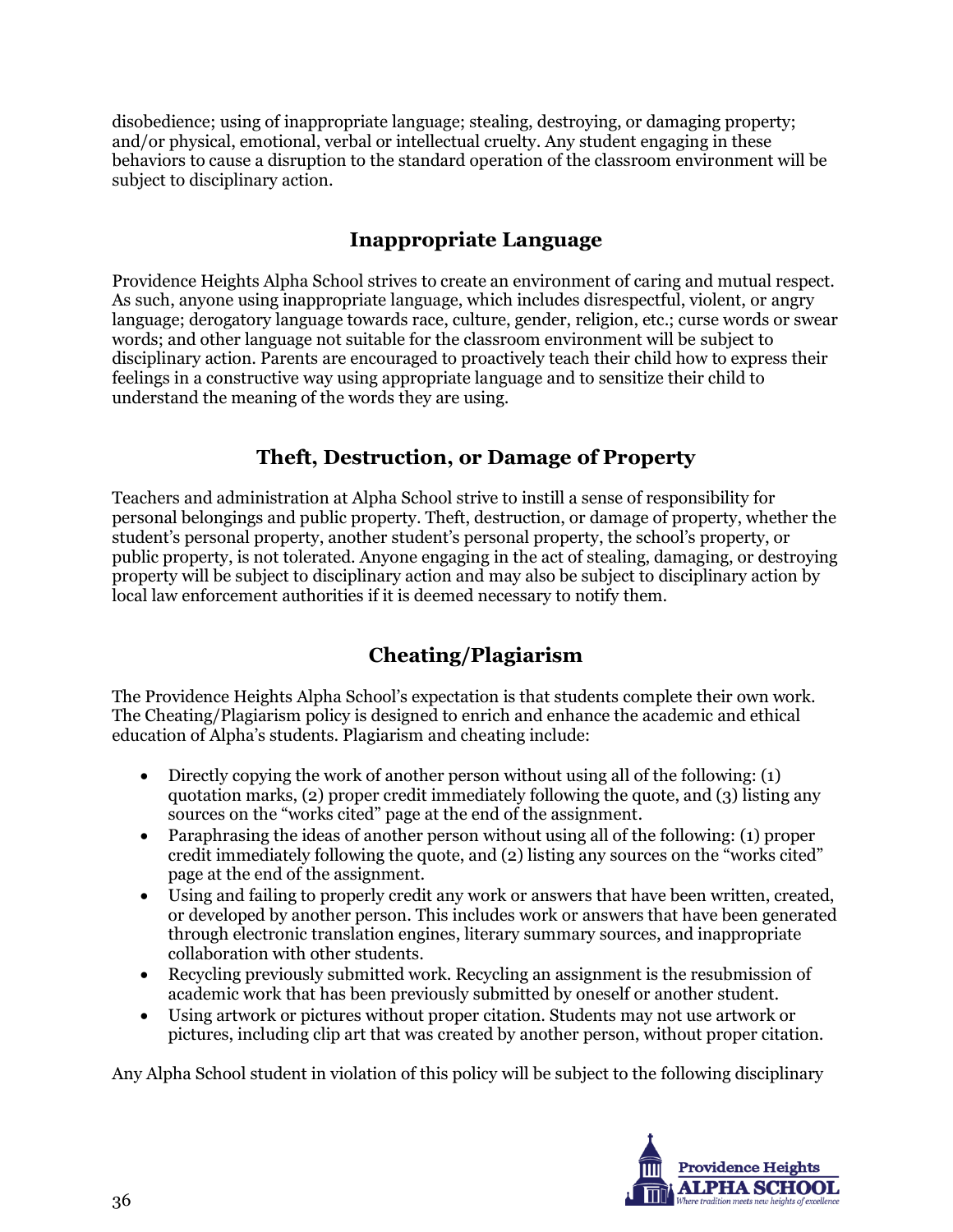actions at the discretion of the teacher and administrator in whole or in part:

- A failing grade on the assignment
- Notification of parent/guardian via a conduct referral
- A mandatory meeting with the principal and parents
- Detention
- In-school suspension

#### **Substance Abuse Policy**

<span id="page-40-0"></span>At Providence Heights Alpha School, the possession, use, sale, distribution, and/or intent of distribution of any illegal or controlled substance is strictly prohibited on school property and at any school sponsored event. Alpha School has a zero-tolerance policy and any violation of this policy may result in the following action:

- Notification of parent/guardian
- Notification of local law enforcement authorities
- Expulsion from school
- Referral of student to appropriate substance abuse agency

These consequences are in place to protect the students and maintain the learning environment at Alpha School.

#### **Weapons Policy**

<span id="page-40-1"></span>Providence Heights Alpha School is required by law to follow the state and federal school regulations and criminal statues for the safety and welfare of its students, faculty, and staff. At no point in time may any weapon be brought onto Alpha School property, except by law enforcement personnel. A weapon constitutes any object, device, or instrument designed as a weapon or through its use is capable of threatening or producing bodily harm, or which may be used to inflict self-injury including, but not limited to: any firearm, whether loaded or unloaded; air guns; pellet guns; BB guns; all knives; blades; clubs; metal knuckles; nun chucks; throwing stars; explosives; fireworks; mace and other propellants; stun guns; ammunition; poisons; chains; arrows; and objects that have been modified to serve as a weapon. Alpha School has a zero-tolerance policy and any violation of this policy will result in disciplinary action.

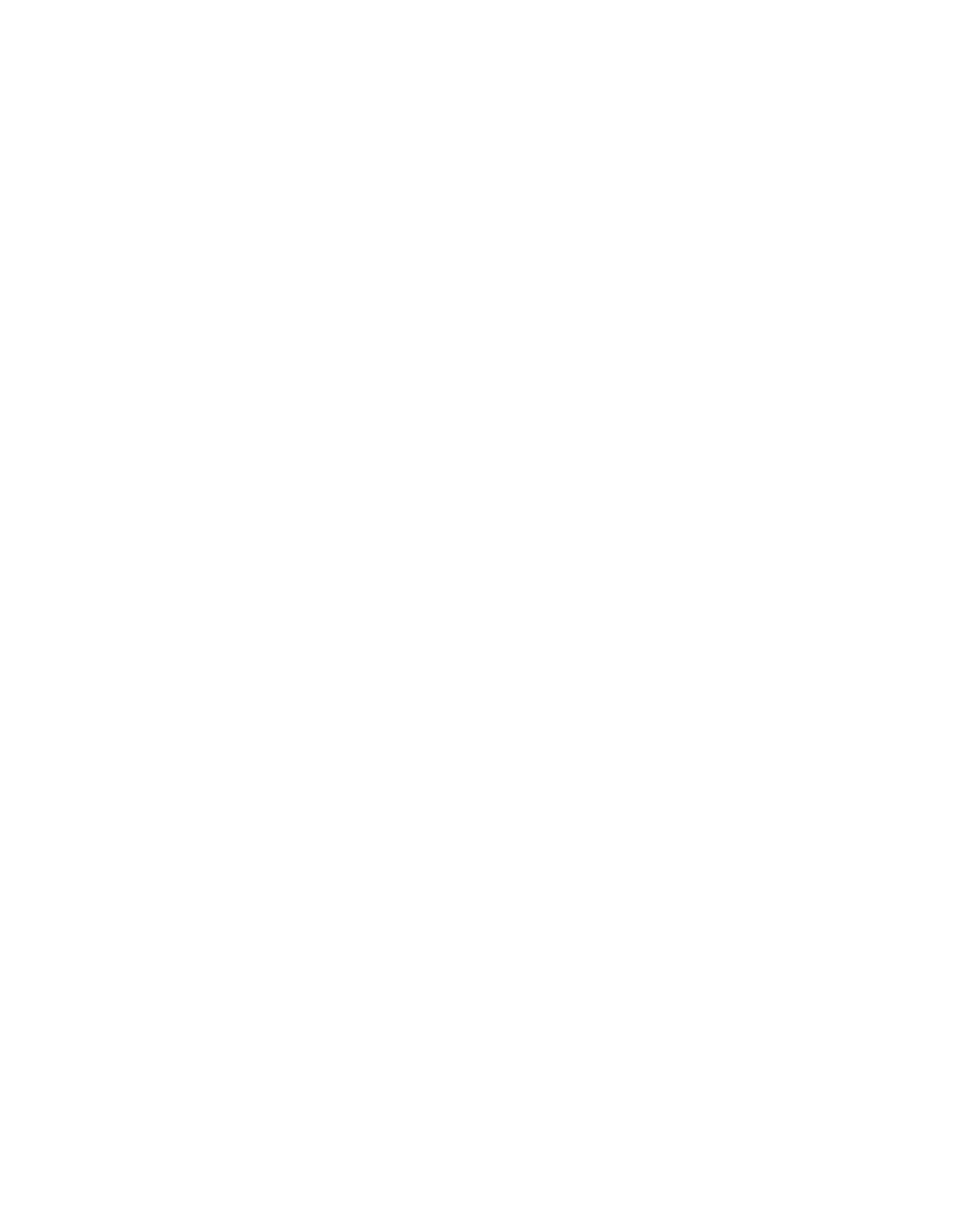

## DRESS CODE **General Information**

<span id="page-42-0"></span>Providence Heights Alpha School is a private Catholic elementary school, which maintains the right to establish a uniform dress code for its students. It is recognized that proper school attire and good grooming are conducive to a student's educational and social development. This dress code was developed:

- to promote a Christian atmosphere
- to free children for academic concentration
- to de-emphasize competition among children regarding clothing
- to allow more economical dress for school
- to provide some choices to accommodate individual differences

The dress code is required of all students in kindergarten through eighth grade. This policy is intended to maintain a standard of dress that is neat, economical, modest, and attractive. The general requirements are outlined below, along with detailed information regarding weather-related, chapel day, shoe, outerwear, and non-uniform day requirements, as well as specifics on vendor information.

Pre-kindergarten students should dress in comfortable play clothes that promote independent movement. For pre-kindergarten students, visible, athletic shoes are required.

Should you have any questions regarding the school's dress code, these questions may be directed to your child's homeroom teacher.

## **Uniform Vendors**

<span id="page-42-1"></span>Providence Heights Alpha School uses two vendors for the uniforms, [Lands' End](http://www.landsend.com/) and [Schoolbelles.](http://www.schoolbelles.com/)

*Lands' End* offers online purchases, or phone purchases. Returns for Lands' End items are accepted at the local Sears store at Ross Park Mall. The preferred school number for Lands' End is: 9001-6209-0

*Schoolbelles* offers online purchases or phone purchases. Schoolbelles also has a physical store located at 4721 McKnight Road, Pittsburgh, PA 15237. The local store phone number is (412) 630-8480. When ordering at Schoolbelles, the preferred school number is: S2127

Catalogs for both vendors can be obtained at the Alpha School front office.

Providence Heights Alpha School also has a [school store](#page-46-3) called the Eagles' Nest, which is located at the bottom of the steps at the North entrance of the school that faces the playground near the cafeteria. Here, gently worn uniform items may be purchased at a discount.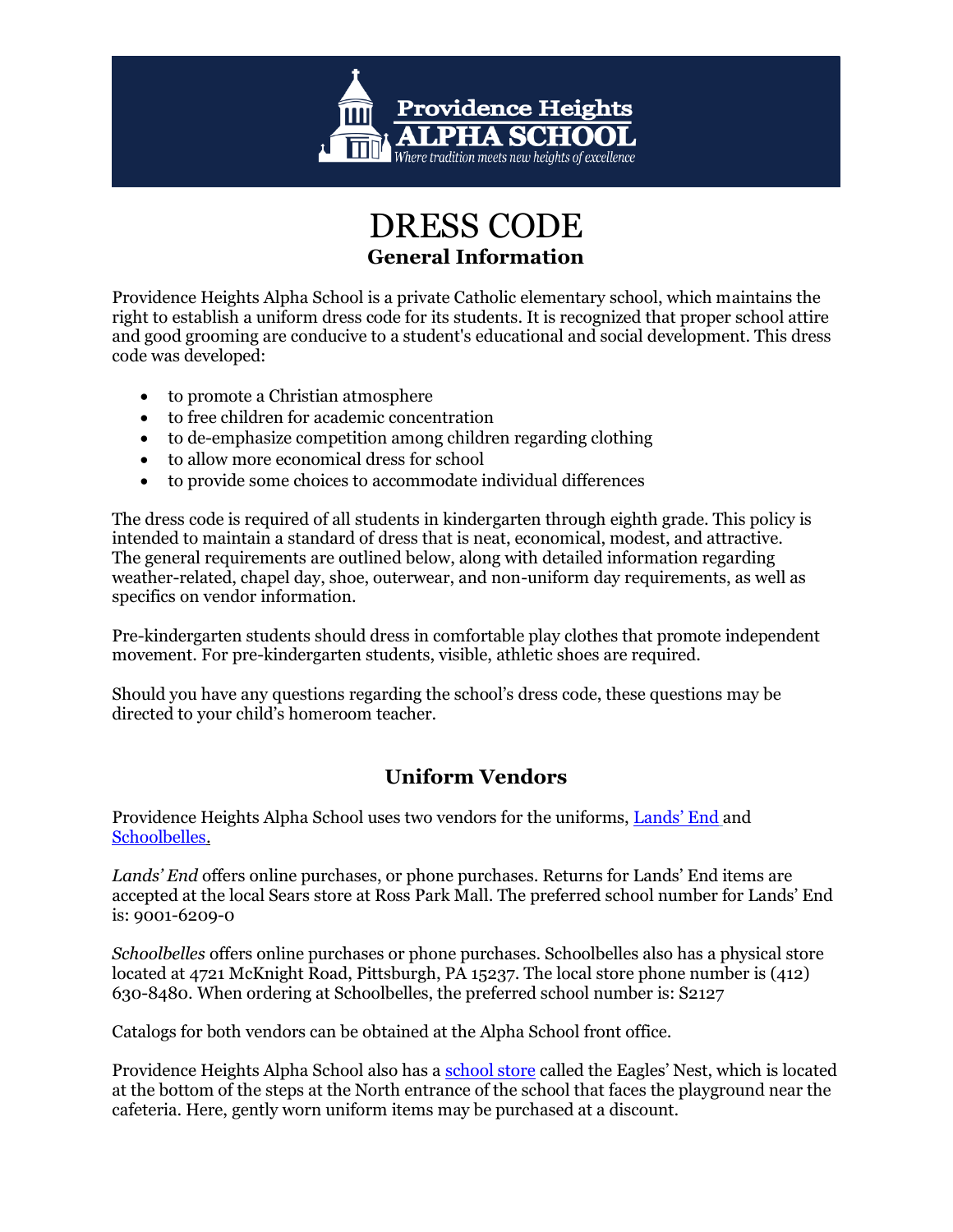<span id="page-43-0"></span>

| <b>Tops</b>                                         | <b>Colors</b>         | Combinations of uniform  |
|-----------------------------------------------------|-----------------------|--------------------------|
| Oxford shirt with Alpha logo -                      | White                 | clothing are as follows: |
| short or long sleeves                               |                       |                          |
| Polo style knit shirt with Alpha logo -             | White or Navy         | Navy pants/shorts with   |
| short or long sleeves                               |                       | a white shirt or polo    |
| <b>Bottoms</b>                                      | <b>Colors</b>         | only                     |
| Pants                                               | Navy or khaki         | Khaki pants/shorts with  |
| Shorts (Aug-Oct 31 & April 1-June)                  | Navy or khaki         | white or navy shirt or   |
| <b>Accessories</b>                                  | <b>Colors</b>         | polo                     |
| Mass tie                                            | Navy, Alpha plaid, or |                          |
|                                                     | green & navy stripe   |                          |
| Socks - knee-high, crew, or ankle                   | Solid navy, black, or |                          |
| (Must be worn with all shoe types)                  | white                 |                          |
| <b>Belt</b>                                         | Solid navy, black, or |                          |
|                                                     | brown                 |                          |
| <b>Shoes</b>                                        | <b>Colors</b>         |                          |
| Non-athletic - low cut dress, casual                | Solid navy, black,    |                          |
| leather, or canvas                                  | brown, or neutral     | <b>Chapel Day</b>        |
| Boots (Nov $1 - Mar$ 31)                            | Solid navy, black,    | Requirements             |
|                                                     | brown, or neutral     |                          |
| <b>Gym Clothes</b>                                  | <b>Colors</b>         | White shirt              |
| Gym shirt with Alpha logo                           | Gray                  | Mass tie to be worn all  |
| (for gym days only)                                 |                       | day                      |
| Gym shorts with Alpha logo                          | Navy                  | No outerwear may be      |
| (for gym days only Aug-Oct 31 & April               |                       | worn in the chapel       |
| $1$ -June)                                          |                       |                          |
| Gym sweatpants with Alpha logo                      | <b>Navy</b>           |                          |
| (for gym days only)                                 |                       |                          |
| Athletic (for gym days only)                        | Any color             |                          |
| <b>Outerwear</b>                                    |                       |                          |
| Various items available. If worn in the building    |                       |                          |
| Must be embroidered with Alpha School logo          |                       |                          |
| Must be purchased through Lands End or Schoolbelles |                       |                          |

## **Dress Code Requirements: Boys, Grades K-8**

## **General Dress Code Requirements: Boys, Grades K-8**

- <span id="page-43-1"></span>Shirts are to be tucked in and worn neatly.
- Pants, shorts, and sweatpants are to be worn at the natural waist line or slightly below. Clothing may not be rolled at the waist line or worn below the hip line.
- Socks are required and no show socks are not permitted.
- Spirit wear, athletic coats, and winter jackets are *only* permitted to be worn during recess and transitions between buildings. *Only outerwear with the Alpha School logo many be worn in the school building.*
- Hair styles and hair color are to be neat and conservative.

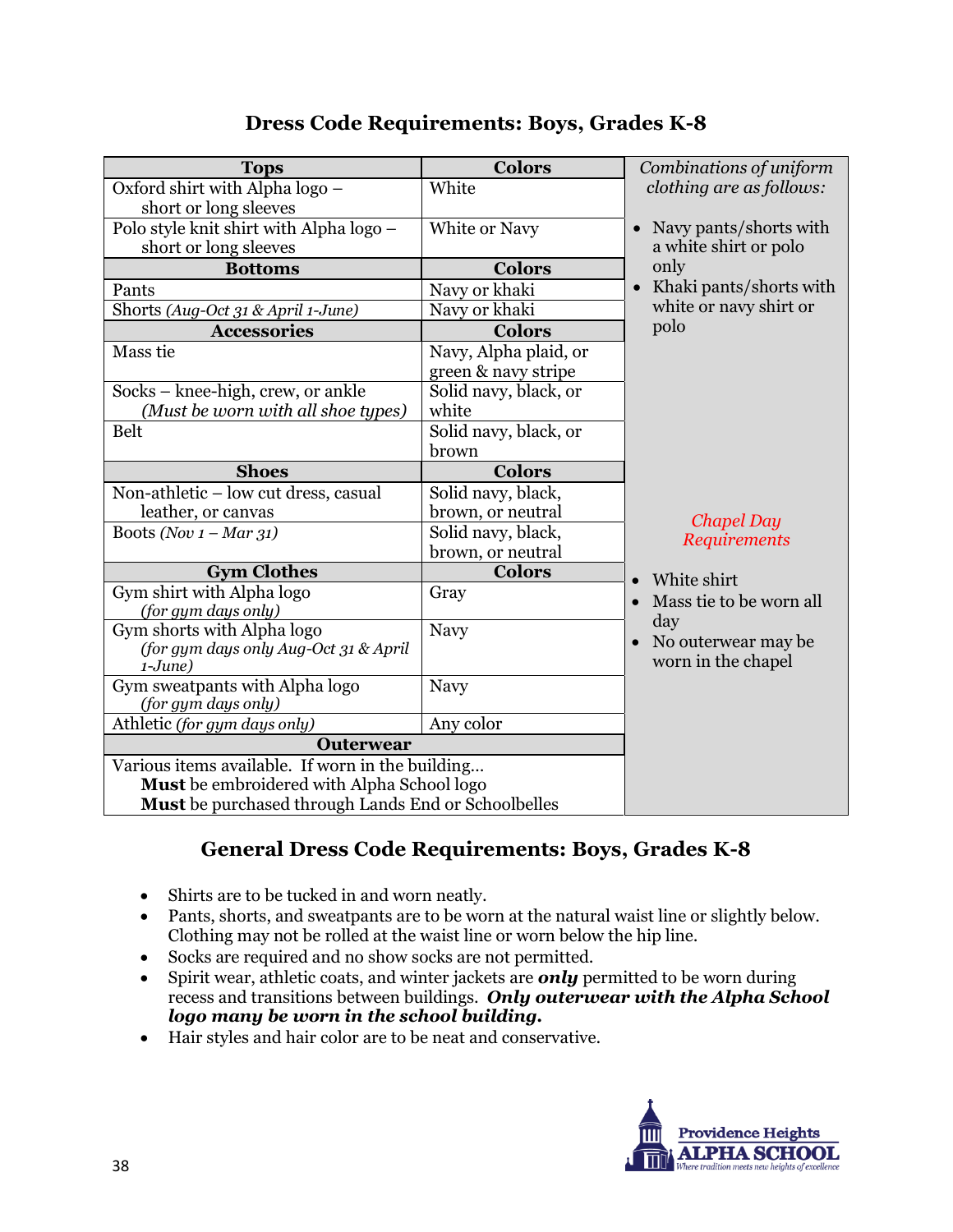#### *Not Permitted:*

- Hair below the collar or earrings of any kind.
- Hats, bandanas, tattoos and body piercing

<span id="page-44-0"></span>

| <b>Tops</b>                                         | <b>Colors</b>               | Combinations of uniform         |
|-----------------------------------------------------|-----------------------------|---------------------------------|
| Blouse - short or long sleeves                      | White                       | clothing are as follows:        |
| Polo style knit shirt with Alpha logo -             | White or Navy               |                                 |
| short or long sleeves                               |                             | • Plaid jumper with             |
| <b>Bottoms</b>                                      | <b>Colors</b>               | white blouse, or white          |
| Jumper (only sold at Schoolbelles)                  | Navy or plaid               | or navy polo shirt              |
| Pants                                               | Navy or khaki               | Navy jumper with a              |
| Shorts (Aug-Oct 31 & April 1-June)                  | Navy or khaki               | white blouse or polo            |
| Biker shorts (for under jumper)                     | Solid navy or black         | only                            |
| <b>Accessories</b>                                  | <b>Colors</b>               | • Navy pants/shorts             |
| <b>Tights or Leggings</b>                           | Solid navy or black         | with a white polo only          |
| Socks - knee-high, crew, or ankle                   | Solid navy, black, or white | Khaki pants/shorts<br>$\bullet$ |
| (Must be worn with all shoe types)                  |                             | with white or navy              |
| Mass tie - criss cross                              | <b>Navy</b>                 | polo                            |
| Belt                                                | Solid navy, black, or brown |                                 |
| <b>Shoes</b>                                        | <b>Colors</b>               |                                 |
| Non-athletic - low cut dress, casual                | Solid navy, black, brown,   |                                 |
| leather, or canvas                                  | or neutral                  |                                 |
| Boots (Nov $1 - Mar$ 31)                            | Solid navy, black, brown,   | <b>Chapel Day</b>               |
|                                                     | or neutral                  | Requirements                    |
| <b>Gym Clothes</b>                                  | <b>Colors</b>               |                                 |
| Gym shirt with Alpha logo                           | Gray                        | White shirt                     |
| (for gym days only)                                 |                             | Mass tie to be worn all         |
| Gym shorts with Alpha logo                          | Navy                        | day                             |
| (for gym days only Aug-Oct 31 & April               |                             | No outerwear may be             |
| $1$ -June)<br>Gym sweatpants with Alpha logo        | <b>Navy</b>                 | worn in the chapel              |
| (for gym days only)                                 |                             |                                 |
| Athletic (for gym days only)                        | Any color                   |                                 |
| <b>Outerwear</b>                                    |                             |                                 |
| Various items available. If worn in the building    |                             |                                 |
| Must be embroidered with Alpha School logo          |                             |                                 |
| Must be purchased through Lands End or Schoolbelles |                             |                                 |

### **Dress Code Requirements: Girls, Grades K-3**

## **General Dress Code Requirements: Girls, Grades K-3**

- <span id="page-44-1"></span>Blouses and shirts are to be tucked in and worn neatly.
- Pants, shorts, skirts, and sweatpants are to be worn at the natural waist line or slightly below. Clothing may not be rolled at the waist line or worn below the hip line.
- Shorts, skirts, and jumpers must be worn in a conservative fashion, not greater than three inches above the knee.

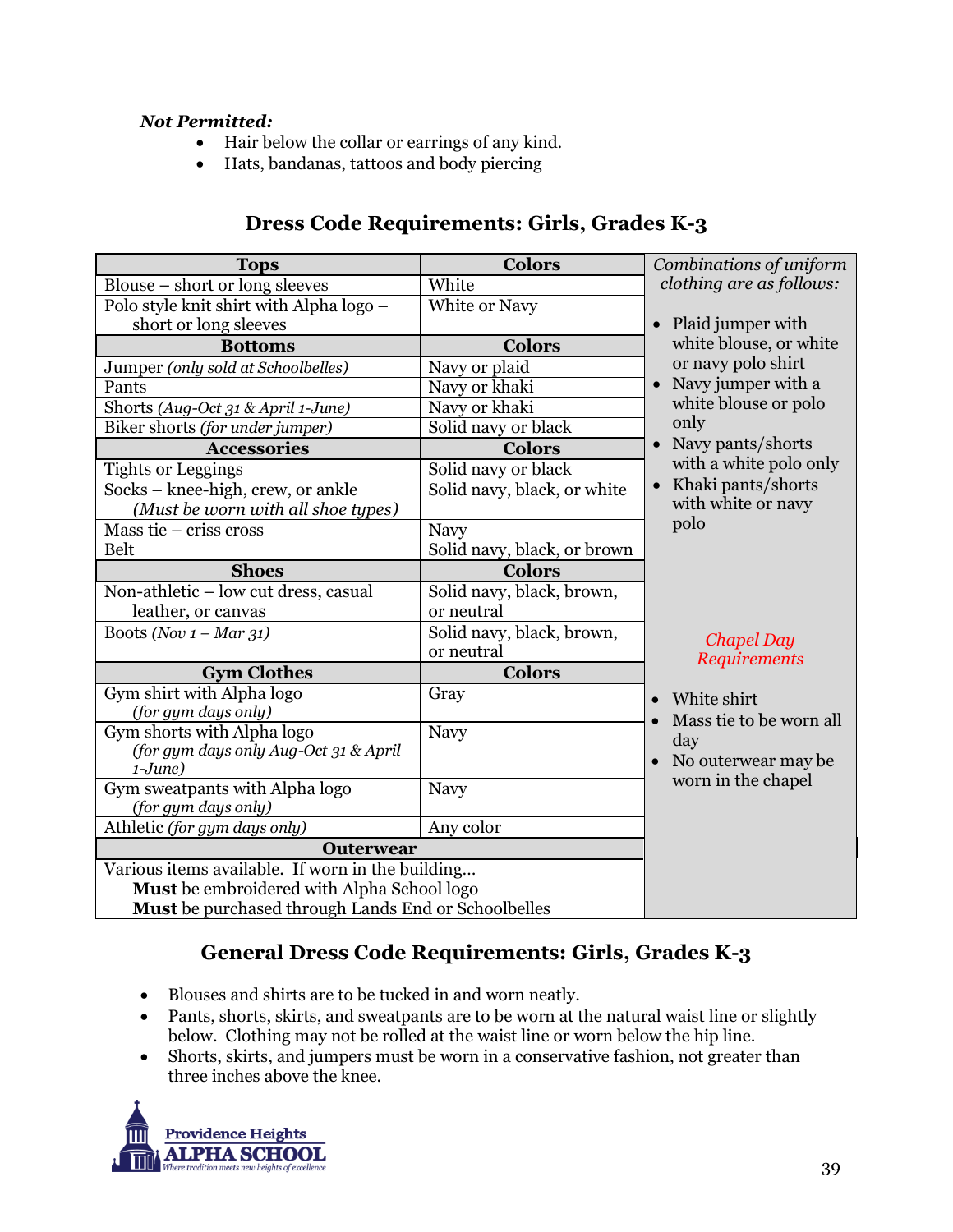- Socks are required and no show socks/peds are not permitted.
- Spirit wear, athletic coats, and winter jackets are *only* permitted to be worn during recess and transitions between buildings. *Only outerwear with the Alpha School logo many be worn in the school building.*
- Hair styles and hair color are to be neat and conservative with simple hair accessories
- Girls are permitted to wear nail polish and small earrings in a conservative manner.

#### *Not Permitted:*

- Large or dangling earrings or excessive amount of jewelry or makeup
- Hats, bandanas, tattoos and body piercing

#### **Dress Code Requirements: Girls, Grades 4-8**

<span id="page-45-0"></span>

| <b>Tops</b>                                           | <b>Colors</b>                | Combinations of          |
|-------------------------------------------------------|------------------------------|--------------------------|
| Blouse with Alpha logo -                              | White                        | uniform clothing are as  |
| short or long sleeves                                 |                              | follows:                 |
| Polo style knit shirt with Alpha logo -               | White or Navy                |                          |
| short or long sleeves                                 |                              | Plaid skirt with white   |
| <b>Bottoms</b>                                        | <b>Colors</b>                | blouse, or white or      |
| <b>Skirts</b>                                         | Navy or plaid                | navy polo shirt          |
| Pants                                                 | Navy or khaki                | $\bullet$ Navy           |
| Shorts (Aug-Oct 31 & April 1-June)                    | Navy or khaki                | pants/shorts/skirt       |
| Biker shorts (for under skirt)                        | Solid navy or black          | with a white polo only   |
| <b>Accessories</b>                                    | <b>Colors</b>                | Khaki pants/shorts       |
| Tights or Leggings                                    | Solid navy or black          | with white or navy       |
| Socks - knee-high, crew, or ankle                     | Solid navy, black, or white  | polo                     |
| (Must be worn with all shoe types)                    |                              |                          |
| Mass tie - criss cross                                | <b>Navy</b>                  |                          |
| <b>Belt</b>                                           | Navy, black, or brown        |                          |
| <b>Shoes</b>                                          | <b>Colors</b>                |                          |
| Non-athletic - low cut dress, casual                  | Solid navy, black, brown, or |                          |
| leather, or canvas                                    | neutral                      |                          |
| Boots (Nov $1 - Mar$ 31)                              | Solid navy, black, brown, or |                          |
|                                                       | neutral                      |                          |
| <b>Gym Clothes</b>                                    | <b>Colors</b>                |                          |
| Gym shirt with Alpha logo                             | Gray                         | <b>Chapel Day</b>        |
| (for gym days only)                                   |                              | Requirements             |
| Gym shorts with Alpha logo                            | <b>Navy</b>                  |                          |
| (for gym days only Aug-Oct 31 & April                 |                              | White shirt<br>$\bullet$ |
| $1-June)$                                             |                              | Mass tie to be worn all  |
| Gym sweatpants with Alpha logo<br>(for gym days only) | Navy                         | day                      |
| Athletic (for gym days only)                          | Any color                    | No outerwear may be      |
| <b>Outerwear</b>                                      |                              | worn in the chapel       |
| Various items available. If worn in the building      |                              |                          |
| Must be embroidered with Alpha School logo            |                              |                          |
| Must be purchased through Lands End or Schoolbelles   |                              |                          |
|                                                       |                              |                          |

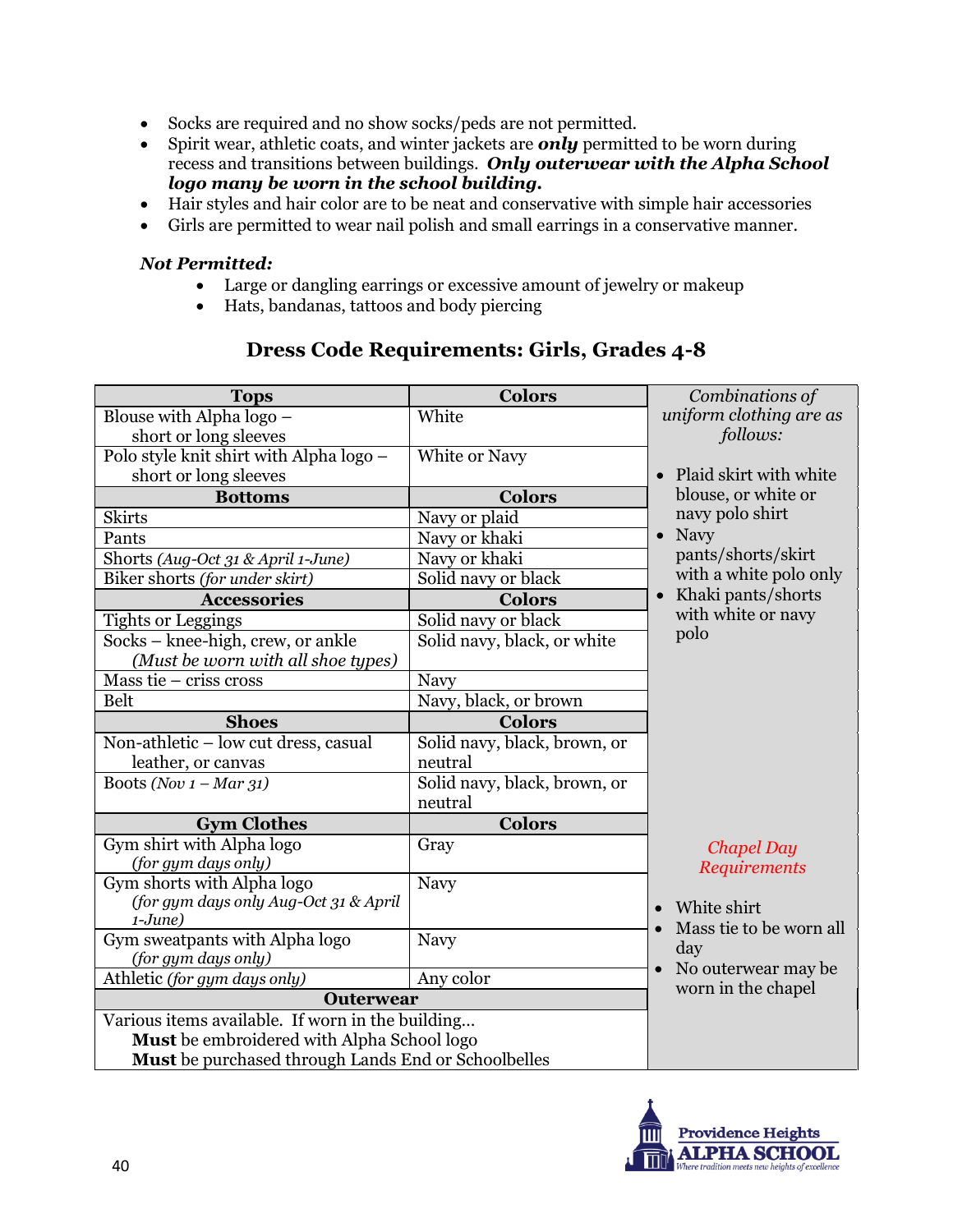## **General Dress Code Requirements: Girls, Grades 4-8**

- <span id="page-46-0"></span>Blouses and shirts are to be tucked in and worn neatly.
- Pants, shorts, skirts, and sweatpants are to be worn at the natural waist line or slightly below. Clothing may not be rolled at the waist line or worn below the hip line.
- Shorts, skirts, and jumpers must be worn in a conservative fashion, not greater than three inches above the knee.
- Socks are required and no show socks/peds are not permitted.
- Spirit wear, athletic coats, and winter jackets are *only* permitted to be worn during recess and transitions between buildings. *Only outerwear with the Alpha School logo many be worn in the school building.*
- Hair styles and hair color are to be neat and conservative with simple hair accessories
- Girls are permitted to wear nail polish and small earrings in a conservative manner.

#### *Not Permitted:*

- Large or dangling earrings or excessive amount of jewelry or makeup
- Hats, bandanas, tattoos and body piercing

#### **Non-Uniform Days/Dress Down Days**

<span id="page-46-1"></span>Alpha has several dress down days throughout the school year (i.e., holiday celebrations, spirit days, and Wacky Wednesdays). Non-uniform day attire must reflect the theme of the event/follow the spirit of the dress code or students may choose to wear their uniform. On these days, students are permitted to wear jeans, sweat pants, or track pants. Athletic shoes are permitted on non-uniform/dress down days. Students are NOT permitted to wear clothes with offensive logos, jeans or shirts with holes, tight fitting pants, yoga pants, leggings, lounge pants, PJ pants, tops/shorts that are less than modest, tank tops, or spaghetti straps.

#### **Uniform Violations**

<span id="page-46-3"></span><span id="page-46-2"></span>Uniform violations will begin with a verbal reminder to adhere to the dress code policy and infractions will be communicated to the family through e-mail. Continued violations will be documented on a Uniform Violation Form and three uniform violations will result in disciplinary action.

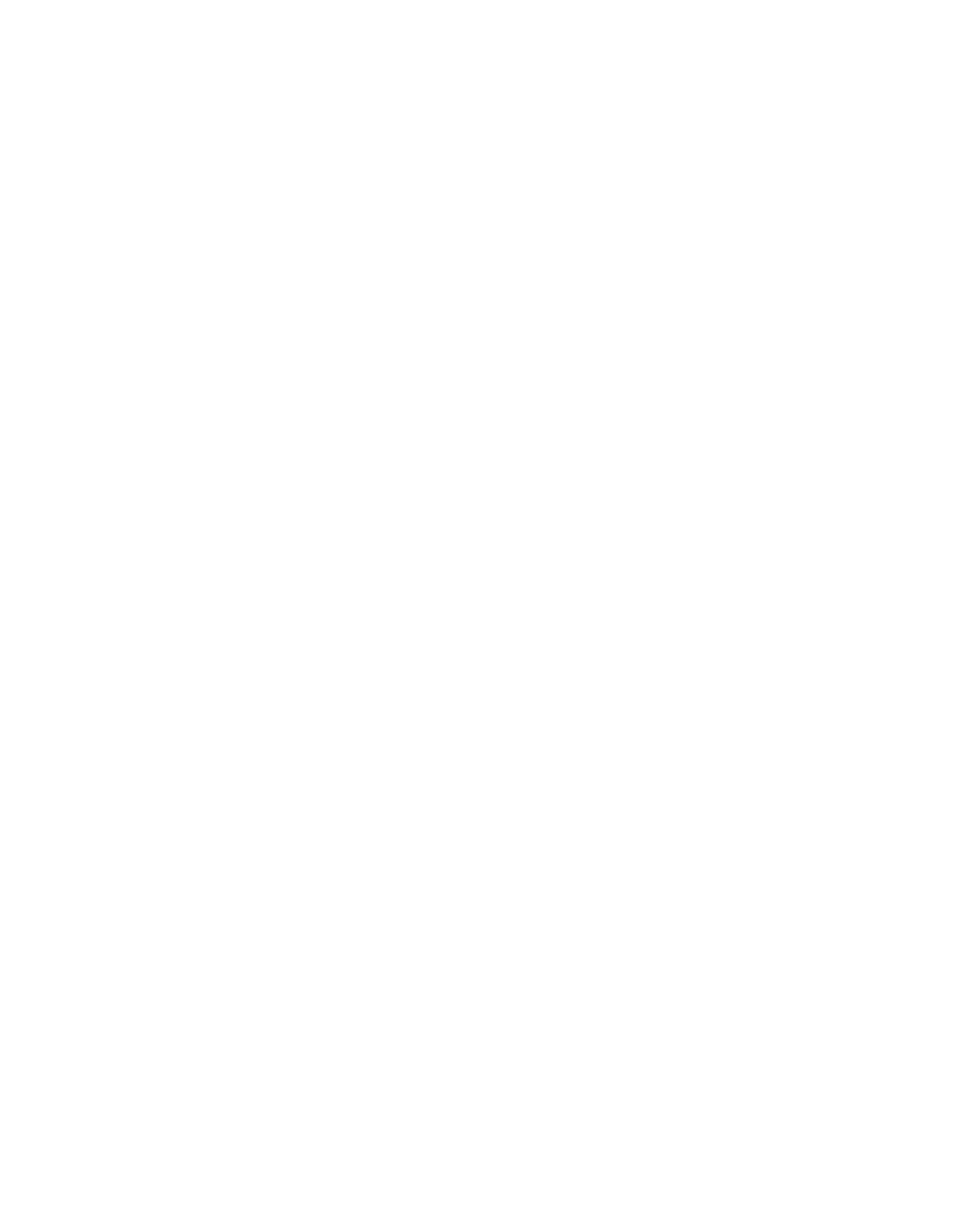

## HEALTH AND SAFETY **Accident and Injury**

<span id="page-48-0"></span>Providence Heights Alpha School understands the importance of wellness for its students. For the safety and comfort of your child, as well as for the effective operation of the Alpha School office, all students are required to have an up-to-date Emergency Contact Form. In the event of an accident or injury, basic first aid will be provided and parents/guardians will be contacted. In order for medication to be administered, including over-the-counter pain medication, a Medication Form and Indemnity Agreement must be filled out and filed with the Alpha School office. In the event of a serious accident or injury, Providence Heights Alpha School has access to UPMC Passavant Hospital, and will follow the emergency plan as outlined on the Emergency Contact Form.

#### **Allergies**

<span id="page-48-1"></span>All Providence Heights Alpha School students with severe allergies are required to have an upto-date Student Allergy Form on file in the office, along with a Medication Form and Indemnity Agreement. The Student Allergy Form indicates any serious food or substance allergy where emergency administration of allergy medication, such as Epinephrine or other medication, would be needed in the case of an allergic reaction. While Providence Heights Alpha School takes precautions for students with severe allergies, the emergency plan as indicated on the Student Allergy Form is necessary in the event of a student allergic reaction. Alpha School teachers and staff are provided training in the administration of epinephrine and emergency allergy medications for the safety of the students.

#### **Illness**

<span id="page-48-2"></span>Alpha School understands the difficult decision whether or not to keep a child at home when complaining of an illness. An objective sign is an elevated temperature. Alpha School recommends that when a child has a temperature, he/she be kept at home until the temperature has remained normal for at least 24 hours.

During the school day, if a child has a temperature of 100˚ or more, signs of illness such as skin rash, diarrhea/vomiting, strep throat, or evidence of lice, the parent(s)/guardian(s) will be contacted and the student will be sent home. Parents are asked to use discretion in sending their children to school if they display any of these symptoms. Please inform the office if your child becomes sick with a contagious or communicable illness, such as pink eye or impetigo.

#### **Head Lice**

<span id="page-48-3"></span>Pediculosis, or head lice outbreaks, are not uncommon among school children and at Alpha School, we do all that we can to ensure that lice outbreaks are handled promptly and efficiently.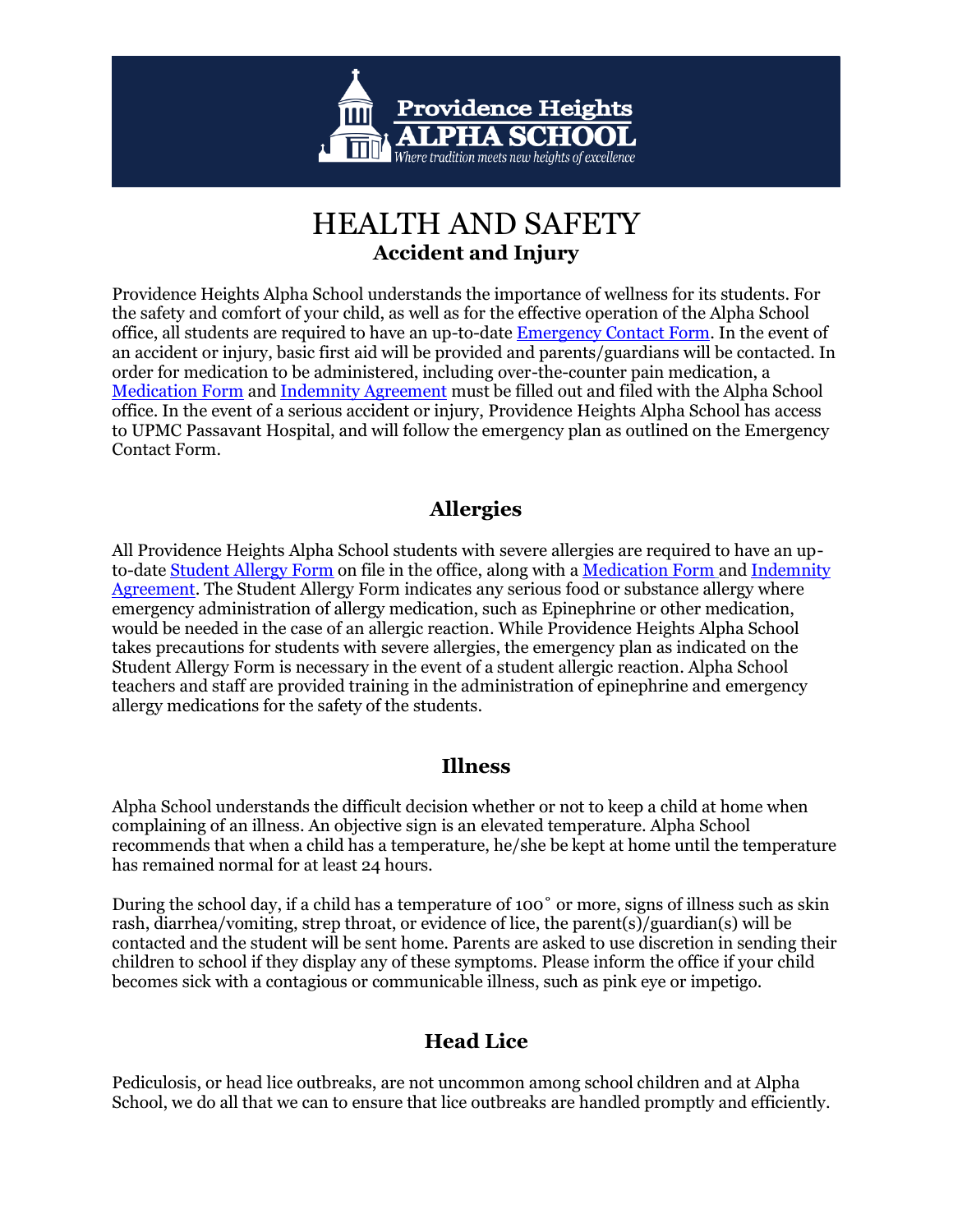In the event that the school is notified of a head lice outbreak, an e-mail or a letter will be sent home to parents/guardians informing them of the issue. Classrooms and staff will also be notified via e-mail of the lice identification to ensure proper precautions are being taken.

As a parent, you can help Alpha prevent lice outbreaks by regularly checking your child and notifying the school immediately if a presence of lice is discovered. Please do not send your child to school until you have completed proper treatment and your child has been inspected by the Nurse, or until you can provide documentation that your child has been cleared by a physician. Head lice should be suspected when there is intense itching and scratching of the scalp and the back of the neck. If you look closely at the scalp you will see small, whitish eggs firmly attached to the hair shaft, especially at the nape of the neck and above the ears. Although these eggs may look like dandruff, dandruff can easily be removed from the hair while the eggs cannot. Below are the steps you should be taking if your child has pediculosis:

#### WHAT TO LOOK FOR AT HOME:

- 1. Tiny white eggs/nits on the base of the hairs.
- 2. Crawling lice about 1/8" long.
- 3. Intense itching in the affected area, especially around the nape of the neck and behind the ears.

#### WHAT TO DO:

- 1. Notify the school if you confirm lice or eggs/nits.
- 2. If members of your family become infested, you should treat them with an over-the-counter product or you may prefer to contact your physician. Remember to read directions thoroughly on any product used.
- 3. Wash all personal clothing (including jackets and backpacks), bedding (sheets, blankets, pillowcases) of your child, and any other infested family members' in hot water (at least 130 degrees F) or by dry cleaning. Vacuum the mattress.
- 4. Thoroughly wash combs and brushes in hot water to disinfect.
- 5. Thoroughly vacuum overstuffed furniture, rugs, and car interiors.
- 6. Place all stuffed toys in a plastic bag for two weeks.
- 7. Ask your child not to borrow his/her friend's comb, brush, or hat.
- 8. You do not need to treat your pets as lice only affect humans.

Following treatment (the use of a pediculocidal agent and nit removal), the Nurse will examine the student's head prior to readmission to school. Proof of treatment must be provided to School Nurse, such as the box of pediculocidal agent or prescription packaging. The school's goals are for head lice to have minimal disruption to students' educational experiences and minimize the stigmatization impact on students and families.

#### **Medication**

<span id="page-49-0"></span>Alpha School can administer medication for your child only if the appropriate Medication Form and Indemnity Agreement are filled out and filed with the front office; however, whenever possible, medication is to be given at home and parents should request that their physician adjust the schedule for administering medication so that it can be given before and after school hours. If medicine *must* be administered at school, the following procedures should be taken:

Fill out the Medication Form and file with the front office

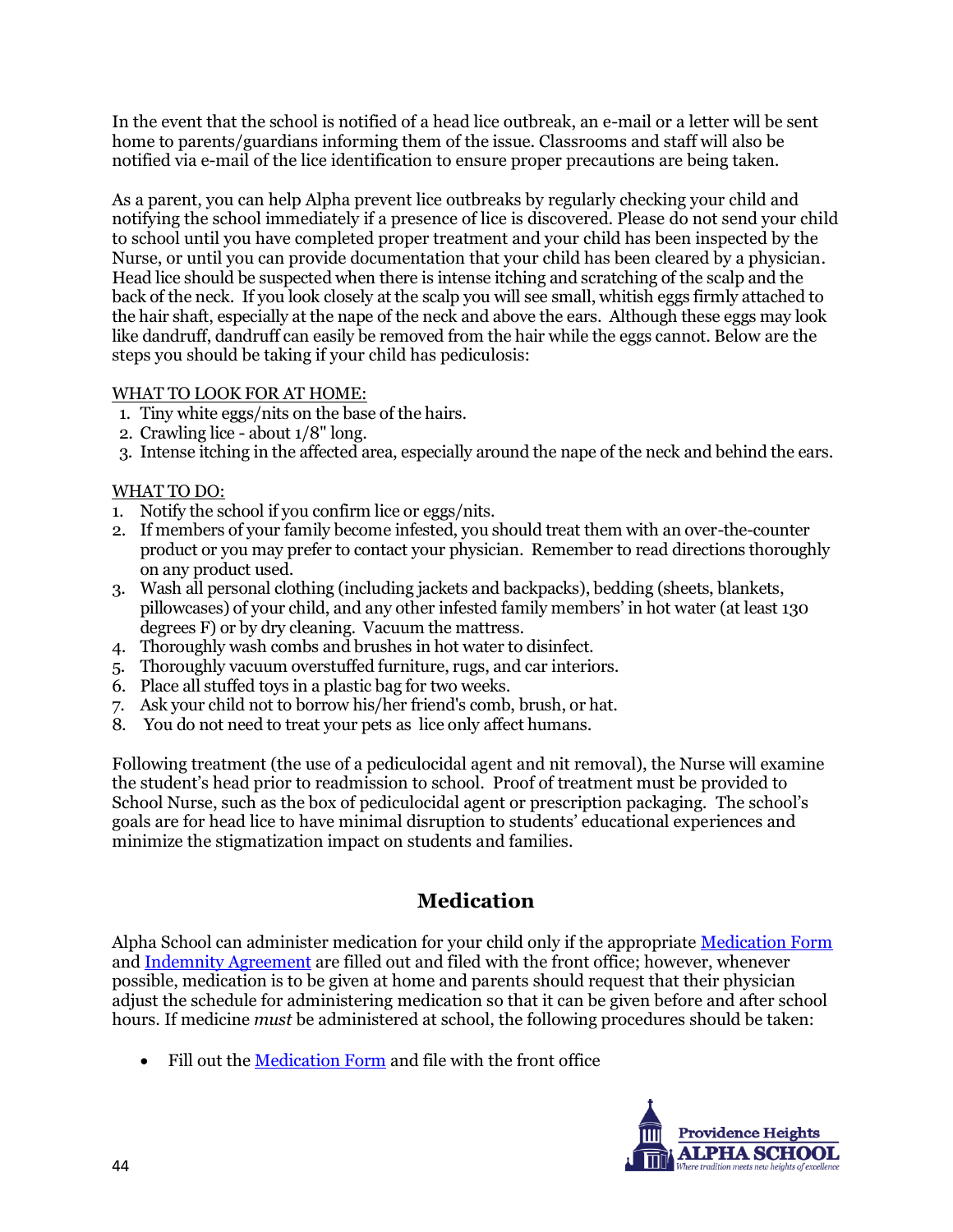- Any medication must be delivered to the school office by the parent/guardian with a written physician's request for distribution by school personnel
- When bringing medication, it must be in a container labeled by the pharmacist or physician that states the student's name, the name of the physician, the date of the prescription, the dosage, and frequency of administration
- Parents must sign an Indemnity Agreement, which has been prepared by the Legal Office and is distributed through the school office.

In the case of an allergic reaction, Alpha teachers and staff who are trained in the use of the Epipen can administer medication for students who have severe allergies that may cause anaphylaxis or severe reactions.

## **School Nurse**

<span id="page-50-0"></span>Each year, North Allegheny School District assigns a school nurse for Providence Heights Alpha School. Typically, the Nurse works one morning per week. In an emergency, Alpha School has access to UPMC Passavant Hospital. The responsibilities of the school nurse include:

- Keeping updated health records for all students
- Screening students for hearing (grades  $K-3$  and 7)
- Assuring the completion of a physical examination (before entrance to the school and in the sixth grade)
- Annually screening students for vision (grades K—8)
- Scoliosis screening (grades  $6-8$ )
- Annually recording height and weight for students
- Recording required [immunizations](#page-51-0)

#### **Dental Exams**

<span id="page-50-1"></span>Alpha School is required to have on file Dental Examination Forms for students entering kindergarten, third, and seventh grade according to the Pennsylvania School Health Law. These grades were selected as they represent critical periods of growth and development in a child's life.

Alpha recommends that your family dentist do these examinations. Students are required to furnish proof of a private dental examination within the previous six months prior to enrollment. Dental Forms are given to students before the school-year ends so that appointments can be scheduled over the summer. Incoming kindergarten parents will receive the appropriate forms via mail.

## **Physical Exams**

<span id="page-50-2"></span>Alpha School is required to have on file Physical Examination Forms for students entering kindergarten and sixth grade according to the Pennsylvania School Health Law. These grades were selected as they represent critical periods of growth and development in a child's life.

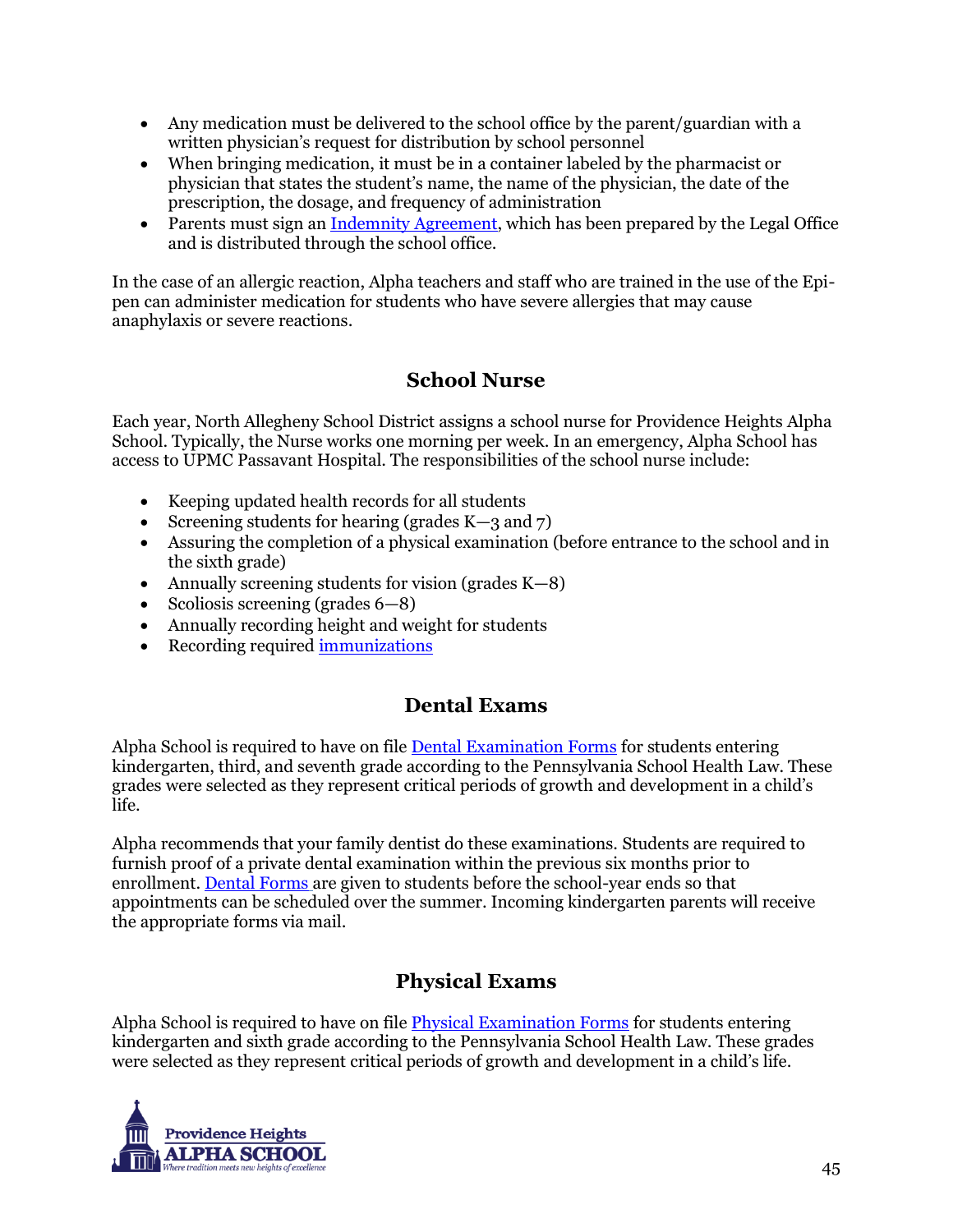Alpha recommends that your family physician do these examinations. Students are required to furnish proof of a private physical examination within the previous six months prior to enrollment. Physical forms are given to students before the school-year ends so that appointments can be scheduled over the summer. Incoming kindergarten parents will receive the appropriate forms via mail.

#### **Immunizations**

<span id="page-51-0"></span>In accordance with the Allegheny County Health Department, the immunization guidelines for students are listed below. Enrollment requirements include documentation of completed age/grade appropriate immunizations. Students are required to furnish proof of immunization history prior to enrollment. Below is a list of the immunizations required for students entering Alpha School:

| Entering Grade Pre-K-8 |                                                                                                                        |
|------------------------|------------------------------------------------------------------------------------------------------------------------|
| 4 doses                | Tetanus (1 dose after $4th$ birthday)                                                                                  |
| 4 doses                | Diphtheria (1 dose after $4th$ birthday)                                                                               |
| 3 doses                | Polio                                                                                                                  |
| 2 doses                | Measles                                                                                                                |
| 2 doses                | <b>Mumps</b>                                                                                                           |
| 1 dose                 | Rubella                                                                                                                |
| 3 doses                | Hepatitis B                                                                                                            |
| 2 doses                | Varicella                                                                                                              |
|                        | *(or written statement from physician/designee indicating month and year<br>of disease or serologic proof of immunity) |
| Entering Grade $7 - 8$ | (In addition to those listed above)                                                                                    |
| 1 dose                 | Tetanus/diphtheria/pertussis (Tdap)                                                                                    |
| 1 dose                 | Meningitis vaccine (MCV)                                                                                               |

## **Security**

<span id="page-51-1"></span>At Alpha School, our students' safety is as important to us as it is to parents. In an effort to ensure the safety of our students and staff, all doors to the school will be closed and locked during school hours. Parents and visitors must use the buzzer on the main door of the school to gain access to the building. Once in the building, all visitors must report to the office, sign in, and receive a visitor's badge.

#### **Searches**

<span id="page-51-2"></span>Providence Heights Alpha School provides students in grades pre-kindergarten and kindergarten with cubbies, students in first through third grade with desks, and students in grades four through eight the use of lockers to keep their personal items. These school desks and lockers are the property of Providence Heights Alpha School. The use of desks and lockers for storage is a privilege, not a right. Students shall have no expectation of privacy therein as the

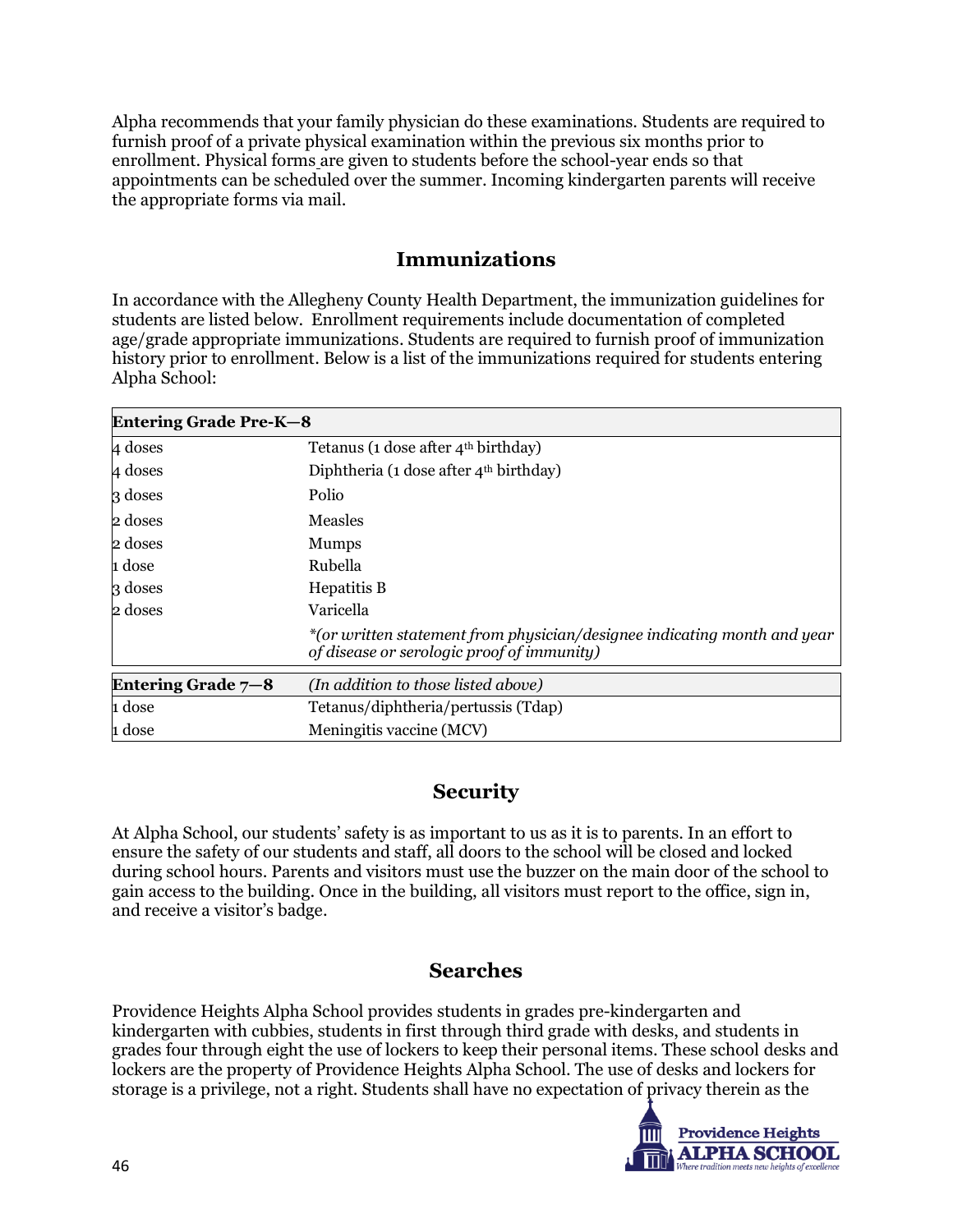school retains the right to conduct both announced and unannounced searches. Discovery of illegal materials in a school desk or locker may result in discipline up to and including expulsion and/or referral to appropriate law enforcement authorities.

#### **Visitors**

<span id="page-52-0"></span>Another security measure that Alpha School enforces is the registration of any and all visitors to the school building. Anyone entering Alpha School is to report to the office immediately, regardless of the purpose of the visit. For the safety of all students, a visitors badge must be worn in a visible place on the clothing at all times while in the building. Communication with teachers and students will be handled by the school office and will be done in a manner that will not disrupt the educational process of the school.

In order to maintain a safe environment, items left at school or homework can be picked up after school at the front office. This ensures the elimination of unnecessary disruptions to classes and instruction.

#### **Clearances**

<span id="page-52-1"></span>At Alpha School, we require that all faculty, staff, and volunteers in the school have copies of several clearances on file in the school office. These clearances include:

- Pennsylvania Act 151 Child Abuse Clearance
- Act 153 Fingerprinting
- Pennsylvania Act 34 State Police Criminal Record Check
- Mandated Reporter Training
- Protecting God's Children Workshop Certificate
- Initial Report in Diocesan Database
- Signature Confirmation of Receipt/Review of Pastoral Code of Conduct Booklet
- Signature Confirmation of Receipt/Review of Reporting Child Abuse Booklet

In addition, faculty and staff are required to attend Mandated Reporter Training. While this is not required for volunteers, we recommend that volunteers for Alpha School look into and take the training course if they so desire.

Instructions and Clearance Paperwork can be found in the Volunteer Clearance Requirement Packet available through the Alpha School front office.

#### **Fire Drills/Emergency Drills**

<span id="page-52-2"></span>Providence Heights Alpha School requires fire drills be held once per month throughout the school year, and one emergency drill per year. Practicing these drills allows students, teachers, and faculty to ensure their knowledge of safety procedure in the event of a true emergency.

When students hear the alarm for the drill, they are to leave the room quickly and quietly in single file, following the exit instructions, which are posted in prominent places in each room.

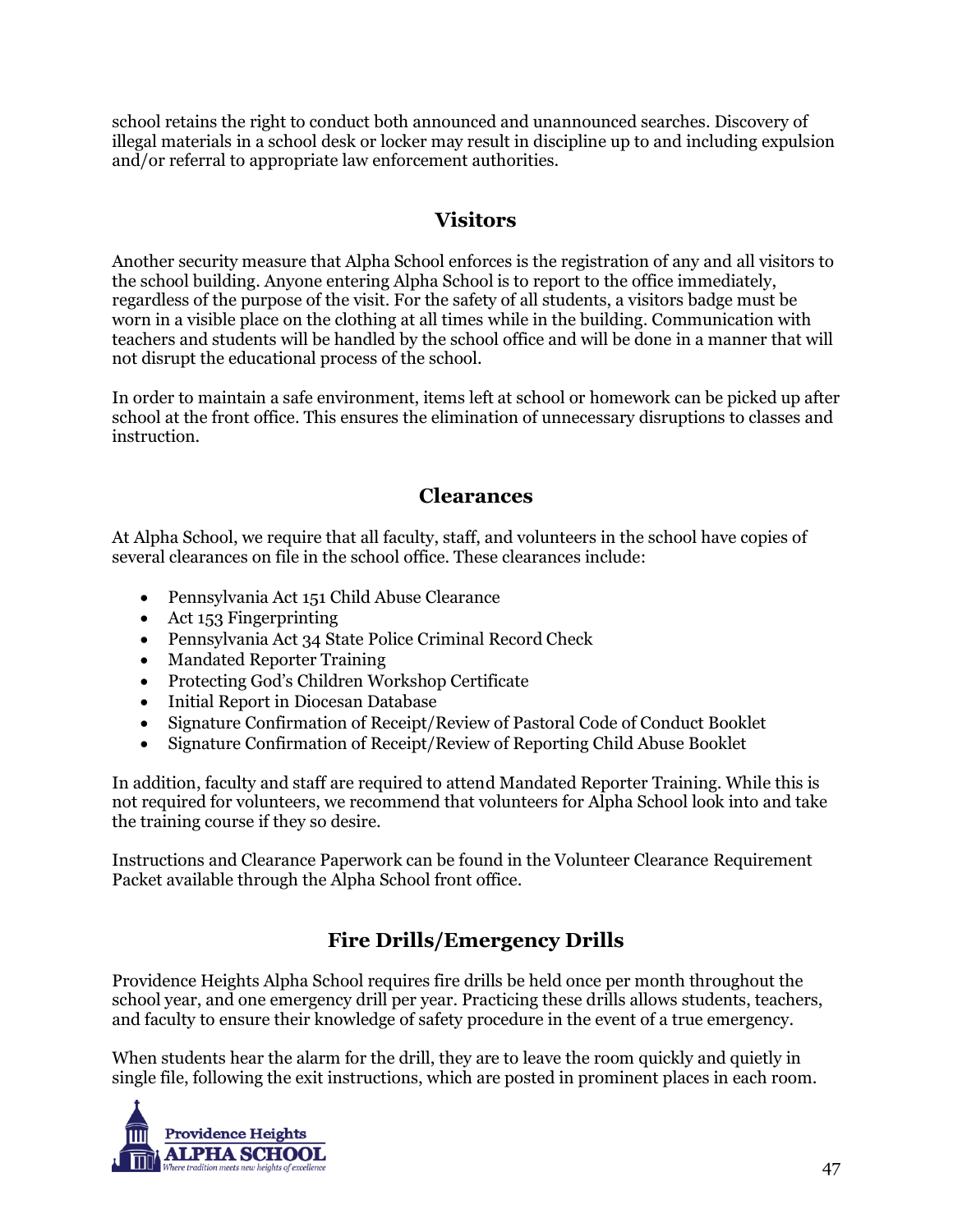No one—not teachers, students, or staff—may remain in the building during a fire drill. Students must remain outside until instructed to re-enter the building during a fire drill.

Alpha School requires that all students remain silent during all drills to ensure directions be heard clearly. Misconduct of any nature will be reported and the student(s) in violation of the fire/emergency drill conduct will be subject to disciplinary action.

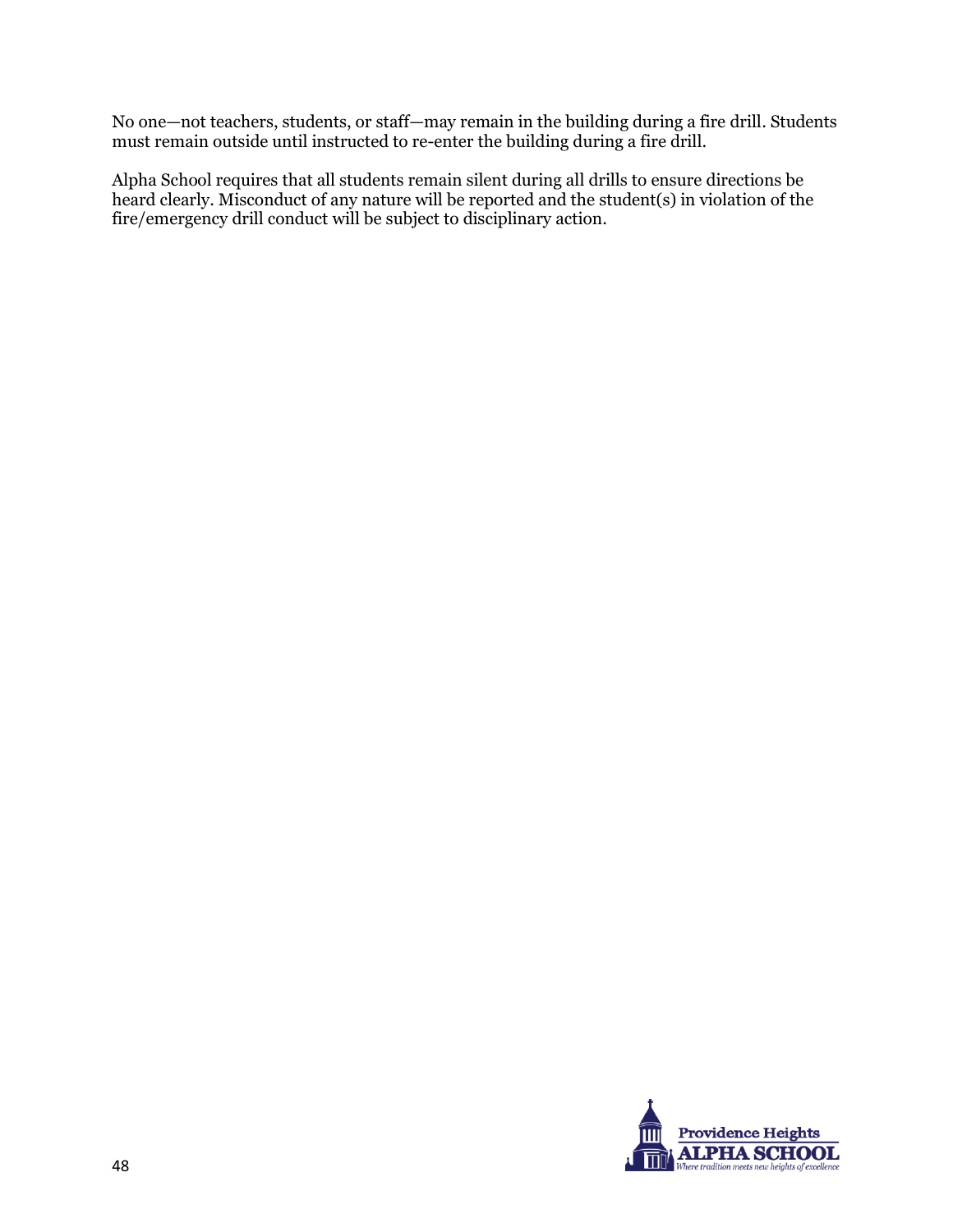

## <span id="page-54-0"></span>PARENT INVOLVEMENT AND SUPPORT **Alpha Athletic Association (AAA)**

<span id="page-54-3"></span>The Alpha Athletic Association welcomes parent volunteers to assist them in the management and coaching of the student athletics throughout the year. The primary responsibilities of the AAA are to finance, schedule, and coach the athletic programs. Parent interest and willingness to serve on the AAA are vital to the continued success of the program.

Coaching opportunities may be available and inquiries about openings should be directed to the [President of the Athletic Association.](mailto:nkramm@alphaschool.org) All coaches are selected by the Executive Committee and are approved by the Principal. While students do pay a minimal fee for participation in athletics, the coaches are on a volunteer basis.

All coaches and volunteers on the AAA must follow the Alpha School Guidelines and the Diocesan Guidelines for Elementary Catholic Schools Sports Programs. The Athletic Association by-laws outline the specifics of the program and the guidelines for parent participation.

## **Alpha Parent-Teacher Association (APTA)**

<span id="page-54-1"></span>The Alpha Parent-Teacher Association (APTA) serves to promote partnerships between Alpha families, Alpha administration, and Alpha faculty. All families are encouraged to pay the APTA dues. Because of these dues, the APTA is able to provide numerous activities, events, and fundraisers to develop and expand innovative programs and teacher-based activities that benefit students. Meetings are held on a monthly basis. Questions regarding the APTA should be directed to the **APTA President**. The **APTA** by-laws outline the specifics of the organization and the guidelines for parent participation.

#### **Volunteers**

<span id="page-54-2"></span>At Providence Heights Alpha School, parents play an integral role in the education of their children through the numerous volunteer opportunities. Parents, grandparents, and family members of Alpha students have many opportunities to volunteer throughout the year. The help of volunteers is always welcome in the school and at school-sponsored events. Some of the volunteer opportunities include:

- Back to School Social\*
- Boo Hoo-Yahoo Breakfast
- Scholastic Book Fair\*
- $\bullet$  Gala\*
- Thanksgiving Feast
- Santa/Vendor Sale
- Alpha Light Up Night\*
- Baby Jesus Birthday\*
- School Play Committee\*
- Father's Day Mass
- Candy Sale\*
- Arts At Alpha\*
- Teacher Appreciation\*
- Mother's Day Mass
- Field Day
- APEX Aide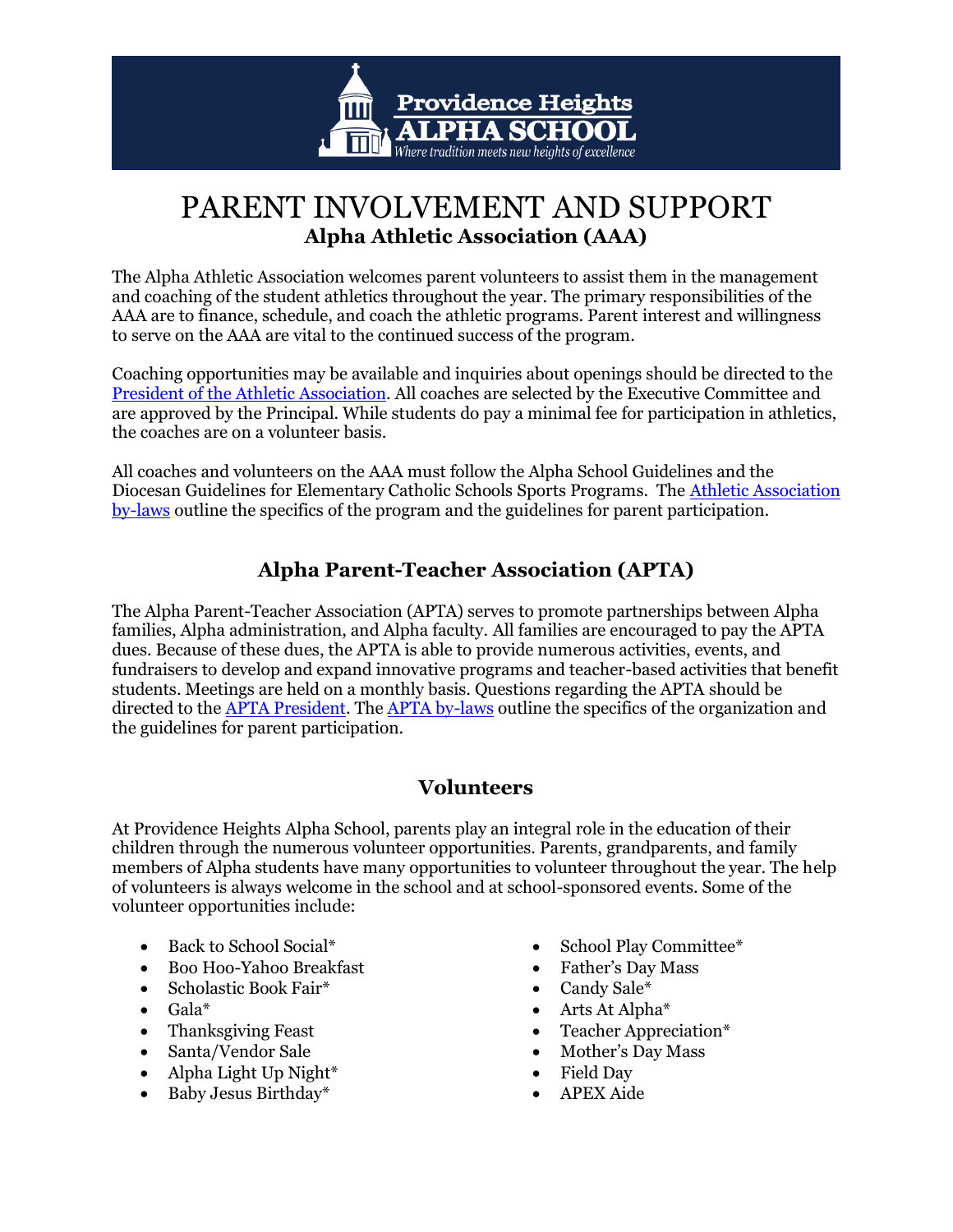- Eagles' Nest\*
- Box Tops/Labels/Coupons\*
- Forensics Club $(5-8)$
- Homeroom Parent\*
- Library Aide
- Lunchroom Aide
- Sports Coach
- Swimming Aide

\*Denotes Working Parent Volunteer Opportunity

At Alpha School, we require that all faculty, staff, and volunteers in the school have copies of several clearances on file in the school office. These clearances include:

- Pennsylvania Act 151 Child Abuse Clearance
- Act 153 Fingerprinting
- Pennsylvania Act 34 State Police Criminal Record Check
- Mandated Reporter Training
- Protecting God's Children Workshop Certificate
- Initial Report in Diocesan Database
- Signature Confirmation of Receipt/Review of Pastoral Code of Conduct Booklet
- Signature Confirmation of Receipt/Review of Reporting Child Abuse Booklet

In addition, faculty and staff are required to attend Mandated Reporter Training. While this is not required for volunteers, we recommend that volunteers for Alpha School look into and take the training course if they so desire.

Instructions and Clearance Paperwork can be found in the Volunteer Clearance Requirement Packet available through the Alpha School front office.

## **Boxtops for Education**

<span id="page-55-0"></span>Providence Heights Alpha School encourages families to save Boxtops for Education labels that are found on many grocery products. These labels, along with Campbell Soup labels and Tyson Chicken labels, may be dropped off in the Alpha School front office. Once the boxtops are collected, parent volunteers count and submit the labels to the Boxtops for Education foundation, which earns educational materials or financial support for the school.

## **Scrip**

<span id="page-55-1"></span>Providence Heights Alpha School participates in the Great Lakes Scrip Center Program. Scrip is a popular program that financially benefits Alpha School by turning spending into earning. By purchasing gift cards through the Scrip program, families are able to use these gift cards just like cash. The money families receive back from these purchases can be received via check, applied directly to tuition payments, or can be donated to Alpha School.

## **Additional Ways to Support Alpha School**

<span id="page-55-2"></span>Several opportunities to offer financial assistance to Providence Heights Alpha School are available through various events and programs. Available opportunities are:

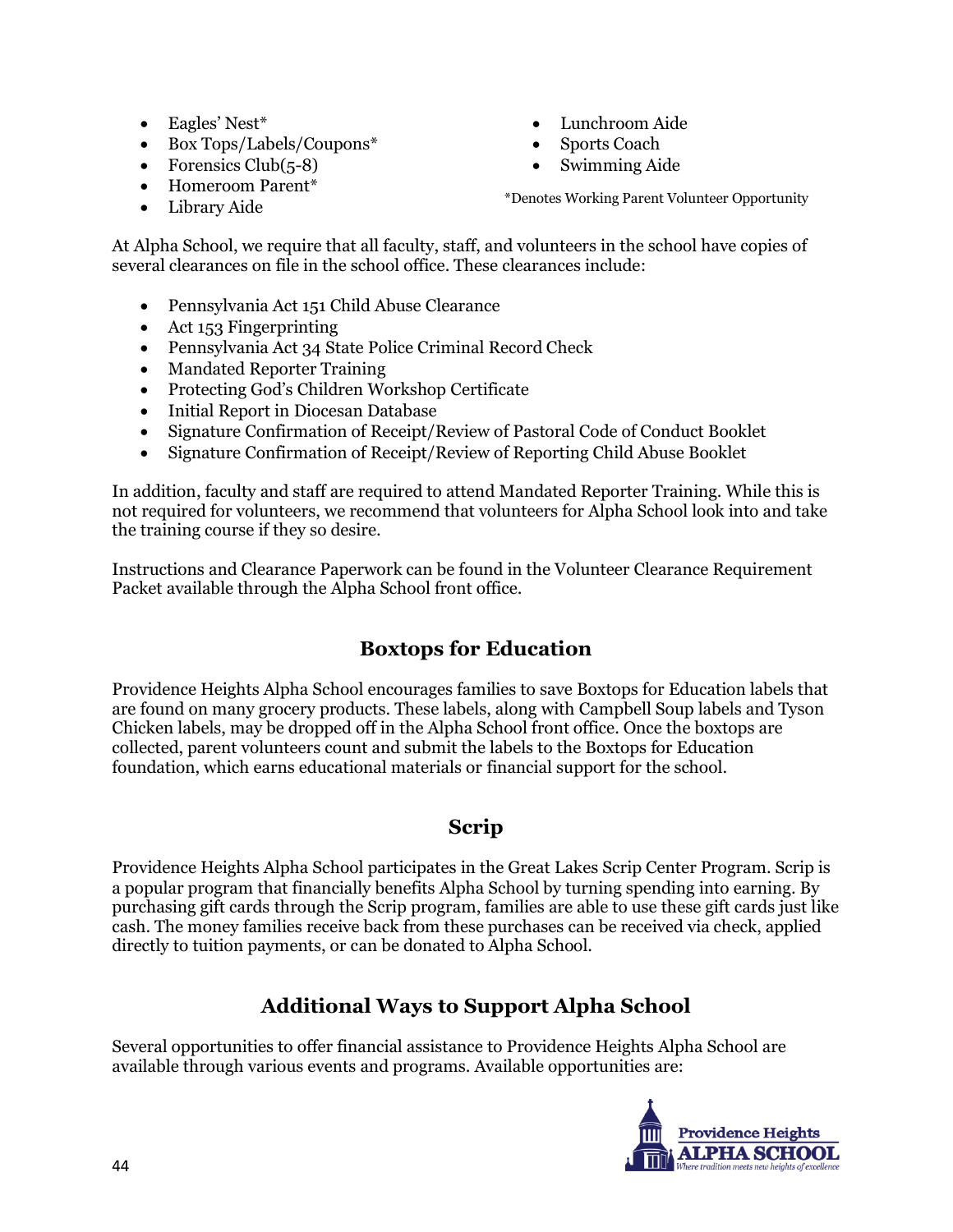- Alpha's Annual Appeal
- Educational Improvement Tax Credit (EITC) for businesses
- Alpha's Annual Gala
- Target Red Card
- Amazon Smile
- United Way

More information on these opportunities can be found on the Alpha School website.

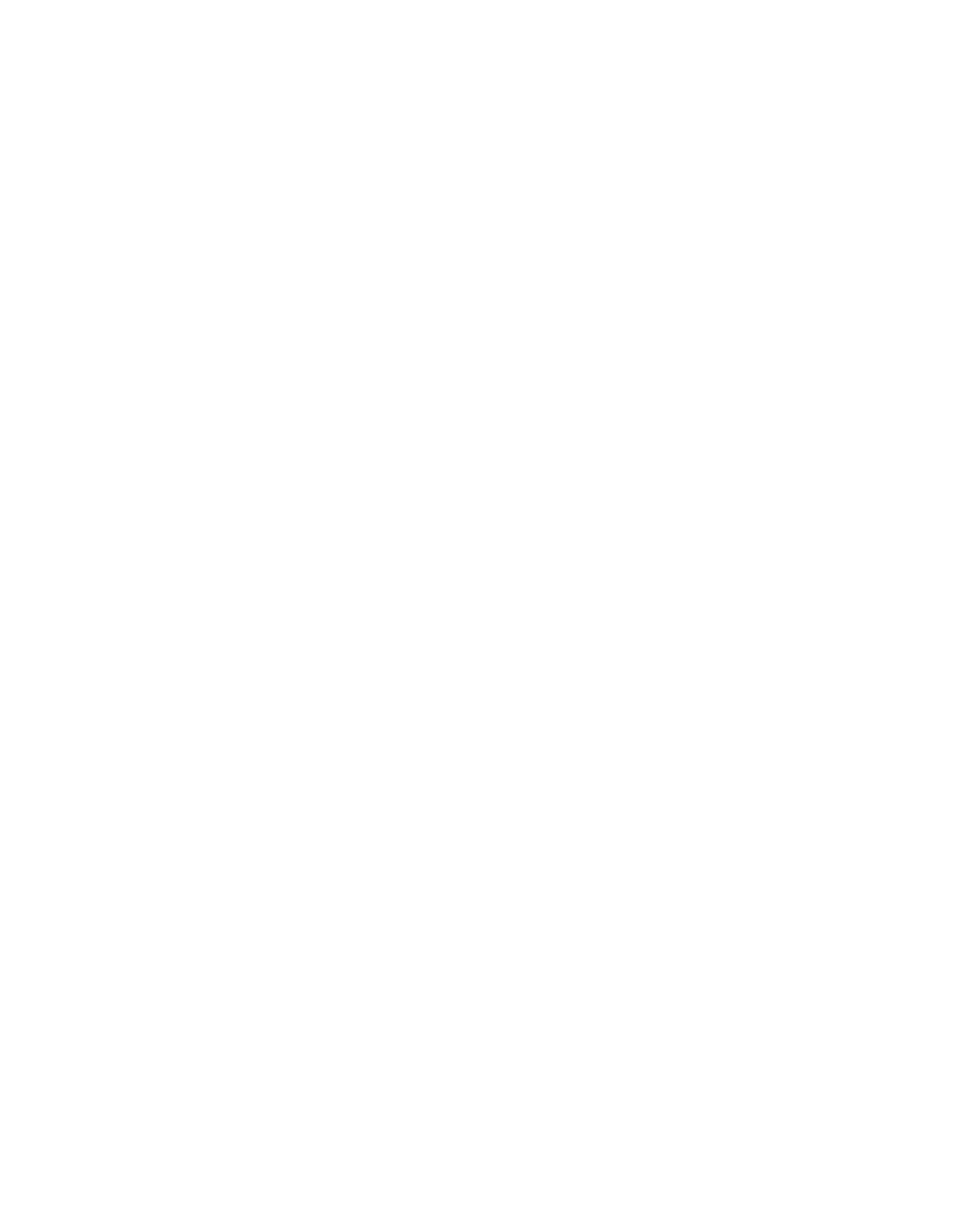

## SPORTS PROGRAMS **Sports**

<span id="page-58-0"></span>Providence Heights Alpha School is proud to have its own sports facilities on campus. Sports are offered throughout the year with support from the [Alpha Athletic Association \(AAA\).](#page-54-3) Developmental teams are offered for the younger grades to help develop their skills and techniques for the sports, whereas older students are encouraged to join the competitive team, which competes with other Catholic schools in the area. The sports offerings at Alpha School are:

- Soccer (Co-ed; Fall and Spring; Developmental and Competitive)
- Basketball (Co-ed; Winter; Developmental and Competitive)
- Cross country (Co-ed; Fall and Spring; Developmental and Competitive)
- Girls' Volleyball (Girls only; Winter; Developmental and Competitive)
- Track (Co-ed; Spring)

Alpha School students interested in signing up for a sport or sports should contact the [President](mailto:nkramm@alphaschool.org)  [of the Alpha Athletic Association.](mailto:nkramm@alphaschool.org)

## **Eligibility for Participation in Sports**

<span id="page-58-1"></span>While Alpha School encourages its students to participate in sports programs, students must meet the eligibility requirements to ensure safety and academic success. For a student to be eligible to participate in sports, a Student Sports Release must be completed by the family's physician and filed in Alpha's front office, along with the Emergency Information Form, no later than one day prior to the beginning of the sport's first practice. Students must also have their registration forms turned in and all Alpha Athletic Association fees paid prior to the start of the sport's first practice.

To maintain eligibility, students must sustain a "C" grade average or higher in all core subjects for attendance and participation privileges. Students and parents are also required to practice good sportsmanship as spectators and participants; show respect towards coaches, referees, and visiting teams; and maintain an appropriate silence during special performances. Students must be present in school for the full day in order to participate in any activity, sport, or event. Any violation of these policies, or other Alpha School policies, may result in probation.

At Alpha School, Probation is used as a disciplinary action for a two-fold purpose: to encourage students to consider their inappropriate actions and how they can be rectified, and to ensure student success. Restriction from school sponsored events (i.e. Academic, Athletic, and Social Probation) prohibits students from attending any school sponsored activities, including athletic practices or competitions, co-curricular activities, extracurricular activities, musical and dramatic performances, school clubs, dances, commencement exercises, and other ceremonial events whether on or off school property. This restriction may be assigned to students as disciplinary action for a violation of Alpha School policies or procedures. Academically, students must sustain a "C" grade average or higher in all core courses to maintain their attendance and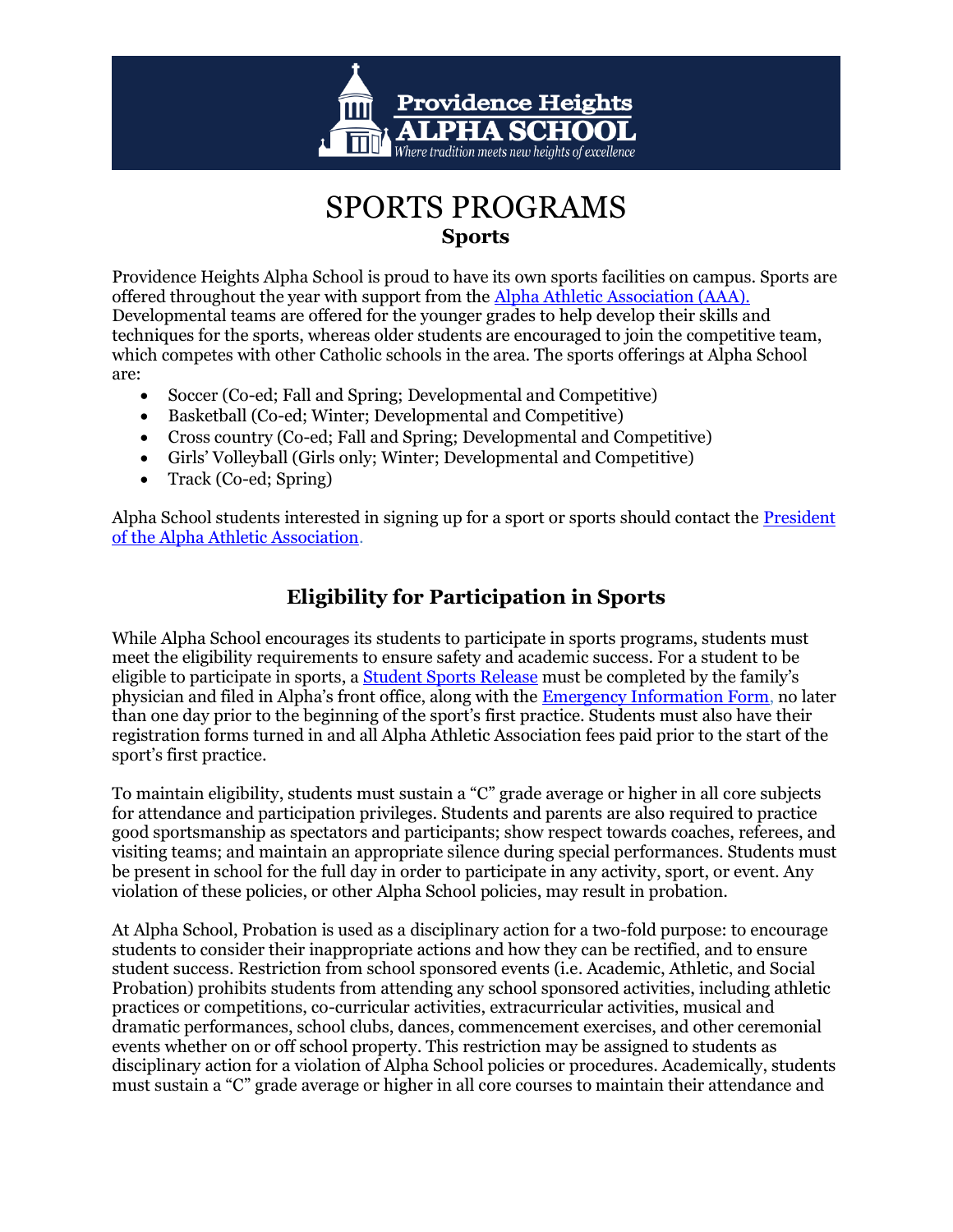participation privileges. Grade-based probation will be evaluated mid-quarter and at the end of each quarter at which time probation will be reestablished or removed.

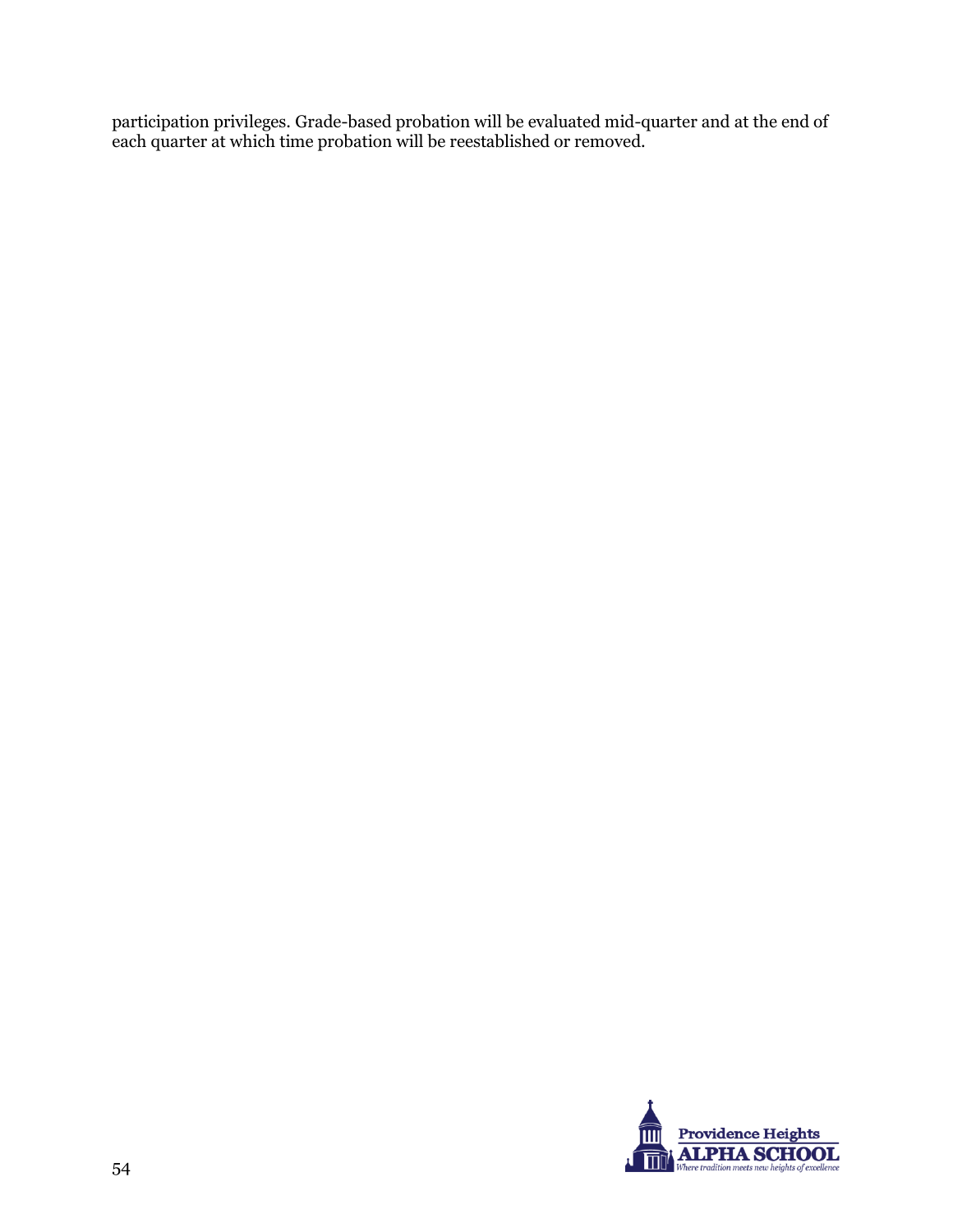

## STUDENT ACTIVITIES **Extracurricular and After-School Activities**

<span id="page-60-0"></span>Extracurricular and after-school activities are a great way for Alpha School students to broaden their horizons and engage in the subjects they enjoy. Availability of extracurricular and afterschool activities depend on availability and schedules of the instructors, thus the list of available activities for students varies from year to year. The most updated list of activities will be available on the [Alpha School website,](http://www.alphaschool.org/) but the list below is a list of after-school and extracurricular activities that Alpha School has offered:

- Band
- Book Club
- Chess (Beginning & Advanced)
- Choir
- Creative Cooking
- Forensics
- Geography Bee
- Girl Scouts
- Golf
- Instructional Tennis
- LEGO Storytelling
- Math Club
- Pennsylvania Junior Academy of Science (PJAS)
- Piano
- Pittsburgh Regional Science and Engineering Fair (PRSEF)
- Spelling Bee
- Student Council
- Tae Kwon Do
- Theater

All activities are dismissed from the Ketteler Building. When you arrive to pick up your child, please park in the back parking lot. Call to inform Alpha staff of your arrival. The staff will prepare your child for pickup. Parents must come to the rear door, buzz in, and sign out their child. This procedure is in accordance with our enhanced security.

#### **Altar Servers**

<span id="page-60-1"></span>Providence Heights Alpha School offers students to volunteer as altar servers for the weekly mass. Eligible students in sixth through eighth grade can sign up to have the privilege of serving at Mass. Students who choose this privilege are expected to be timely and to fulfill assigned responsibilities as dictated by the Altar Server director and the visiting priest. Altar servers are always expected to follow the Alpha School policies. Servers are generally called fifteen minutes prior to the Liturgical service to allow time to arrive and prepare.

Students are able to sign up for altar serving in January of the student's fifth grade year. To sign up, a letter of parental consent should be forwarded to the student's religion teacher. Training for altar serving begins in January during activity period for serving the following year. Questions regarding the Altar Server Program should be directed to the [Director of Academics.](mailto:philes@alphschool.org)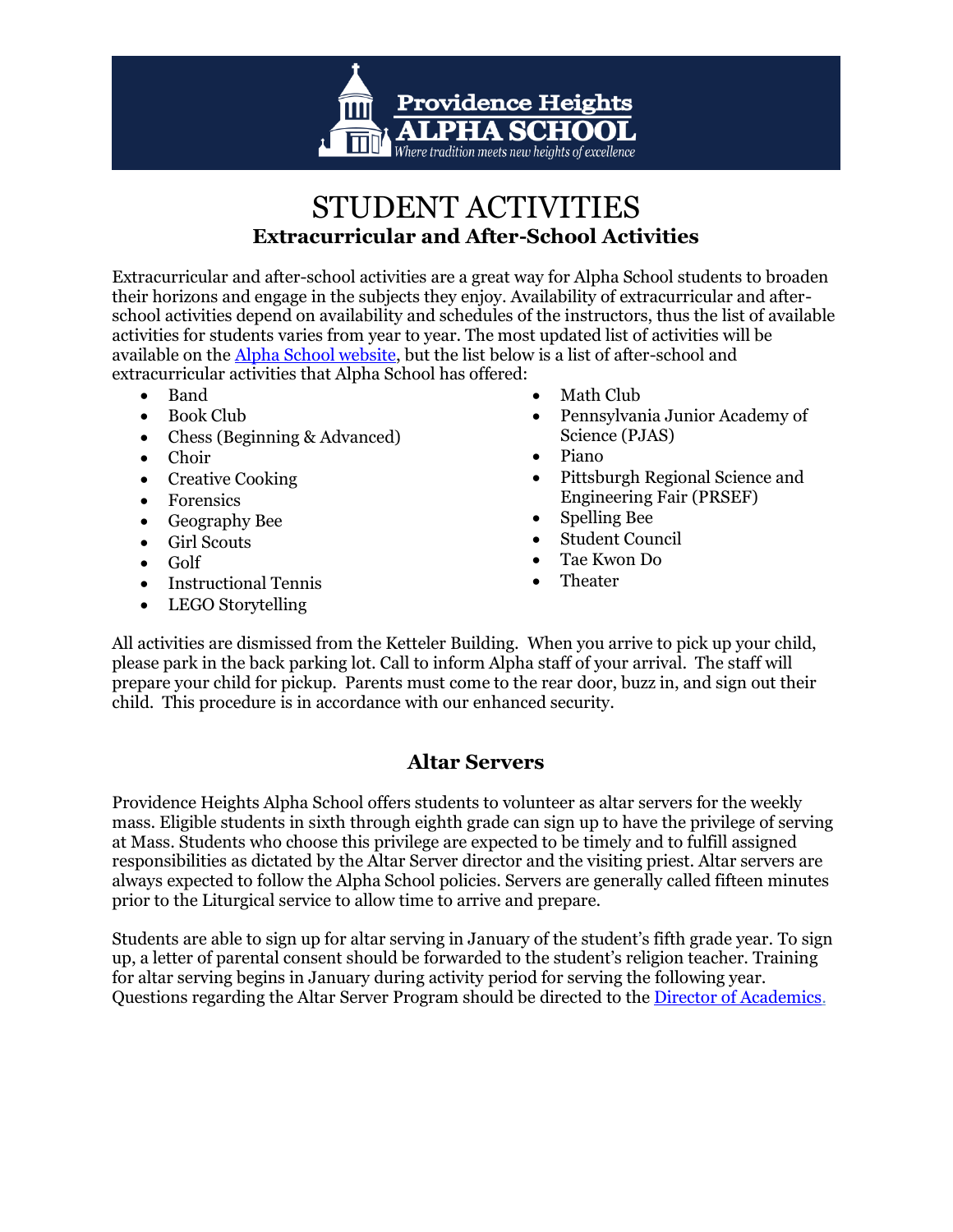#### **Eligibility for Participation in Student Activities**

<span id="page-61-0"></span>While Alpha School encourages its students to participate in activities, students must meet the eligibility requirements to ensure safety and academic success. For a student to be eligible to participate in an activity, an Emergency Information Form must be filed in the Alpha School front office no later than one day prior to the beginning of the activity. Students must also have their registration forms turned in and all fees paid prior to the start of the activity.

To maintain eligibility, students must sustain a "C" grade average or higher in all core courses for attendance and participation privileges. Students must also be present in school for the full day in order to participate in any activity, sport, or event. Students are always expected to follow Alpha School's Provident Person policy and other policies to maintain their eligibility for participation privileges. Any violation of Alpha School policies may result in Probation.

At Alpha School, [Probation](#page-34-0) is used as a disciplinary action for a two-fold purpose: to encourage students to consider their inappropriate actions and how they can be rectified, and to ensure student success. Restriction from school sponsored events (i.e. Academic, Athletic, and Social Probation) prohibits students from attending any school sponsored activities, including athletic practices or competitions, co-curricular activities, extracurricular activities, musical and dramatic performances, school clubs, dances, commencement exercises, and other ceremonial events whether on or off school property. This restriction may be assigned to students as disciplinary action for a violation of Alpha School policies or procedures. Academically, students must sustain a "C" grade average or higher in all core courses to maintain their attendance and participation privileges. Grade-based probation will be evaluated mid-quarter and at the end of each quarter at which time probation will be reestablished or removed.

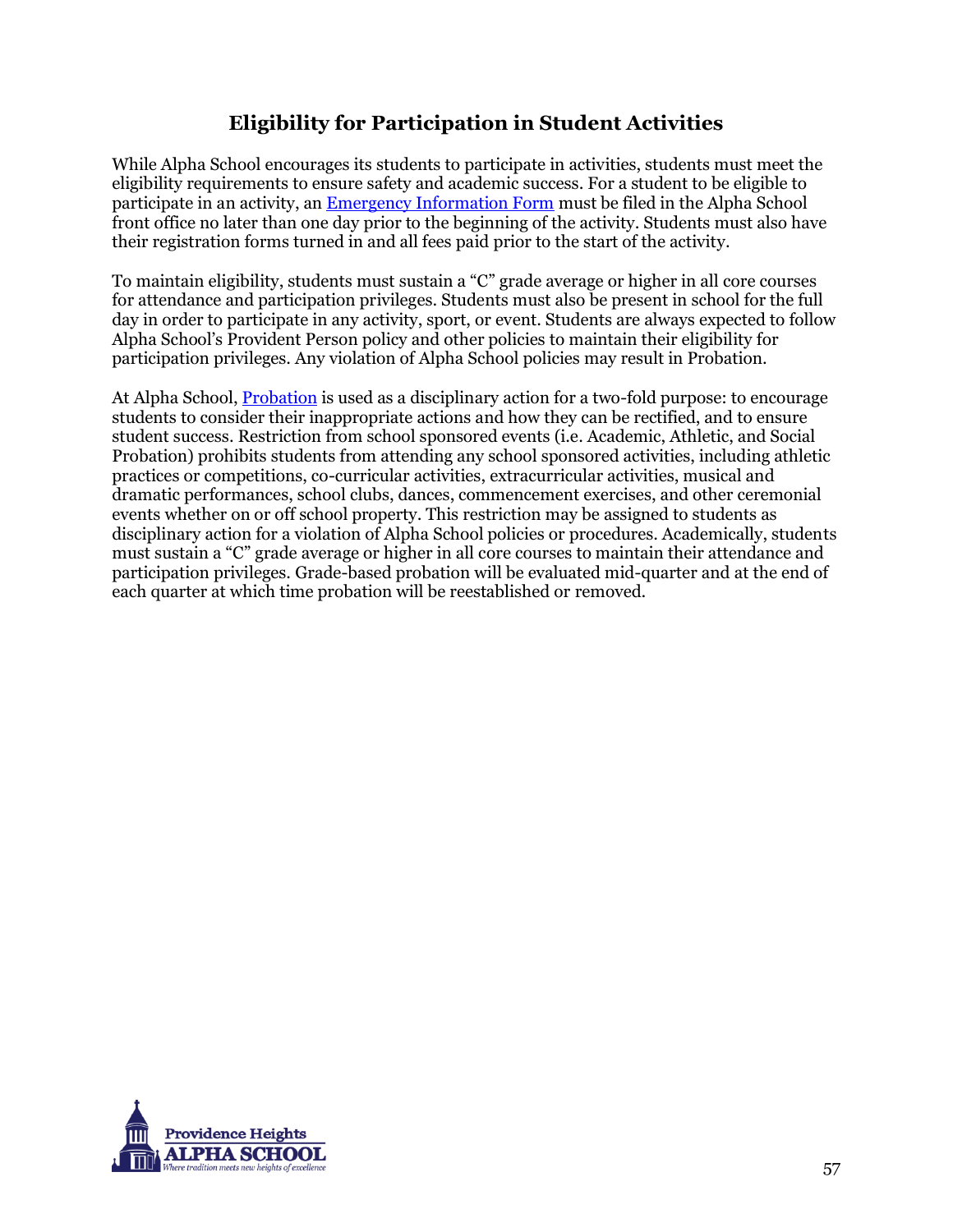

## TRANSPORTATION **Electronic Attendance System**

<span id="page-62-3"></span><span id="page-62-0"></span>Alpha School requires parents to inform the front office of the times when their child departs the school each day. This is accomplished through [online attendance system.](http://alphaschool.org/login.aspx?url=/private/) If a student will be tardy, absent( whether excused or unexcused), or dismissed early, parents must notify the school no later than 7:30 am on the day of the change in regular attendance. Parents can also set a standard dismissal procedure for their child, which will generate on the dismissal report each day automatically. Parents would then only need to enter any changes to dismissal should a student have alternate dismissal plans. Dismissal options are:

- Bus
- Daycare
- Activity
- Walker

All changes to dismissal must be entered into the system no later than 1:00pm. After that time, all changes in dismissal will need to be called into Alpha School's front office. For reasons of safety and insurance, each child must ride his/her own bus. If any student misses the bus, is not picked up on time, or otherwise remains at the school for a reason other than afterschool care or activities, they will be escorted to the after school care program (APEX) until a parent can be contacted to arrange for transportation. Busing

#### **Arrival**

<span id="page-62-1"></span>Alpha School student arrival begins at 7:15 am, when the doors open. Students may enter in the playground side door and proceed to the cafeteria until the Homeroom Bell at 7:25 am. When dropping off students, all traffic must follow the proper flow by entering the main drive, staying straight to proceed to the back parking lot, turning left to enter the main school parking lot, and continuing through the lot towards the main entrance of the school. Traffic will be signaled to pull through to drop off their child by a member of the Alpha School staff to ensure safe conditions. Parking is not permitted around the building or in the Saint Anne's Park circle in front of the School. The morning bell schedule is as follows:

| Early Arrival by Appointment   |
|--------------------------------|
| Side Door Opens                |
| Homeroom Bell                  |
| Morning Prayer Bell/Tardy Bell |
| <b>First Period Bell</b>       |
|                                |

#### **Dismissal**

<span id="page-62-2"></span>Alpha School requires parents to inform the front office of the times when their child departs the school each day. This is accomplished through the Electronic Attendance Program. Parents can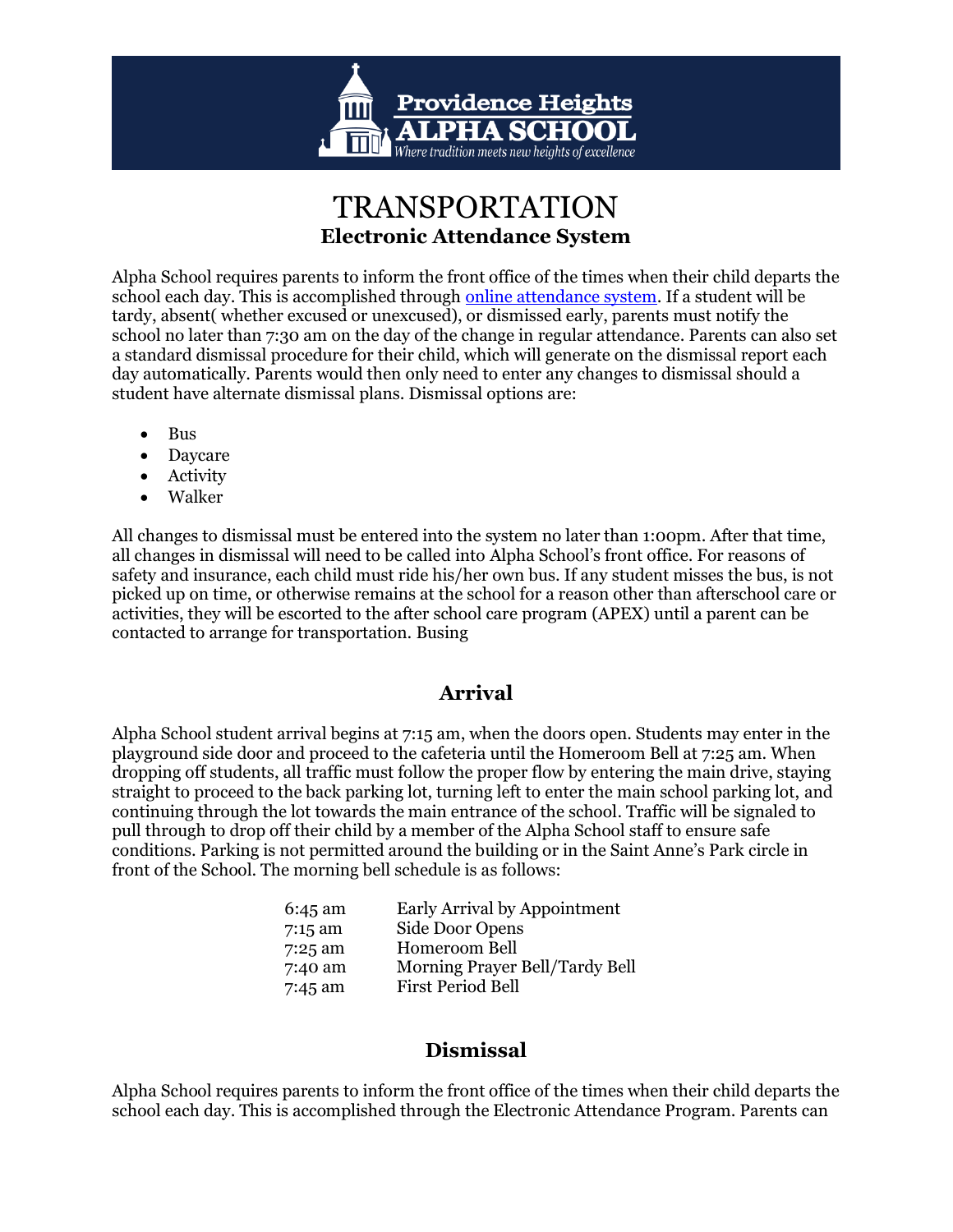set a standard dismissal procedure for their child, which will generate on the dismissal report each day automatically. Parents would then only need to enter any changes to dismissal should a student have alternate dismissal plans. Changes to dismissal must be submitted to the online attendance system no later than 1:00 pm. If Alpha School encounters any confusion in dismissal plans, the student will be sent to APEX and the parent(s) will be notified.

Students are in their homerooms and the afternoon prayer commences at 2:28 pm. The schoolday at Alpha ends at 2:30 pm. Students are dismissed at intervals, with bus riders dismissing first, walkers, dismissing second, and after-school care/activity students dismissing last. Parents/Guardians who are picking up children by car are required to follow the proper traffic flow. Buses and cars should enter the main drive, then proceed straight to continue to the back of the parking lot. Buses will pull into the parking lot and line up for dismissal. All cars picking up students must pull into the pick-up lane (also called the Station Walk), which is the small lane next to the parking lot, not before 2:00 pm. Cars must not be left unattended in this lane at any time as this causes unsafe conditions. Once the buses have been dismissed, cars will be signaled to pull through to pick up their child. Parking is not permitted around the building, in front of the Motherhouse, or in the Saint Anne's Park circle in front of the School.

All students attending after-school care (APEX) or an after-school activity are dismissed from the Ketteler Building. When you arrive to pick up your child, please park, then call to inform Alpha staff of your arrival. The staff will prepare your child for pickup. Parents must come to the rear door, buzz in, and sign out their child. This procedure is in accordance with our enhanced security.

#### **Bus**

<span id="page-63-0"></span>Bus transportation may be available for students at Providence Heights Alpha School. Eligible students must be 5 years old by September 1, and live outside of the 1.5 mile radius from the school and/or those who live on a road that has been deemed "hazardous" by the Pennsylvania Board of Education Transportation. Pre-Kindergarten students are not eligible for busing. Students must be 5 years old prior to September 1 in order to qualify for bus service with the local district in accordance with Pennsylvania State law.

Bus transportation is run through the school district in which the student resides. Parents will also need to contact their local school district to arrange for bus transportation. Once transportation is arranged, parents must provide Alpha School with the bus transportation information. Parents can do this by filling out the Bus Information Sheet.

Each school district maintains its own student transportation policies and procedures, which Alpha School students are also subject to. For instance, a school district may not create a new stop for a kindergarten student, but will pick up the child if the parent transports the child to the nearest bus stop; however, they may create a new stop for a first grader.

Alpha School students are expected to maintain appropriate behavior while in route on the bus. If a bus company or driver recommends a student be removed or suspended from the bus, the Principal will support it, which will result in the student losing bus privileges. In these cases, the parent/guardian becomes responsible for making alternate transportation arrangements.

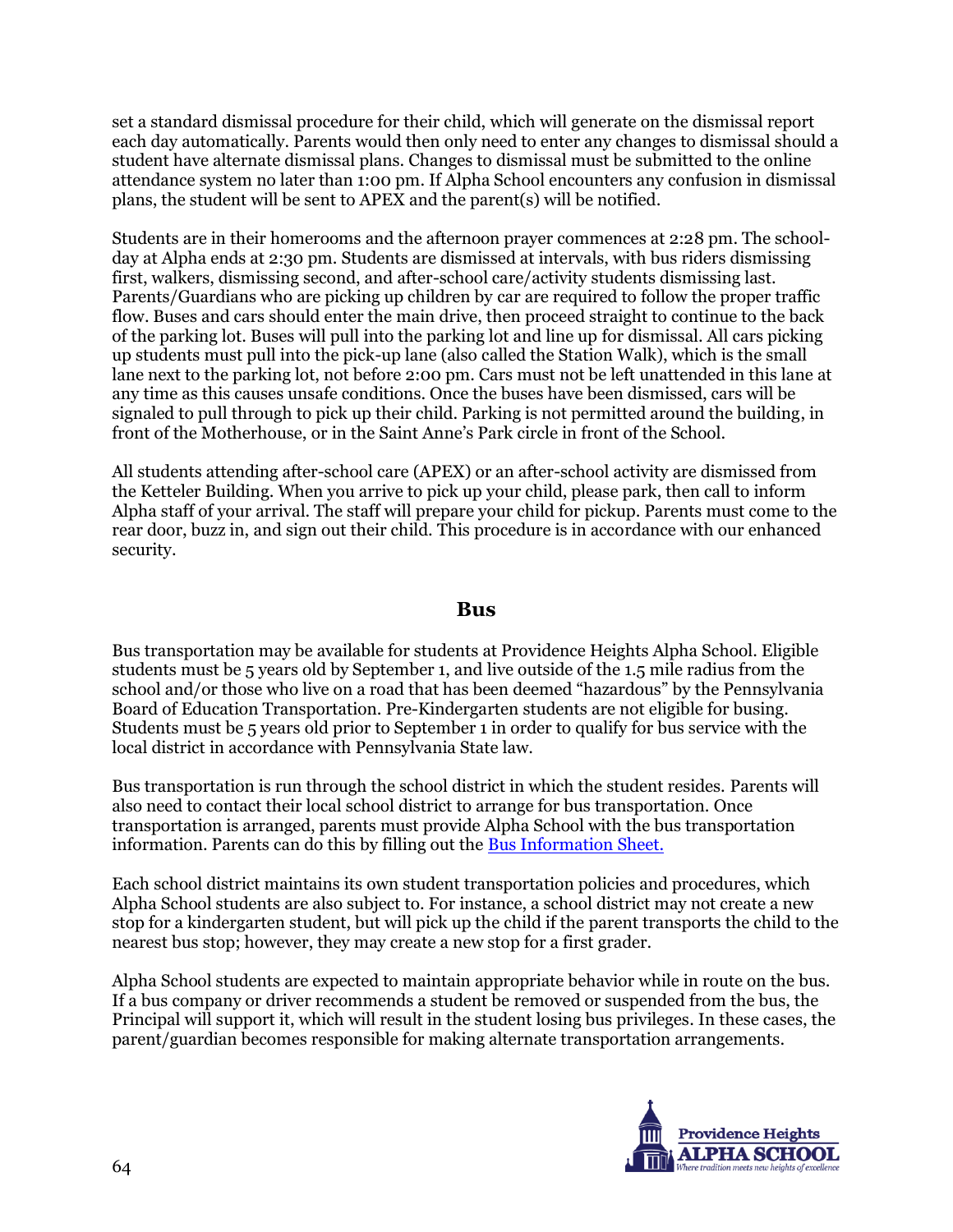In the Fall, a School Bus Orientation is held at Alpha School for students who are new to riding the bus, or who want to refresh their bus riding skills. The following rules are outlined at that time for Alpha Students who will be riding the bus:

- Remain seated at all times until the correct stop has been reached
- If the driver has assigned seats, these seat assignments are to be honored
- Keep head, hands, and feet inside the bus at all times
- In vehicles where seatbelts are available, use them properly
- Requesting to ride a bus other than the one to which you have been assigned is strictly prohibited
- Requesting that the driver to let you off at another stop is strictly prohibited
- Quiet talking is permitted; however loud talking, yelling, or screaming is not permitted and may distract the driver, prevent students from hearing instructions, or prevent the driver from hearing signals of emergency vehicles
- Food, drinks, and/or gum on the bus is strictly prohibited
- Keep the bus clean
- Cooperate with the driver
- Putting anything out of the windows of the bus is strictly prohibited
- Respect all people and property
- Obey the rules of the bus driver
- Bullying other riders is strictly prohibited
- Observe the same conduct as in the classroom

Students are expected to use provident behavior at all times. Students who violate these policies or engage in serious misbehavior will be subject to [Alpha School's Discipline Policies](#page-28-2).

#### **Walkers**

<span id="page-64-0"></span>Providence Heights Alpha School students who are picked up by a parent/guardian after school are referred to as walkers. At dismissal, students who are walkers are dismissed shortly after the bus riders. Parents/Guardians who are picking up children by car are required to pull into the pick-up lane, which is the small lane next to the parking lot (the Station Walk), not before 2:00 pm. Cars must not be left unattended in this lane at any time as this causes unsafe conditions. Once the buses have been dismissed, cars will be signaled to pull through to pick up their child.

#### **Parking**

<span id="page-64-1"></span>Providence Heights Alpha School's parking lot is located at the back of the building. Parking is available in the lot, except for in front of the garages and in the designated emergency vehicle zones. The area around St. Anne's Park (the circular drive in front of the main doors of the school) is not for parking and is used for service vehicles only.

Parking in front of the Motherhouse is not permitted. These spaces are reserved for the Sisters and their visitors.

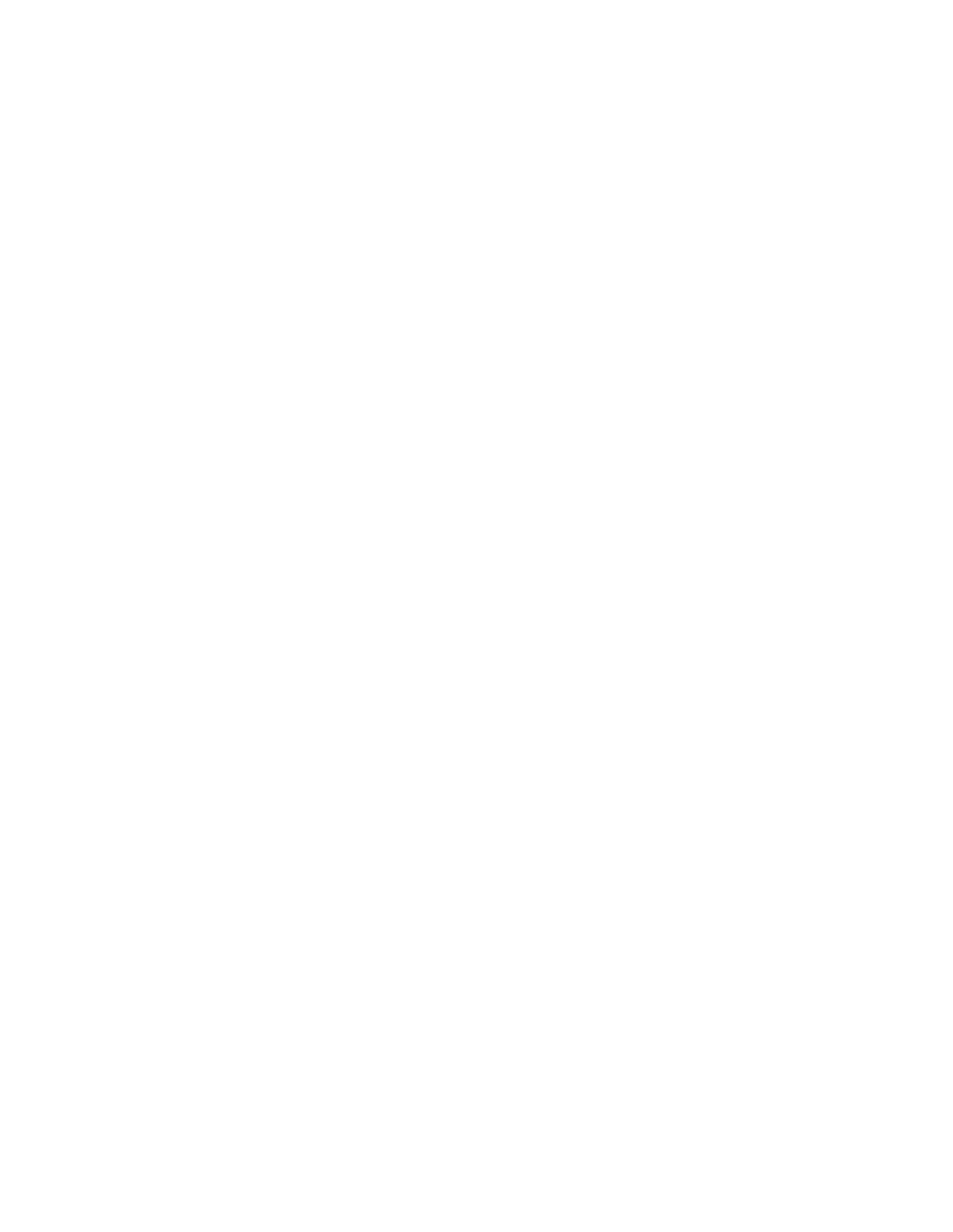

## TUITION **Tuition Policy**

<span id="page-66-0"></span>Parents who register a student in Providence Heights Alpha School enter into a contractual obligation with Alpha School. Tuition payments and deadlines are indicated on the tuition contract, and are generally due no later than March 15. Parents are reminded that the operational budget of the school is dependent on the timely fulfillment of this obligation. Monies not received negatively impact the functionality of the school and limit the opportunities Alpha can regularly offer. Payment plans are available, and inquiries regarding tuition or plans should be directed to the [Finance Office.](mailto:cervin@alphaschool.org)

Parents whose tuition or other school expenses that are unpaid will receive a notice indicating the past due amount each month. Providence Heights Alpha School follows the diocesan policy that no student shall be registered for a new school year, no grades will be released, nor will academic records be transferred if monies are owed for tuition or other school fees.

## **Financial Aid**

<span id="page-66-1"></span>Providence Heights Alpha School has a limited amount of tuition aid available through the Pennsylvania Education Improvement Tax Credit (EITC) Program, and the Diocese of Pittsburgh's Scholastic Opportunity Scholarship (SOS) Plan. These financial aid funds are allocated based on applicant's needs and are distributed based on the decisions of the financial aid committee's review of applications.

Applicants must be current students of Providence Heights Alpha School in good financial standing in order to qualify, and have all materials submitted no later than May 1. All interested students should submit a completed [Financial Aid Application Form.](http://alphaschool.org/content/public/admissions/tuition_financial_aid_page_documents/applicationforfinancialaid.pdf) Applications can be submitted to Alpha School via [e-mail](mailto:cervin@alphaschool.org) or can be mailed to:

> Providence Heights Alpha School Attn: Financial Aid Office 9000 Babcock Boulevard Allison Park, PA 15101

With this application, applicants should also submit:

- A photocopy of each page of your current, signed Federal Income Tax Return, including all schedules, W-2 forms, and 1099 forms
- [A completed IRS Form 4506](http://alphaschool.org/content/public/admissions/tuition_financial_aid_page_documents/irsform4506.pdf)
- [A Business/Farm statement if one or more parent is self-employed](http://alphaschool.org/content/public/admissions/tuition_financial_aid_page_documents/businessfarmform.pdf)
- [An IRS 1120S form is self-employment is under an S Corporation](http://alphaschool.org/content/public/admissions/tuition_financial_aid_page_documents/irsform1120s.pdf)
- [A Private School Aid Service Application](https://www.psas.org/) to the Diocese of Pittsburgh (SOS) and Providence Heights Alpha School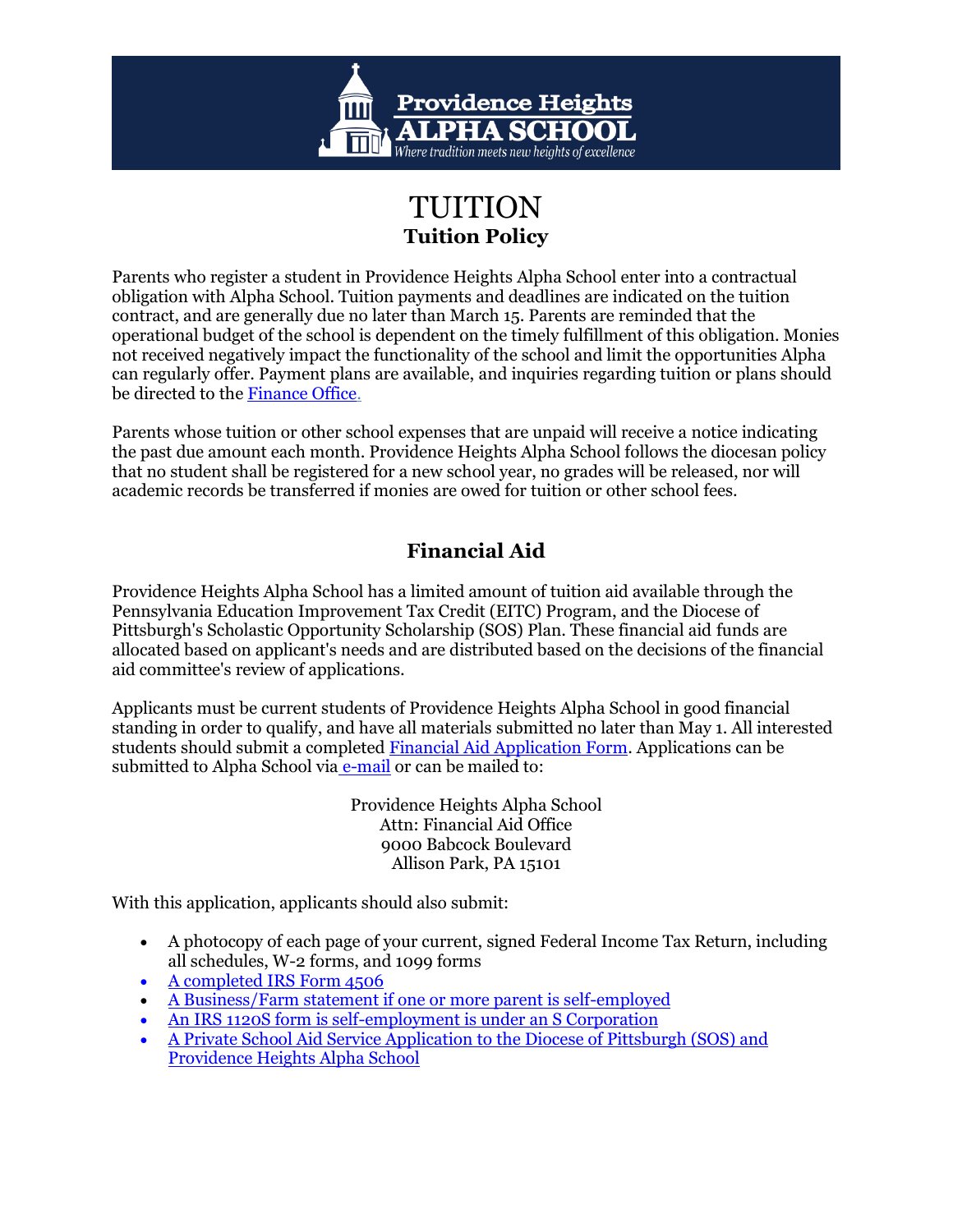Non-custodial parents should also submit:

- A photocopy of each page of your current, signed Federal Income Tax Return, including all schedules, W-2 forms, and 1099 forms
- [A completed IRS Form 4506](http://alphaschool.org/content/public/admissions/tuition_financial_aid_page_documents/irsform4506.pdf)
- [A Business/Farm statement if one or more parent is self-employed](http://alphaschool.org/content/public/admissions/tuition_financial_aid_page_documents/businessfarmform.pdf)
- [An IRS 1120S form is self-employment is under an S Corporation](http://alphaschool.org/content/public/admissions/tuition_financial_aid_page_documents/irsform1120s.pdf)
- [A Private School Aid Service Application](https://www.psas.org/) to the Diocese of Pittsburgh (SOS) and Providence Heights Alpha School
- Financial statements for Parents who are separated or divorced or have never been married

It is essential that all the required information be on file in the finance office no later than May 1. The financial aid committee reviews and considers all facets of the family's financial profile balancing net worth against family expenditure.

For families already receiving financial aid, financial materials must be resubmitted each year aid is needed. Financial aid is based upon the new financial data received each ye